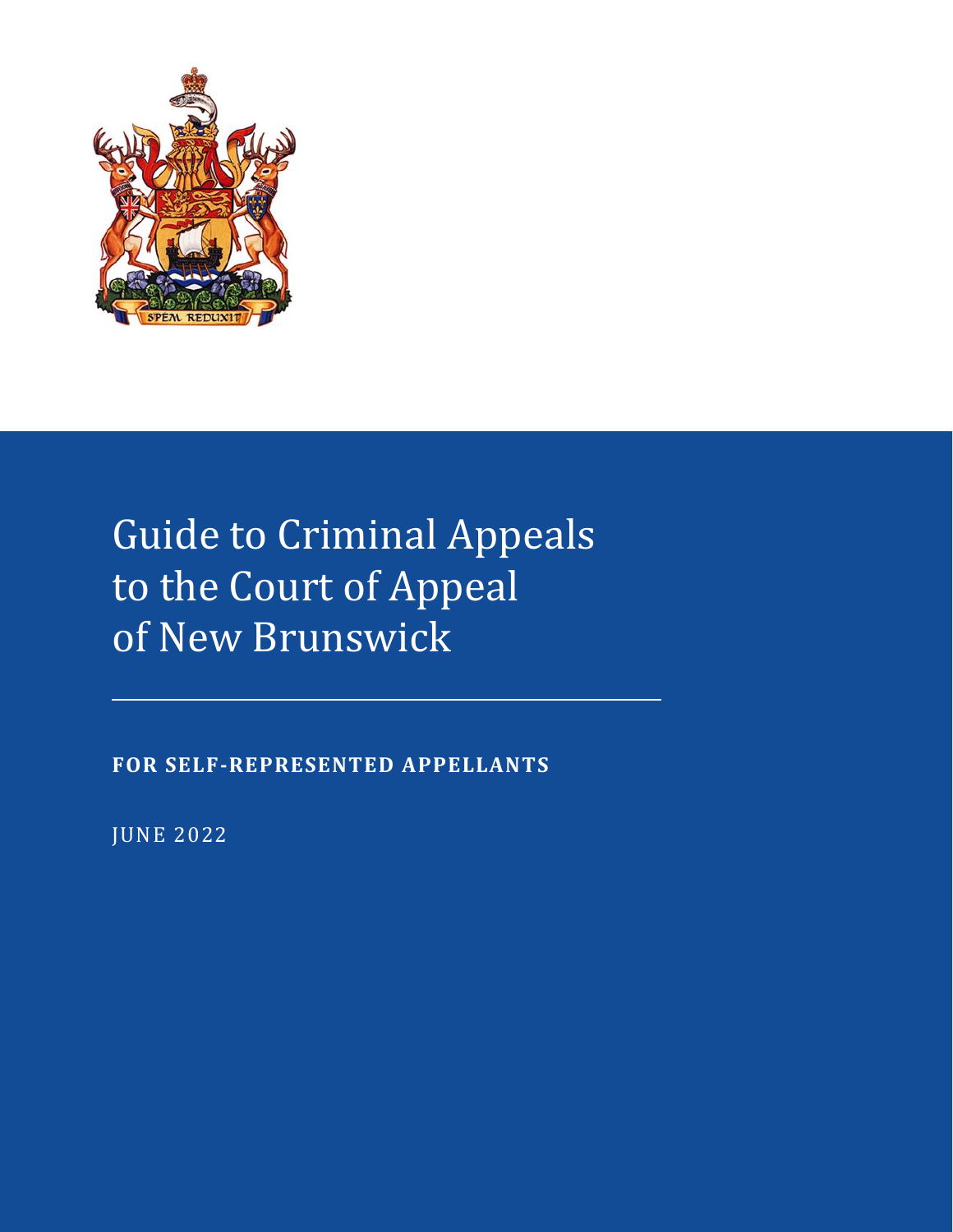# **Table of Contents**

|  | 3) Indictable offence and summary conviction offence combined: s. 675(1.1) of the |  |
|--|-----------------------------------------------------------------------------------|--|
|  |                                                                                   |  |
|  |                                                                                   |  |
|  |                                                                                   |  |
|  |                                                                                   |  |
|  |                                                                                   |  |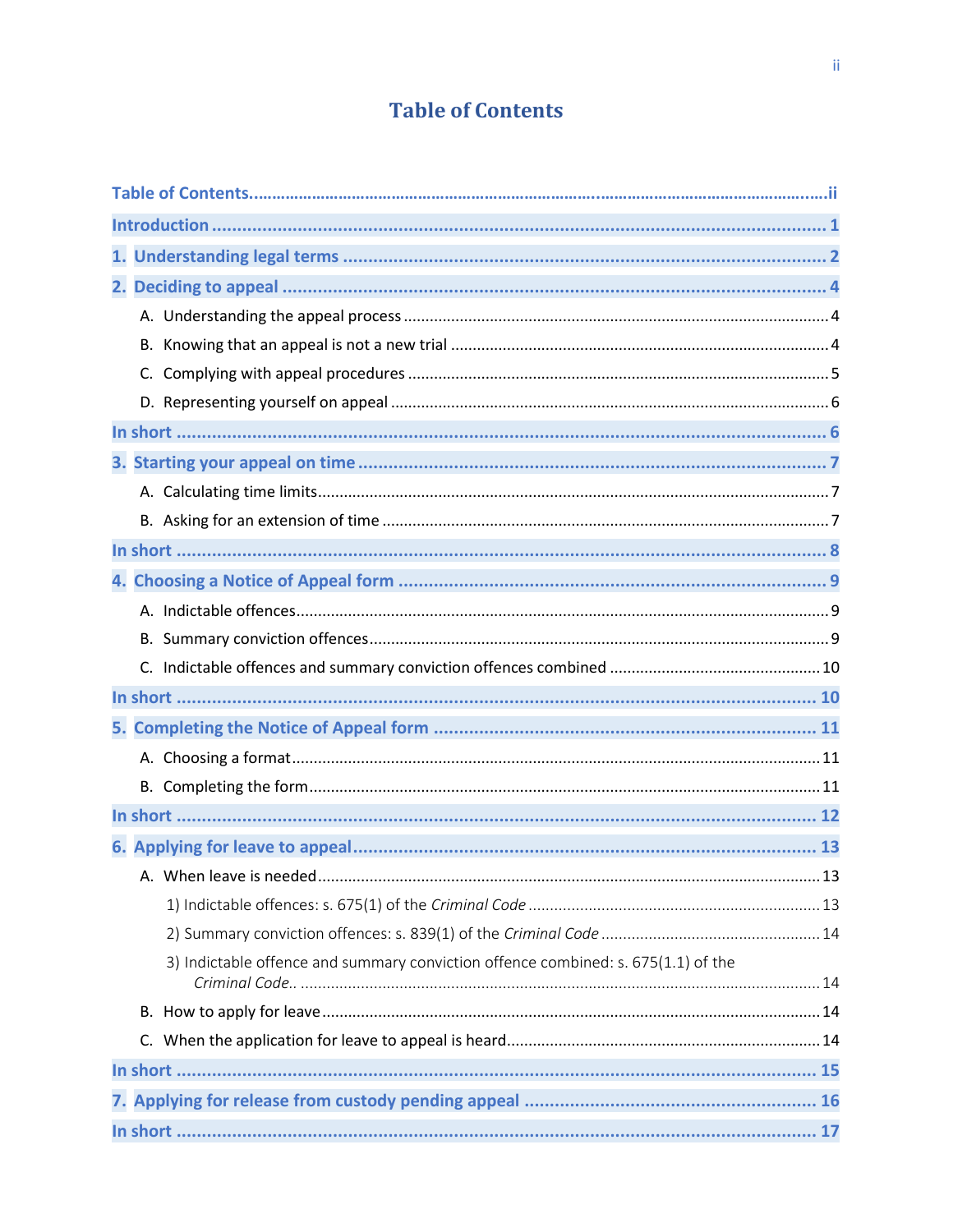| 10. Receiving an Appeal Book and preparing an Appellant's Submission  21             |
|--------------------------------------------------------------------------------------|
|                                                                                      |
|                                                                                      |
|                                                                                      |
|                                                                                      |
|                                                                                      |
|                                                                                      |
|                                                                                      |
|                                                                                      |
|                                                                                      |
|                                                                                      |
|                                                                                      |
|                                                                                      |
|                                                                                      |
|                                                                                      |
| Schedule B - Criminal Appeal Procedure Flowchart for Self-represented Appellants  41 |
| Schedule C - Instructions for Appellants in Prisoner Appeals: Getting Started 42     |
|                                                                                      |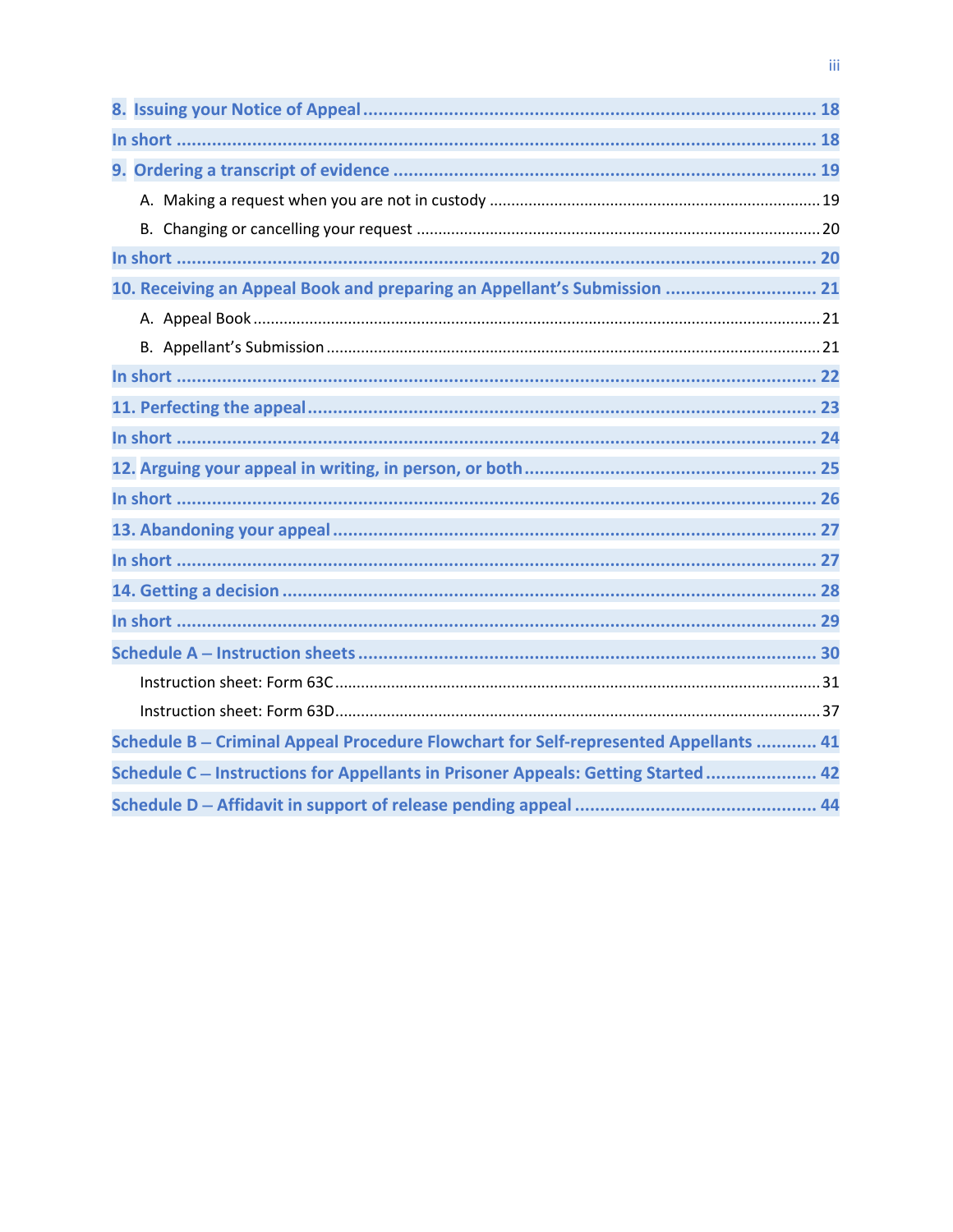#### <span id="page-3-0"></span>**Introduction**

This is a guide for self-represented appellants in criminal appeals to the Court of Appeal of New [Brunswick.](https://www.courtsnb-coursnb.ca/content/cour/en/appeal.html) It is not for use in legal submissions and does not bind the Court of Appeal.

This guide aims to describe the criminal appeal process in New Brunswick. It is intended to tell self-represented appellants what to expect when they appeal to the Court of Appeal. It covers the most common situations where an appeal or an application may be brought.

**This guide is provided for information only.** It is not legal advice. It does not replace the advice of a lawyer and is not meant to discourage you from talking to a lawyer. **For legal advice, contact a lawyer or the New Brunswick Legal Aid Services Commission.**

Nothing in this guide should be interpreted in a manner that is inconsistent with Part XXI and section 839 of the *[Criminal Code](https://www.laws-lois.justice.gc.ca/PDF/C-46.pdf)* or with Rule [63](http://laws.gnb.ca/en/ShowPdf/cr/Rule-63.pdf) of the *[Rules of Court](https://www2.gnb.ca/content/dam/gnb/Departments/ag-pg/PDF/en/rule/RULES.pdf)*, which apply to criminal appeals to the Court of Appeal.

This guide tries to use plain language wherever possible, but it also provides definitions of legal words and expressions in **[section 1: Understanding legal terms](#page-4-0)**. Separate documents are included at the end of this guide for quick reference: instruction sheets on how to complete a Notice of Appeal in Form 63C or 63D (**Schedule A**); a criminal appeal flowchart (**Schedule B**); and basic instructions on how to start a prisoner appeal (**Schedule C**).

Hyperlinks have been added throughout this guide. Underlined text in blue links to an email address, or to reference material that is available online. To open a target email or document on a computer, press the "Ctrl" button on your keyboard while clicking the link.

For more information, you may contact the Registrar:

Registrar Registrar Registrar Registrar Registrar Court of Appeal of New Brunswick Court of Appeal of New Brunswick Justice Building Justice Building 427 Queen Street, Room 201 427 Queen Street, Room 201 P.O. Box 6000 P.O. Box 6000 Fredericton, New Brunswick E3B 5H1 Fredericton, New Brunswick E3B 1B6 Tel.: (506) 453-2452 Tel.: (506) 453-2452 Fax: (506) 453-7921 Fax: (506) 453-7921 Email[: nbca-canb@gnb.ca](mailto:nbca-canb@gnb.ca) Email: [nbca-canb@gnb.ca](mailto:nbca-canb@gnb.ca)

By mail: By prepaid registered mail or prepaid courier:

Please note that registry staff does not give legal advice.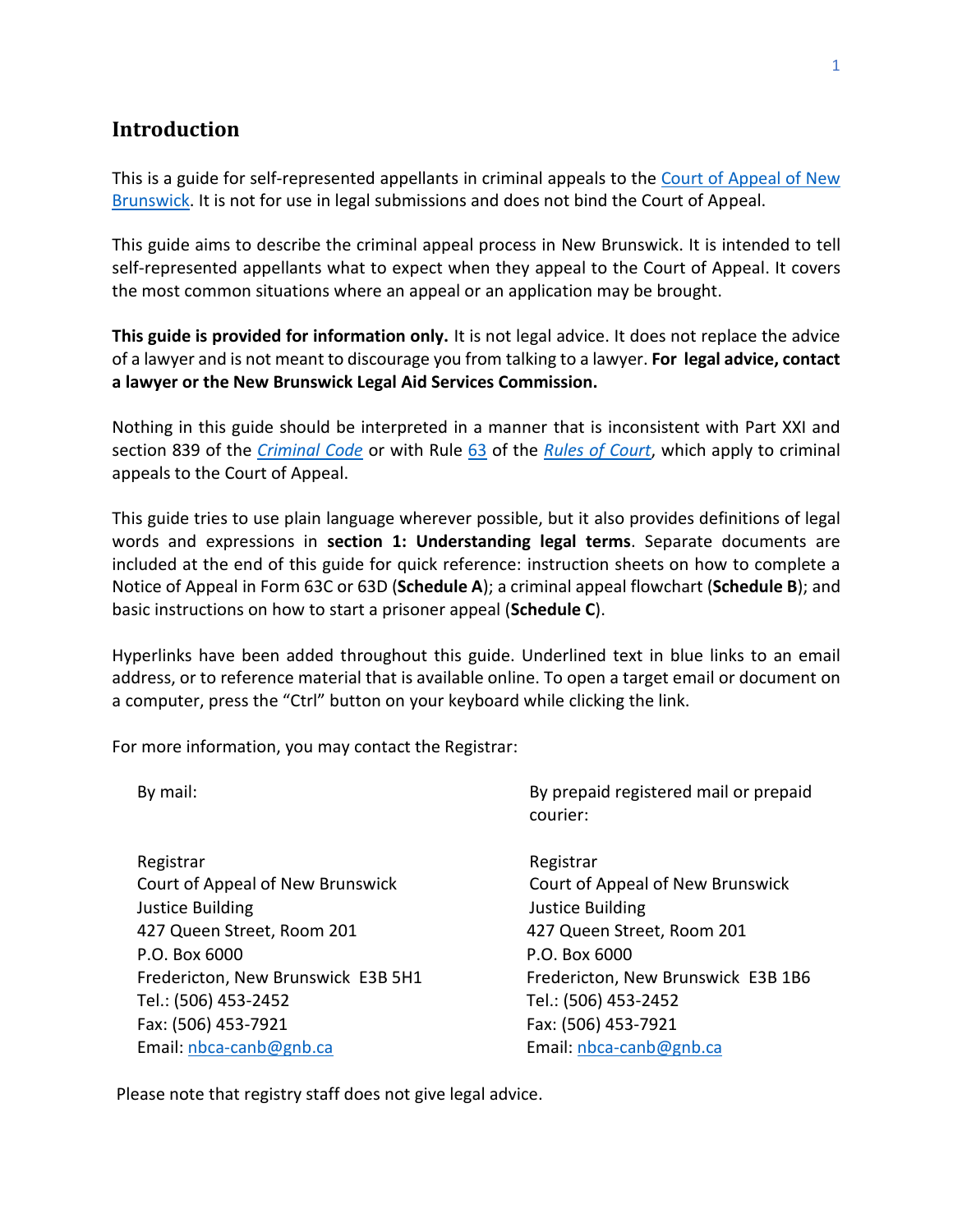# <span id="page-4-0"></span>**1. Understanding legal terms**

The following definitions apply in this guide.

**"Act"** means a written law that has been passed by the Parliament of Canada or a provincial or territorial legislature; also called legislation or statute;

**"affidavit"** means a document that is signed by a person, called a deponent or an affiant, and contains statements of fact within the person's personal knowledge and sworn or affirmed by the person to be true. If a rule allows it, the document may contain statements as to the person's information and belief and specify the person's source of information and the person's belief. A lawyer, notary public, or commissioner for taking affidavits must witness the person's signature and sign the affidavit next to that signature;

**"appellant"** means a party who is bringing an appeal; a party to an appeal who is opposed to the respondent to the appeal. In most criminal appeals, the appellant is a convicted person;

**"applicant"** means a party who is making an application to a court; the author of an application;

**"application**,**"** in a criminal appeal, means a request by an applicant or a moving party to ask a court to decide an issue that is relevant to a case and to order that something be done in favour of the applicant or the moving party;

**"bail"** means, in an appeal, an order of the Court of Appeal (known as a "Release Order") releasing an appellant from custody while the appellant is awaiting a decision on the appeal, and requiring the appellant to obey certain conditions (rules) and to return to court on a specific date;

**"criminal appeal"** means an appeal brought to the Court of Appeal under Rule [63](https://laws.gnb.ca/en/ShowPdf/cr/Rule-63.pdf) of the New Brunswick *[Rules of Court](https://www2.gnb.ca/content/dam/gnb/Departments/ag-pg/PDF/en/rule/RULES.pdf)*;

**"intended appeal"** means a proposed appeal for which leave of the Court of Appeal is sought;

**"leave"** means a court's permission to proceed with certain types of applications, motions or appeals, or to proceed in a certain way;

**"legislation"** has the same meaning as "Act";

**"motion**,**"** in a criminal appeal, has the same meaning as "application";

**"moving party"** means a party who is bringing a motion before a court; the author of a motion;

**"penal institution"** includes a penitentiary as defined in the *[Corrections and Conditional Release](https://laws-lois.justice.gc.ca/PDF/C-44.6.pdf)  [Act](https://laws-lois.justice.gc.ca/PDF/C-44.6.pdf)*, S.C. 1992, c. 20, and a correctional institution as defined in the *[Corrections Act](http://laws.gnb.ca/en/ShowPdf/cs/2011-c.132.pdf)*, R.S.N.B. 2011, c. 132;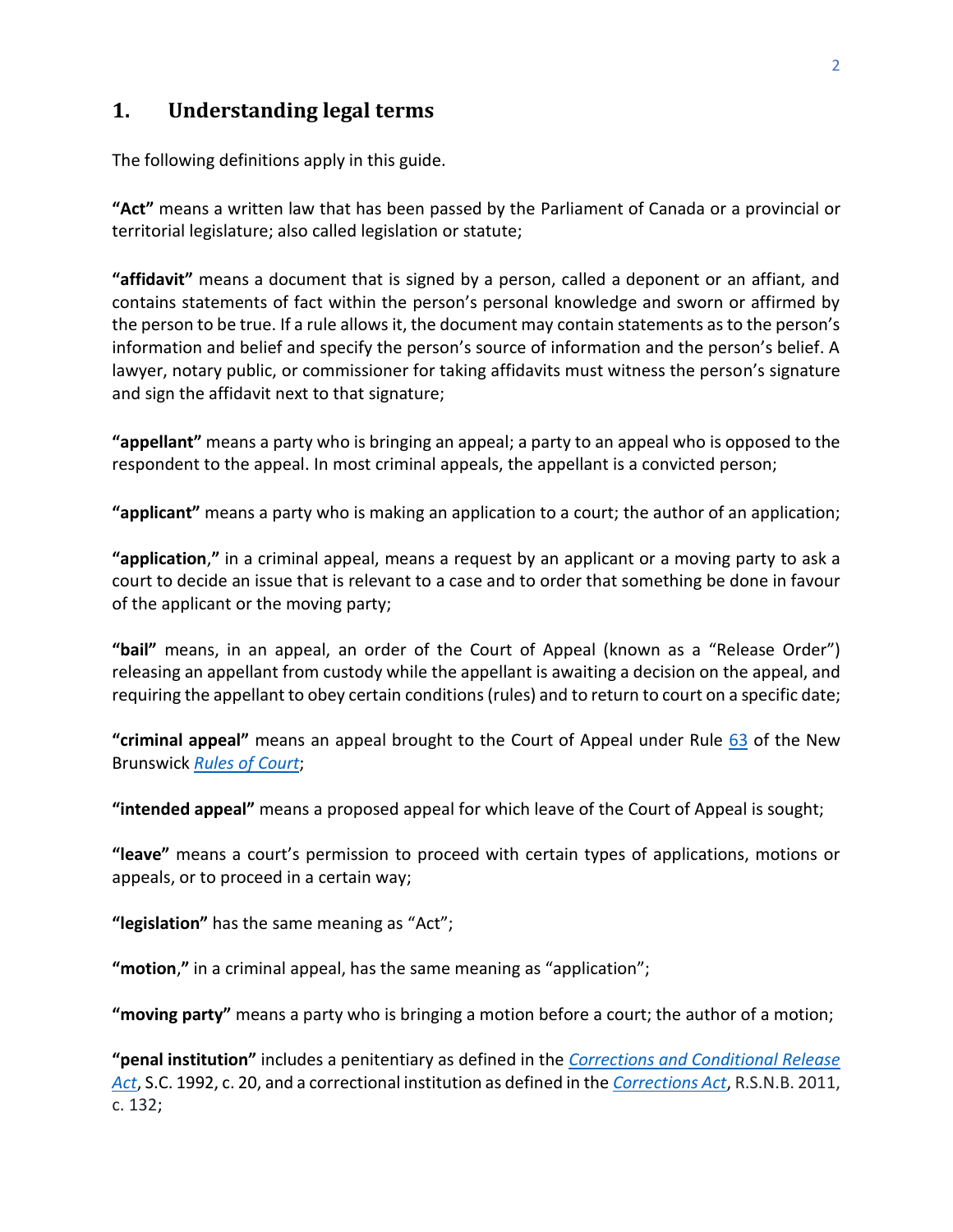**"perfected appeal**,**"** in relation to a criminal appeal, means an appeal that complies with Rule [63.13](https://laws.gnb.ca/en/ShowPdf/cr/Rule-63.pdf) of the New Brunswick *[Rules of Court](https://www2.gnb.ca/content/dam/gnb/Departments/ag-pg/PDF/en/rule/RULES.pdf)* and may be scheduled for hearing;

**"prisoner appeal"** means an appeal by a person who, when the Notice of Appeal is given, is in custody and is not represented by counsel;

**"proceeding"** means, in general, an action or an application;

**"Registrar"** means the Registrar of the Court of Appeal and includes a deputy registrar of that court;

**"respondent"** means a party who is responding to an application, a motion or an appeal. In most criminal appeals, the respondent is the Attorney General, as represented by lawyers who work for the public prosecution service. These lawyers are responsible for presenting the Crown's (or the state's) case. Also known as prosecutors or "the Crown," they represent the interests of the public;

**"self-represented litigant"** means a person who is a party to a court process, including a person who appears in court, without representation from a lawyer; and

**"sentence"** means the penalty or punishment pronounced by the court on the accused who has pleaded or has been found guilty of an offence;

**"statute"** has the same meaning as "Act";

**"trial decision"** includes the conviction, judgment or verdict of acquittal, sentence or order against which an appeal may be taken; and

**"trial judge"** means the judge who presided at the trial in the trial court, including the sentencing judge.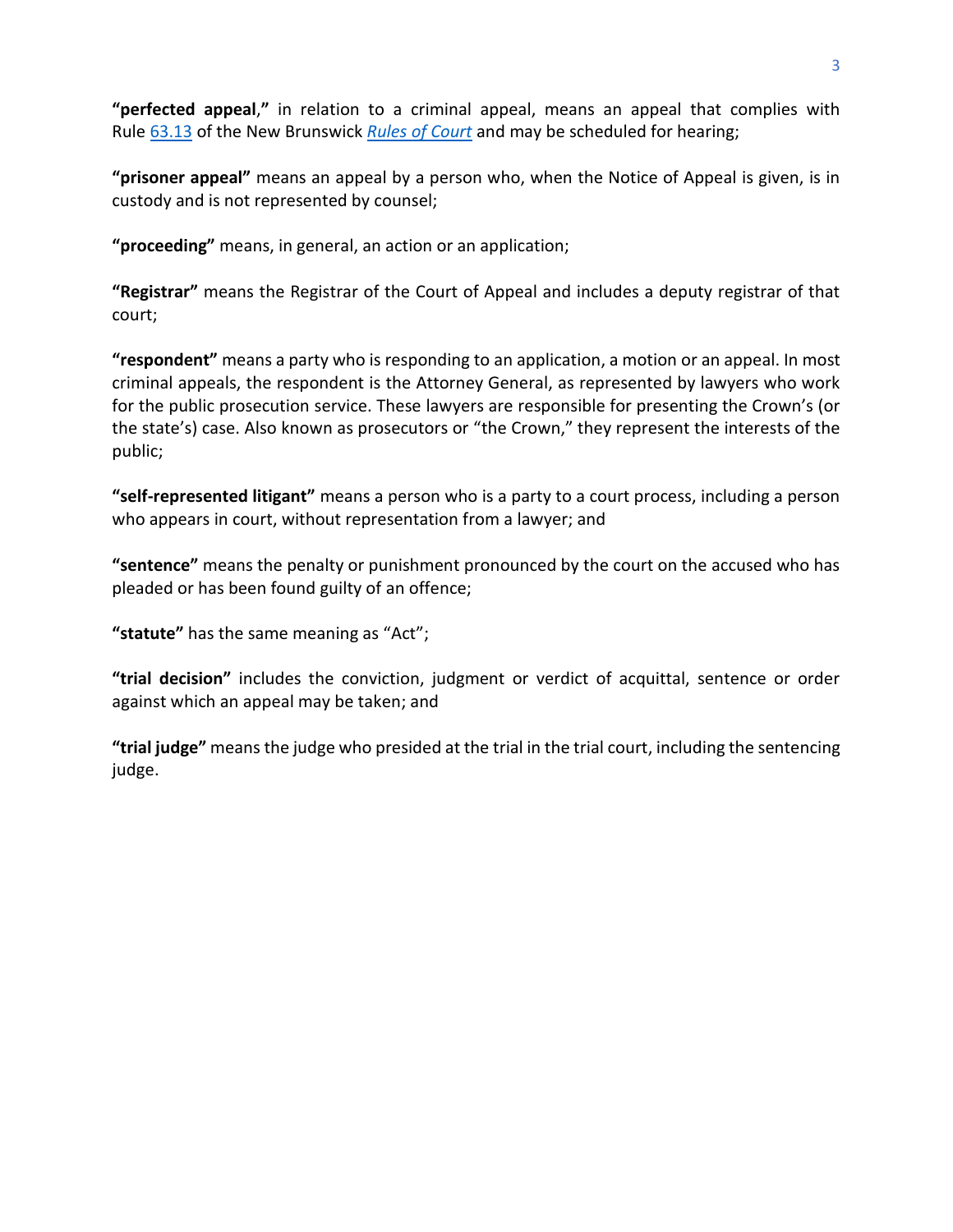# <span id="page-6-0"></span>**2. Deciding to appeal**

If you intend to take a criminal appeal to the Court of Appeal of New Brunswick, you should know the process involves many steps. It takes time and effort and may cost money. Before you get started, there are things you should consider.

#### <span id="page-6-1"></span>**A. Understanding the appeal process**

In the [hierarchy of New Brunswick](https://www.courtsnb-coursnb.ca/content/cour/en/overview.html) courts, the Court of Appeal is the highest court in the province. It hears criminal and civil appeals. In criminal cases, it hears appeals from decisions of the Provincial Court and the Court of Queen's Bench. It consists of the Chief Justice of New Brunswick and other judges, known a[s Justices.](https://www.courtsnb-coursnb.ca/content/cour/en/appeal/content/judges.html) It usually sits in Fredericton and has a Registrar, whose office provides administrative services to the Court. See the Court of Appeal's website for more information: [Frequently Asked Questions.](https://www.courtsnb-coursnb.ca/content/cour/en/appeal/content/faq.html)

In th[e Canadian appeal process,](https://www.justice.gc.ca/eng/csj-sjc/just/appeal-appel.html) the [Supreme Court of Canada](https://www.scc-csc.ca/home-accueil/index-eng.aspx) is the highest court in the country. In some cases, a decision of the Court of Appeal in a criminal appeal may be appealed to the Supreme Court if a member of the panel of judges of the Court of Appeal assigned to hear the appeal dissented (disagreed with other members of the panel) on a point of law. However, in many cases, a criminal appeal to the Court of Appeal is the last resort. For more information on the role of the Supreme Court in the Canadian judicial system, see the following sections of that court's website: [The Canadian Judicial System](https://www.scc-csc.ca/court-cour/sys-eng.aspx) an[d Role of the Court.](https://www.scc-csc.ca/court-cour/role-eng.aspx)

#### <span id="page-6-2"></span>**B. Knowing that an appeal is not a new trial**

An appeal is not a "do-over" of a trial. There is usually no new evidence, including witness testimony, on appeal. The Court of Appeal accepts new evidence only if a party brings a motion, and certain legal criteria found in court decisions are met. The appellant often needs help from a lawyer to bring this motion.

Instead of rehearing the evidence that was admitted at trial, the Court of Appeal reviews the trial record and the decision appealed from, and it considers the arguments made on appeal. The Court then determines whether the trial court made an error that affected the outcome of the decision appealed from. It is not enough for you to say you disagree with your conviction and/or sentence. To be successful, you must show the trial court made an error of law or in principle, or an obvious and significant error in deciding the facts of the case.

When deciding an appeal, the Court of Appeal may:

- (1) allow the appeal, and
	- (a) reverse (overturn, change to the contrary) the decision appealed from,
	- (b) vary (change in part) the decision appealed from, or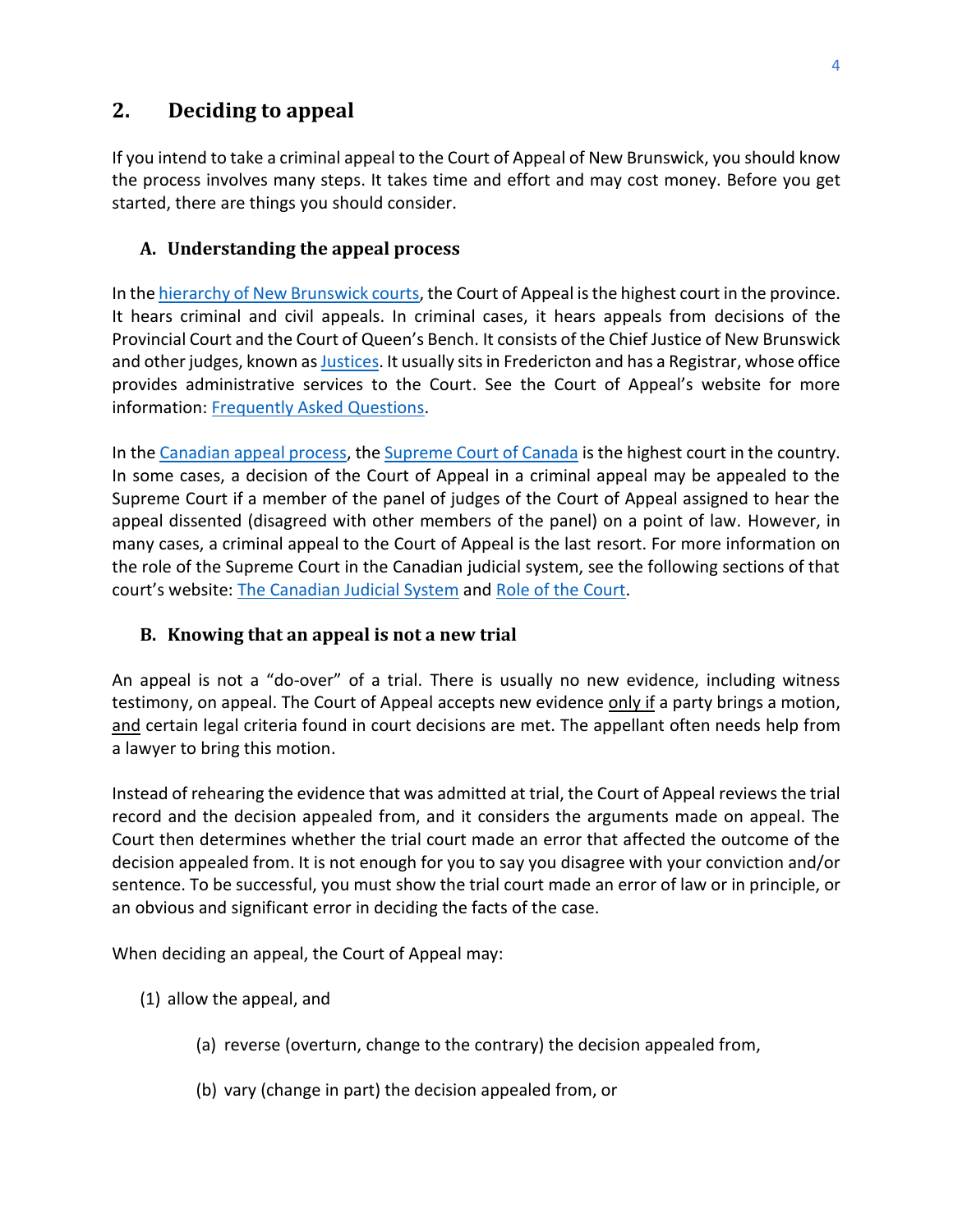- (c) set aside the decision appealed from and order that a new trial or hearing be held in the lower court (for a new decision to be made by that court); or
- (2) dismiss the appeal.

When deciding an appeal, the Court of Appeal may:

- (1) allow the appeal and
	- (a) reverse (overturn, change to the contrary) the decision appealed from,
	- (b) vary (change in part) the decision appealed from, or
	- (c) set aside the decision appealed from and order a new trial or hearing to be held in the trial court (for that court to make a new decision); or
- (2) dismiss the appeal.

Appealing a conviction or sentence does not stay its execution pending the determination of the appeal. In other words, appealing does not put the sentence on hold until the appeal is decided. If you are in custody when you appeal, you may, by motion to the Court of Appeal, ask one of its judges to release you pending a decision on your appeal. Your request may be granted (accepted) or denied (refused). See **[section 7: Applying for release from custody pending appeal](#page-17-1)** of this guide for details.

#### <span id="page-7-0"></span>**C. Complying with appeal procedures**

In New Brunswick, the *Rules of Court* apply to the Court of Queen's Bench and the Court of Appeal. These rules are regulations that are made under the *[Judicature Act](http://laws.gnb.ca/en/ShowPdf/cs/J-2.pdf)*, R.S.N.B. 1973, c. J-2. They "prescribe" (impose by regulation) the procedure and time limits to follow, along with the forms to use, in these courts. Rule [63](http://laws.gnb.ca/en/ShowPdf/cr/Rule-63.pdf) of the *Rules of Court* applies to criminal appeals to the Court of Appeal under the *[Criminal Code](https://laws-lois.justice.gc.ca/eng/acts/C-46/)*. Rule[s 3](http://laws.gnb.ca/en/ShowPdf/cr/Rule-3.pdf) (Time), [4](https://laws.gnb.ca/en/ShowPdf/cr/Rule-4.pdf) (Court Documents)[, 59](http://laws.gnb.ca/en/ShowPdf/cr/Rule-59.pdf) (Costs) and [78](http://laws.gnb.ca/en/ShowPdf/cr/Rule-78.pdf) (Fees) also apply to these appeals. In some situations, other Rules, such as Rules [18](http://laws.gnb.ca/en/ShowPdf/cr/Rule-18.pdf) (Service of Process) and  $\frac{37}{3}$  (Procedure on Motions), may apply.

The *Rules of Court* may be found by clicking here: *[Rules of Court](https://www2.gnb.ca/content/gnb/en/departments/public-safety/attorney-general/content/acts_regulations/content/rules_of_court/rules_of_court.html)*. They include official "forms of court" that may be found by clicking here: [forms](https://www2.gnb.ca/content/gnb/en/departments/public-safety/attorney-general/content/acts_regulations/content/rules_of_court/forms.html) [of court.](https://www2.gnb.ca/content/gnb/en/departments/public-safety/attorney-general/content/acts_regulations/content/rules_of_court/forms.html) These forms cannot be filled out directly on a computer. Unofficial "fillable" versions of some of these forms are also available on the Court of Appeal's website: [Forms of Court.](https://www.courtsnb-coursnb.ca/content/cour/en/appeal/content/forms-of-court.html)

The parties to an appeal submit forms and other documents for "filing" with the Registrar, who reviews these documents before they may be accepted as "filed." The Registrar has the authority to reject a document, or a part of it, that does not comply with the *Rules of Court*. The Registrar also accepts payment of applicable filing fees prescribed by Rule 78.02. The Department of Justice and Public Safety of New Brunswick provides information on court fees on its website: Court Fees – [Court of Appeal.](https://www2.gnb.ca/content/gnb/en/departments/public-safety/services/services_renderer.5615.Court_Fees_-_Court_of_Appeal.html#serviceDescription) The Court of Appeal also provides information on its website: [Fees.](https://www.courtsnb-coursnb.ca/content/cour/en/appeal/content/fees.html)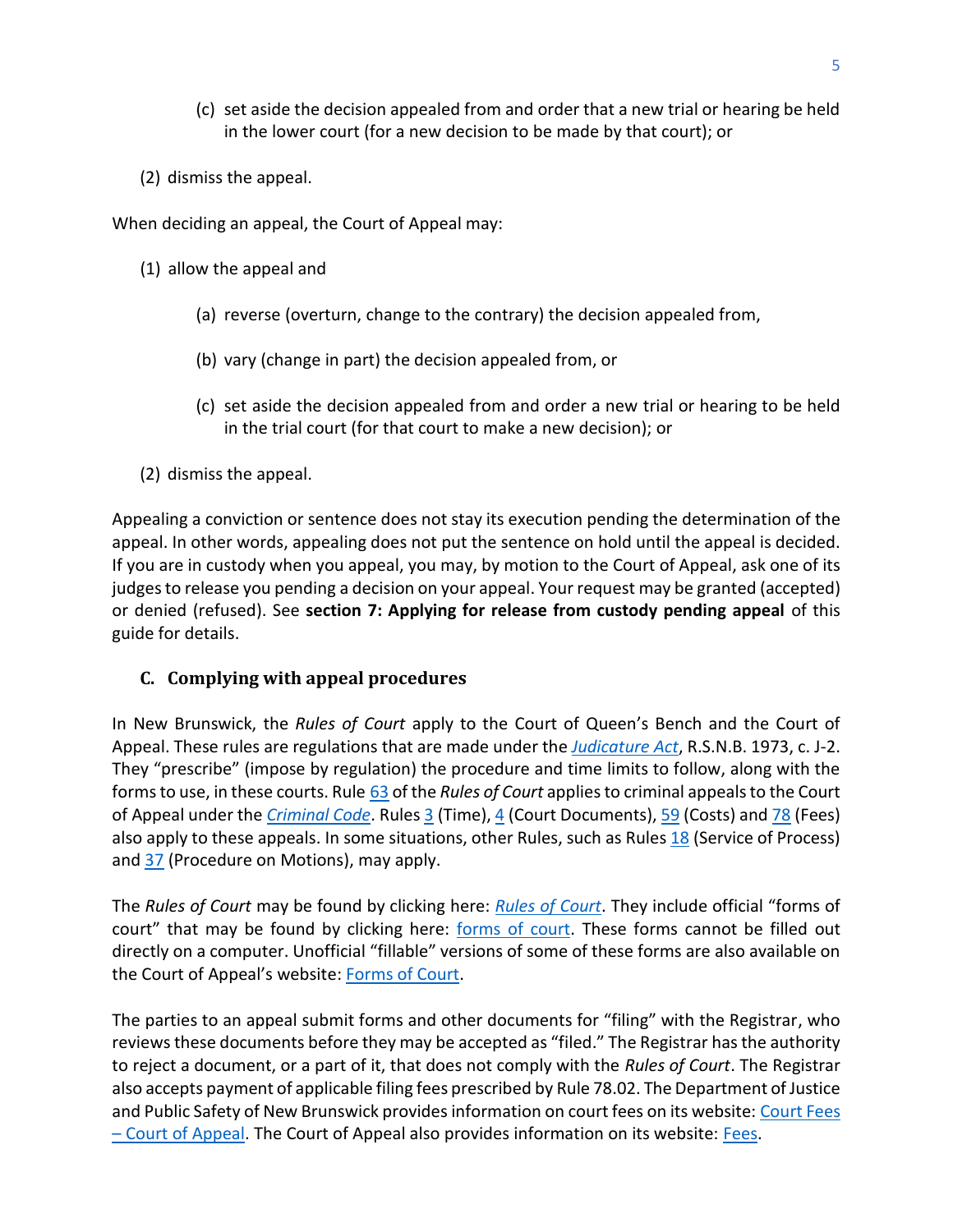From time to time, the Registrar issues practice directives and protocols on procedural matters relating to appeals to the Court of Appeal. They may be found on the Court of Appeal's website: [Practice Directives](https://www.courtsnb-coursnb.ca/content/cour/en/appeal/content/practice-directives.html) and [Protocols.](https://www.courtsnb-coursnb.ca/content/cour/en/appeal/content/protocols.html)

#### <span id="page-8-0"></span>**D. Representing yourself on appeal**

Representing yourself in a criminal appeal comes with responsibility. Some online resources are available. You may find information for self-represented litigants on the Canadian Judicial Council's website: see [Representing yourself in court.](https://cjc-ccm.ca/en/what-we-do/initiatives/representing-yourself-court) You may also find general information on criminal appeals in the appeals section of the *[Criminal Law Handbook](https://cjc-ccm.ca/sites/default/files/documents/2021/Criminal%20%20handbook%20-%20English%20MASTER%20FINAL%202021-03-30.pdf) for Self-Represented [Accused](https://cjc-ccm.ca/sites/default/files/documents/2021/Criminal%20%20handbook%20-%20English%20MASTER%20FINAL%202021-03-30.pdf)* (see section 11: "Appeals"). The Canadian Judicial Council is a national organization, and most of its resources are not specific to our province.

In New Brunswick, an annotated version of the *Rules of Court* is available on the Court of Appeal's website: see the **Annotated Rules of Court**. In addition, our courts provide information for self-represented litigants on their website: see the [Self-represented litigant](https://www.courtsnb-coursnb.ca/content/cour/en/self-represented-litigant.html) page.

If you appeal without the help of a lawyer, you must follow proper procedure throughout and ensure all your documents comply with the *Rules of Court*, which includes being filed on time*.*  Otherwise, your documents may be rejected, and your appeal may even be dismissed. Ultimately, no matter which resources you use, your appeal is your responsibility.

Judges and registry staff have no obligation to assist a self-represented person who is disrespectful, frivolous, unreasonable, vexatious, abusive, who makes no reasonable effort to prepare his or her own case, or who otherwise abuses the court process.

# **In short**

<span id="page-8-1"></span>A criminal appeal to the Court of Appeal is not a new trial. It is a review of the trial record to determine whether the trial judge made a serious error. The criminal appeal process involves many steps. Rule [63](http://laws.gnb.ca/en/ShowPdf/cr/Rule-63.pdf) of the *[Rules of Court](https://www2.gnb.ca/content/dam/gnb/Departments/ag-pg/PDF/en/rule/RULES.pdf)* governs that process and imposes strict requirements, including time limits for taking steps.

Representing yourself on appeal may be demanding. Although some resources are available, you are responsible for managing your own case. You must submit the correct forms, take the necessary steps on time, and behave appropriately. Your failure to do so may affect your rights.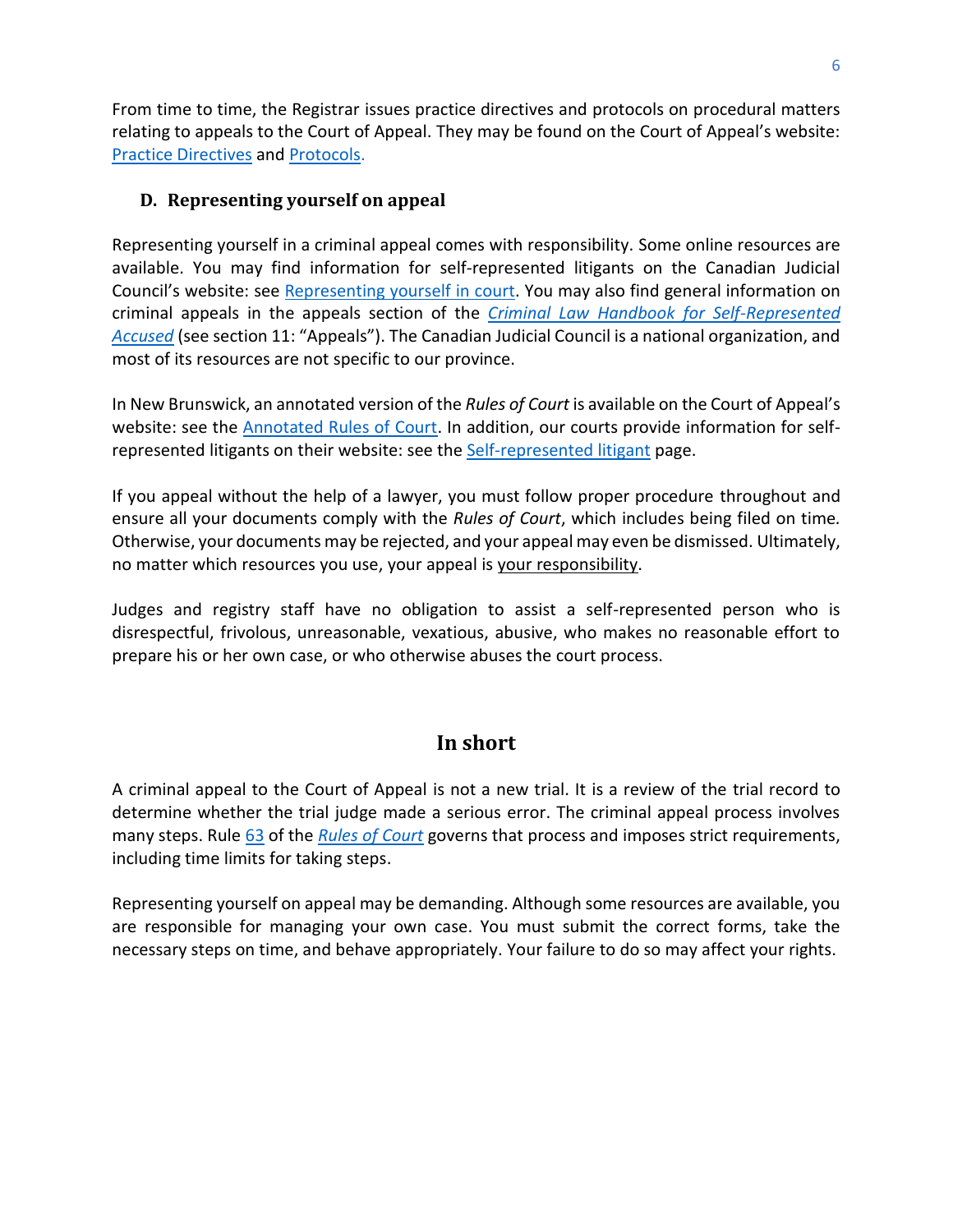## <span id="page-9-0"></span>**3. Starting your appeal on time**

The *[Rules of Court](https://www2.gnb.ca/content/dam/gnb/Departments/ag-pg/PDF/en/rule/RULES.pdf)* impose a short time limit to start a criminal appeal. Your appeal may be dismissed if you do not act on time.

Under Rule [63.04\(2\)](http://laws.gnb.ca/en/ShowPdf/cr/Rule-63.pdf) of the *Rules of Court*, you may start your appeal within **30 days** of your conviction even if you have not yet been sentenced, or within **30 days** of sentencing at the latest. An appeal against sentence only must be started within **30 days** of sentencing. See **[section 8:](#page-20-0)  [Issuing your Notice of Appeal](#page-20-0)** of this guide for details.

#### <span id="page-9-1"></span>**A. Calculating time limits**

Time limits for proceedings in the Court of Appeal are calculated according to Rule [3.01.](http://laws.gnb.ca/en/ShowPdf/cr/Rule-3.pdf)

When there is a time limit for doing something, such as filing an appeal, these rules apply:

- (1) The period starts on the day  $\frac{\text{after}}{\text{after}}$  the first day and ends on the last day;
- (2) Saturdays, Sundays and holidays
	- (a) are counted if the period is seven days or more, but
	- (b) are not counted if the period is under seven days; and
- (3) If it ends on a Saturday, a Sunday, or a holiday when the office of the Registrar is closed, the period expires on that office's next business day.

Holidays are defined in Rule [1.04](https://laws.gnb.ca/en/ShowPdf/cr/Rule-1.pdf) and section 38 of the *[Interpretation Act](https://laws.gnb.ca/en/ShowPdf/cs/I-13.pdf)*, R.S.N.B. 1973, c. I-13. Holidays, as defined, include Saturdays, Sundays, and statutory holidays in New Brunswick.

For example, Rule 63.04(2) prescribes a **30-day limit** for appealing a decision or an order to the Court of Appeal. To calculate the 30 days, start counting the day after your conviction or sentence. To appeal a written decision of the Court of Queen's Bench in a summary conviction appeal, start counting the 30 days the day after the decision was filed with the clerk of the Court of Queen's Bench. The 30<sup>th</sup> day is the deadline to appeal. If the 30<sup>th</sup> day falls on a day when the office of the Registrar is closed, the deadline is the day that office reopens.

#### <span id="page-9-2"></span>**B. Asking for an extension of time**

Under Rules [3.02](http://laws.gnb.ca/en/ShowPdf/cr/Rule-3.pdf) and 63.26, you may ask the Court of Appeal for an extension of the **30-day limit** to file your Notice of Appeal even if the limit has expired.

If you are using **Form 63C** to file your appeal, you may apply for an extension of time in **Form 63C** itself under Rule 63.26(2). However, if you are using **Form 63D**, your application must be made by Notice of Motion (**Form 37A**), with an affidavit in support, in compliance with Rule 63.26(1). In that case, the Notice of Motion must be issued as required by Rules [37](http://laws.gnb.ca/en/ShowPdf/cr/Rule-37.pdf) and 63.26(1).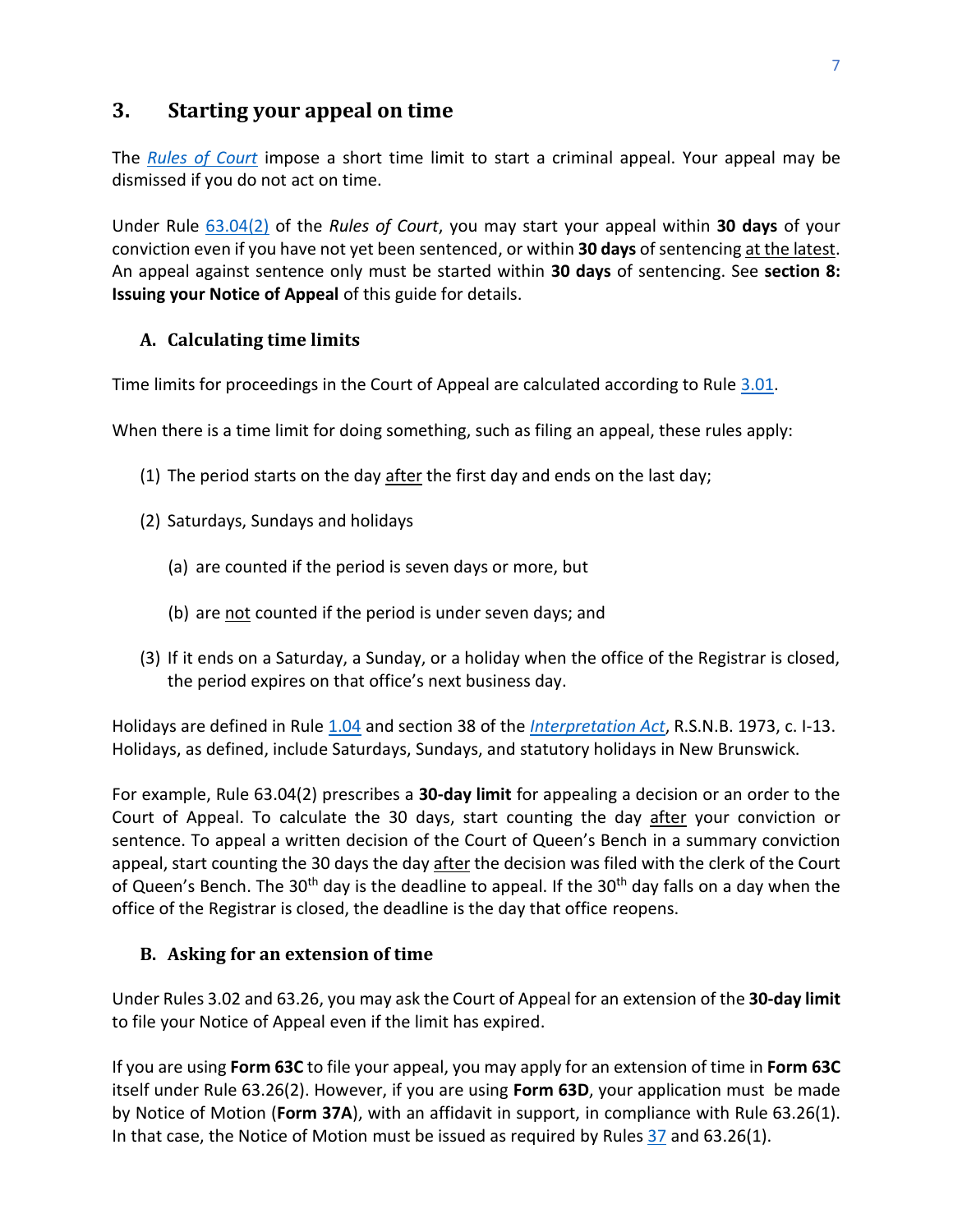A judge of the Court of Appeal may extend the prescribed time to appeal if it is in the interest of justice to do so. To reach this decision, the judge considers several factors, such as whether the applicant has shown a genuine intention to appeal within the time prescribed to appeal and can explain the delay, whether the extension of time would unfairly inconvenience the respondent, whether the proposed appeal has merit, and any other factor considered appropriate in the circumstances of the case.

Your appeal will be rejected if it is not started within the time prescribed by Rule [63.04\(2\)](http://laws.gnb.ca/en/ShowPdf/cr/Rule-63.pdf) unless a judge of the Court of Appeal orders otherwise.

If you have questions about how to calculate time limits, you may contact the office of the Registrar by phone at (506) 453-2452, or by email at [nbca-canb@gnb.ca.](mailto:nbca-canb@gnb.ca)

## **In short**

<span id="page-10-0"></span>Under Rule [63.04\(2\)](http://laws.gnb.ca/en/ShowPdf/cr/Rule-63.pdf) of the *[Rules of Court](https://www2.gnb.ca/content/dam/gnb/Departments/ag-pg/PDF/en/rule/RULES.pdf)*, you may start your appeal within **30 days** from the date of the trial decision, but you must start it within **30 days** from the date of sentencing at the latest. The time limit is calculated according to Rule [3.01.](http://laws.gnb.ca/en/ShowPdf/cr/Rule-3.pdf) To ask a judge of the Court of Appeal for an extension of this time limit:

- − you may apply for the extension within your Notice of Appeal under Rule 63.26(2) if your appeal is issued in **Form 63C**, or
- − you must apply for the extension by Notice of Motion (**Form 37A**), with an affidavit in support, as required by Rule 63.26(1) if your appeal is issued in **Form 63D**.

If your appeal is late and the time for filing is not extended, it will be rejected.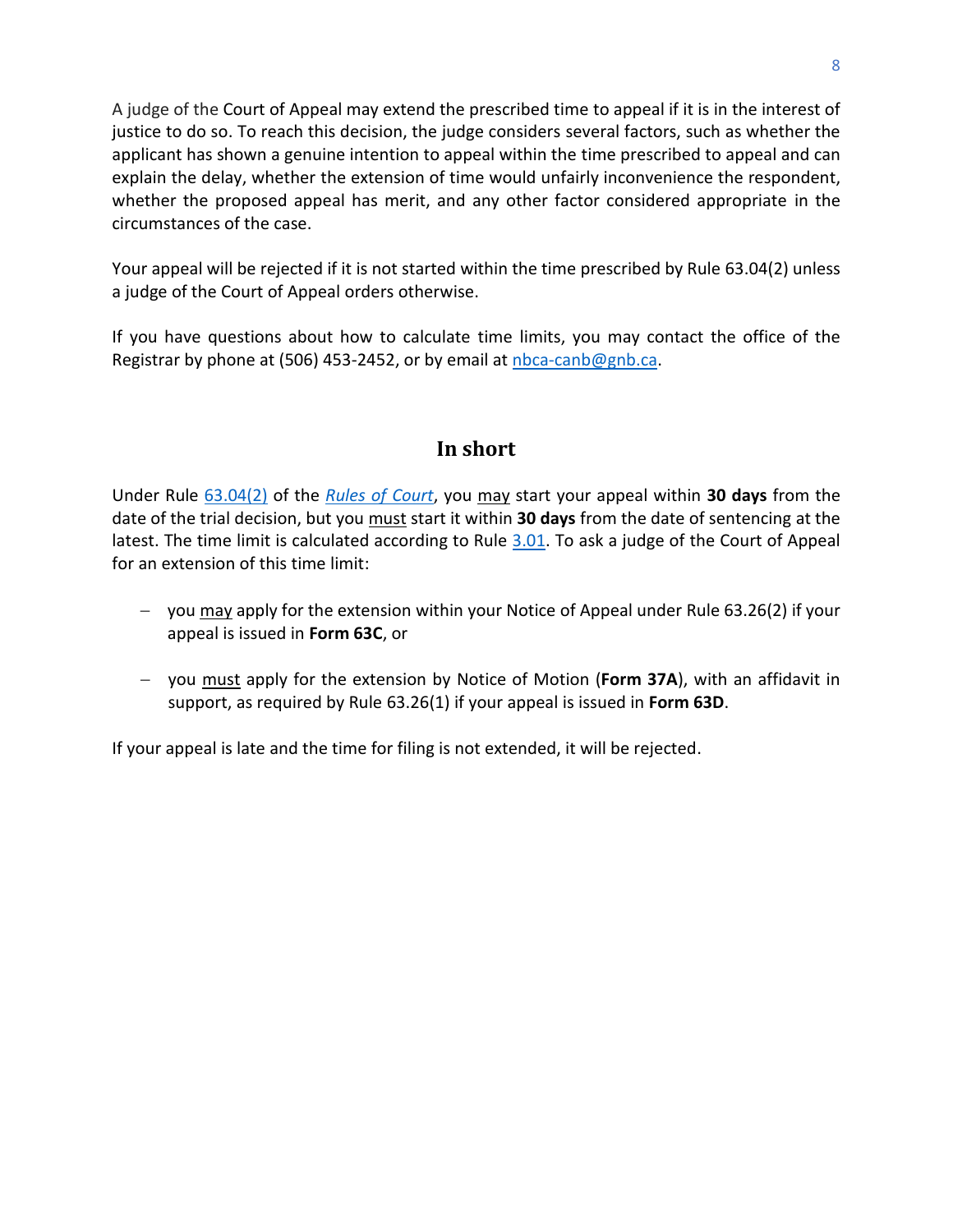# <span id="page-11-0"></span>**4. Choosing a Notice of Appeal form**

A criminal appeal to the Court of Appeal starts with a form called "Notice of Appeal." This form serves to notify the Court and the respondent (the Attorney General) that there is an appeal. Specifically, it provides a description of the decision appealed from, and the contact information of the persons involved in the appeal. The Notice of Appeal also sets out the "grounds of appeal" and the "relief sought" to specify the reasons for the appeal and what the Court is being asked to do as a result.

There are different forms of Notices of Appeal. Rule [63.04\(1\)](http://laws.gnb.ca/en/ShowPdf/cr/Rule-63.pdf) of the *[Rules of Court](https://www2.gnb.ca/content/dam/gnb/Departments/ag-pg/PDF/en/rule/RULES.pdf)* prescribes which form to use depending on the circumstances. Convicted persons who are not represented by a lawyer must choose between:

- (a) **Form 63C** for appeals under Part XXI of the *[Criminal Code](https://laws-lois.justice.gc.ca/PDF/C-46.pdf)* (appeals involving indictable offences), and
- (b) **Form 63D** for appeals that are not under Part XXI of the *Criminal Code* (such as an appeal from a decision of the Court of Queen's Bench sitting as the summary conviction appeal court under Part XXVII of the *Criminal Code*).

When choosing between **Form 63C** and **Form 63D**, you must first determine whether the appeal you intend to bring involves an indictable offence or a summary conviction offence, or both. If the decision of the Provincial Court deals with a summary conviction offence only, you must first appeal it to the Court of Queen's Bench. See **[subsection 4b: Summary conviction offences](#page-11-2)**.

#### <span id="page-11-1"></span>**A. Indictable offences**

Indictable offences are serious criminal offences. Common indictable offences are found in the *Criminal Code* and the *[Controlled Drugs and Substances Act](https://laws-lois.justice.gc.ca/PDF/C-38.8.pdf)*, S.C. 1996, c. 19, which refers to the appeal provisions of Part XXI of the *Criminal Code*. Some indictable offences are also found in other federal laws. Appeals involving indictable offences by self-represented convicted persons are started by Notice of Appeal in **Form 63C**.

#### <span id="page-11-2"></span>**B. Summary conviction offences**

Summary conviction offences are less serious than indictable offences. Common summary conviction offences are found in the *Criminal Code*, the *Controlled Drugs and Substances Act*, other federal laws, or provincial legislation such as the *[Provincial Offences Procedure Act](http://laws.gnb.ca/en/ShowPdf/cs/P-22.1.pdf)*, S.N.B. 1987, c. P-22.1.

Under paragraph 813(a) of the *Criminal Code*, an appeal may be taken to the Court of Queen's Bench from a conviction or an order, or against a sentence or verdict, entered in the Provincial Court in relation to a summary conviction offence. The Court of Queen's Bench hears the appeal as the summary conviction appeal court. Under Rul[e 64,](http://laws.gnb.ca/en/ShowPdf/cr/Rule-64.pdf) this appeal is started by Notice of Appeal in **Form 64A** either within the time prescribed by Rule 64.04 (within **30 days** after the date of the conviction, order, sentence or verdict appealed from), or within any extended time allowed by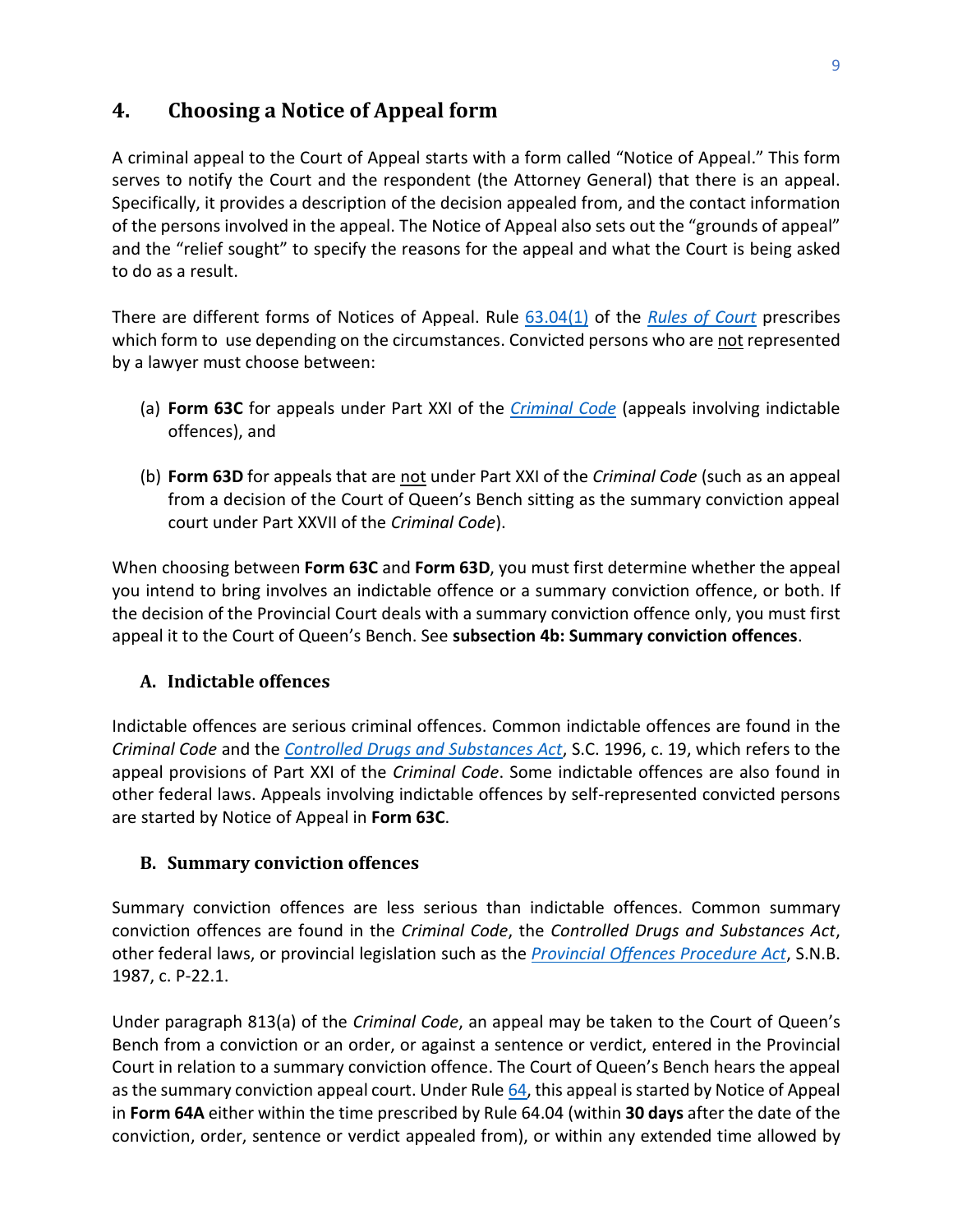the Court of Queen's Bench or a judge of that court. A judge of the Court of Queen's Bench decides this first appeal.

Under subsection 839(1) of the *Criminal Code*, the decision of the Court of Queen's Bench may then be appealed to the Court of Appeal, with leave of that court or one of its judges, on a question of law alone. Under Rule 63, that second appeal is started by Notice of Appeal in **Form 63D** either within the time prescribed by Rule 63.04(2) (within **30 days** from the date of the decision of the Court of Queen's Bench appealed from), or within any extended time allowed by a judge of the Court of Appeal under Rule 63.26.

#### <span id="page-12-0"></span>**C. Indictable offences and summary conviction offences combined**

The Provincial Court may try a person for a summary conviction offence together with an indictable offence. A person who was convicted, or sentenced, for an indictable offence and a summary conviction offence at the same time may appeal directly to the Court of Appeal, with leave of that court or one of its judges, under subsection 675(1.1) of the *Criminal Code* if the conditions set out in that subsection are met. For this type of appeal, you should use **Form 63C**.

## **In short**

<span id="page-12-1"></span>Rule [63.04\(1\)](http://laws.gnb.ca/en/ShowPdf/cr/Rule-63.pdf) of the *[Rules of Court](https://www2.gnb.ca/content/dam/gnb/Departments/ag-pg/PDF/en/rule/RULES.pdf)* tells you which form of Notice of Appeal to use depending on the situation. If you intend to appeal from your conviction and/or against your sentence as a selfrepresented convicted person, use the following form of Notice of Appeal:

- − **Form 63C** to appeal to the Court of Appeal in respect of
	- − an indictable offence under Part XXI of the *[Criminal Code](https://laws-lois.justice.gc.ca/PDF/C-46.pdf)*, or
	- − a combination of an indictable offence and a summary conviction offence under subsection 675(1.1) of the *Criminal Code*; or
- − **Form 63D** to appeal to the Court of Appeal from a decision of the Court of Queen's Bench sitting as the summary conviction appeal court under Part XXVII of the *Criminal Code*.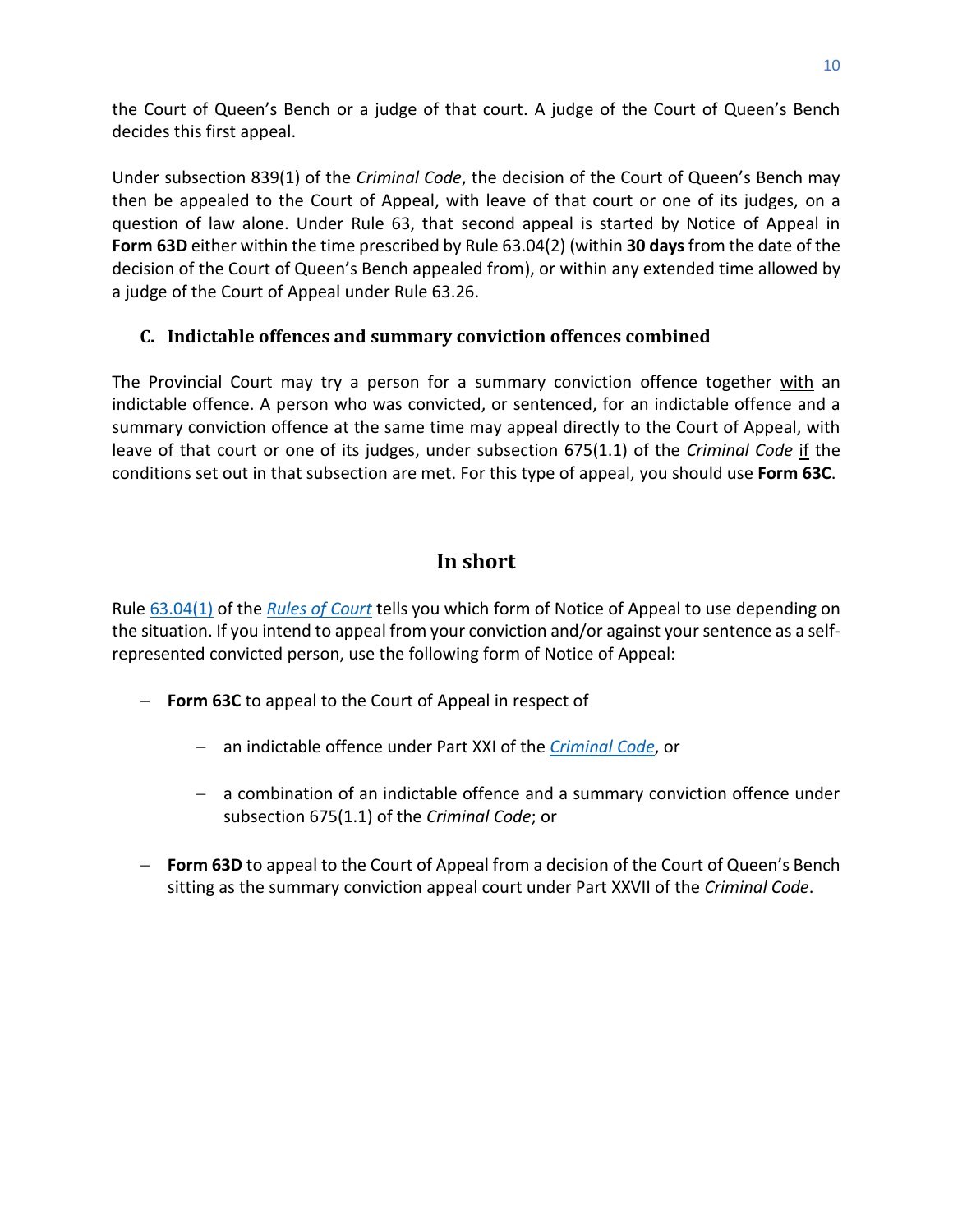# <span id="page-13-0"></span>**5. Completing the Notice of Appeal form**

This section describes how to complete a Notice of Appeal. Instruction sheets for completing **[Form](#page-33-0) 63C** or **[Form 63D](#page-39-0)** are also provided in **[Schedule A.](#page-32-0)** To determine which of these forms to use, see **section 4: [Choosing a Notice of Appeal](#page-11-0) form** of this guide. Please read this information before you contact the Registrar's office for assistance.

Under section 17 of the *[Official Languages Act](http://laws.gnb.ca/en/ShowPdf/cs/O-0.5.pdf)*, S.N.B. 2002, c. O-0.5, you may complete the Notice of Appeal, or any other pleading relating to your appeal, in English or in French.

## <span id="page-13-1"></span>**A. Choosing a format**

The official forms prescribed under the *[Rules of Court](https://www2.gnb.ca/content/dam/gnb/Departments/ag-pg/PDF/en/rule/RULES.pdf)* are in Portable Document Format (PDF) and cannot be filled out on a computer: [Forms](https://www2.gnb.ca/content/gnb/en/departments/public-safety/attorney-general/content/acts_regulations/content/rules_of_court/forms.html) [of court.](https://www2.gnb.ca/content/gnb/en/departments/public-safety/attorney-general/content/acts_regulations/content/rules_of_court/forms.html) Unofficial versions of some of these forms, which may be filled out on a computer, are also provided on the Court of Appeal's website: [Forms of Court.](https://www.courtsnb-coursnb.ca/content/cour/en/appeal/content/forms-of-court.html)

The following instructions apply when you use court forms, whether you complete the official forms, or you create your own forms based on official forms.

If you complete a form on a computer, you will still need to print it for filing.

If you complete a form in Word format, do not make major formatting changes to the style and size of characters, or the width of margins. When printing a form:

- use quality letter size printer paper (216 mm  $\times$  279 mm or 8.5"  $\times$  11"), and
- print only on one side of the paper.

If you complete a form by hand, make sure your handwriting is **easy to read**.

You must sign the completed form before providing it to the Registrar or the senior officer of your penal institution, whichever the case may be. See **section [8: Issuing your Notice of Appeal](#page-20-0)** of this guide for details.

#### <span id="page-13-2"></span>**B. Completing the form**

For help with completing a Notice of Appeal in **Form 63C** or **Form 63D**, see the instruction sheets in **[Schedule A.](#page-32-0)**

Rule [63.04\(3\)](http://laws.gnb.ca/en/ShowPdf/cr/Rule-63.pdf) of the *Rules of Court* prescribes what to include in a Notice of Appeal. You do not need to write a long argument in your Notice of Appeal, but you must include your grounds of appeal (i.e. the reasons for your appeal) and the relief sought (i.e. what you are asking the Court of Appeal to do as a result).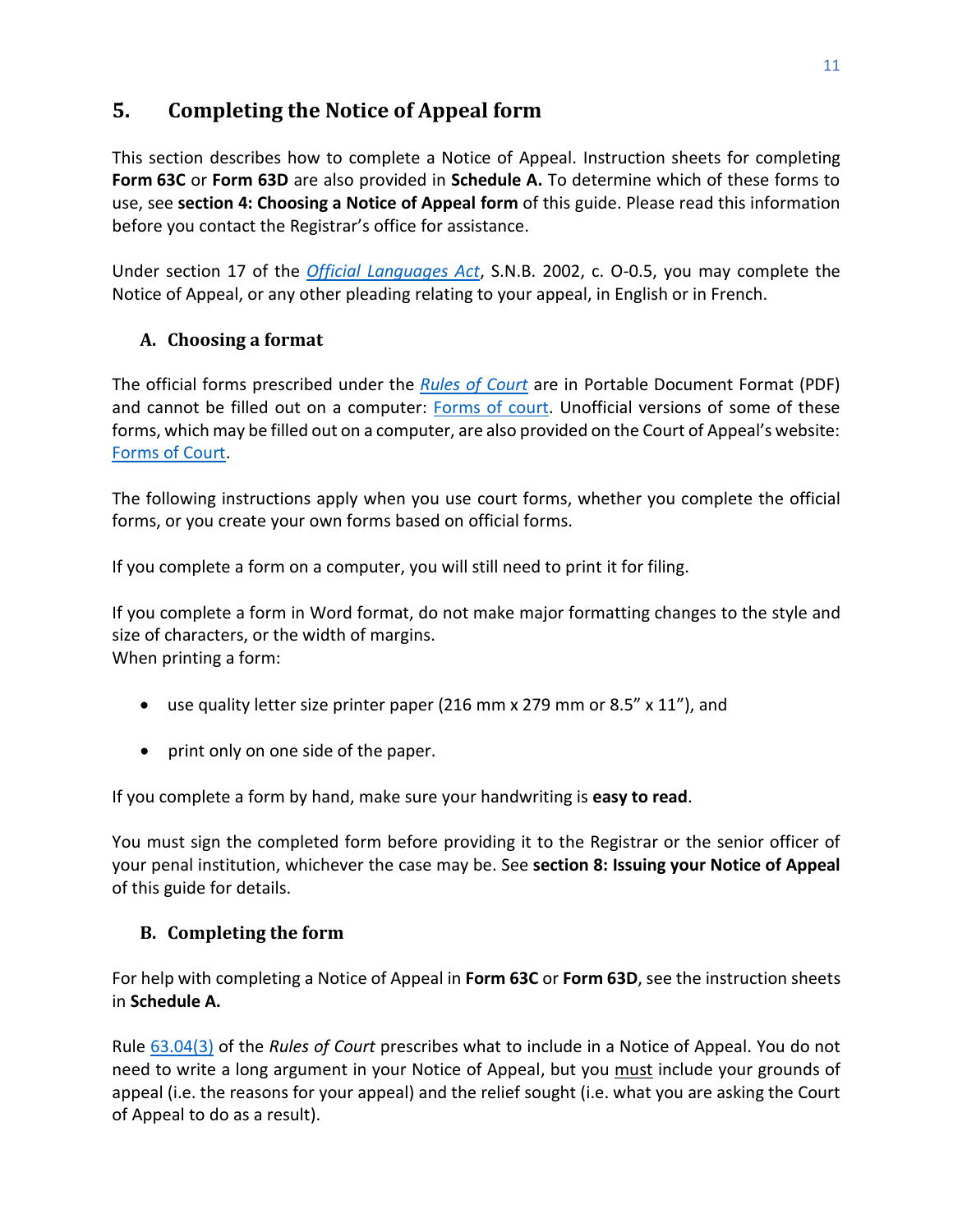If you are not represented by a lawyer, you will have an opportunity to argue your appeal in writing and/or in person. Your Notice of Appeal must state how you intend to present your case and argument.

If you choose to argue your appeal in writing only, under Rule 63.11, you may either set out your points of argument in the Notice of Appeal, or file the Appellant's Submission described in Rule 63.12 within the time prescribed by Rule 63.13(1).

You may prefer to argue your appeal in person only. In that case, you will make your argument orally at the appeal hearing before a panel of judges of the Court of Appeal instead of putting it in writing in the Notice of Appeal or in an Appellant's Submission.

If you wish to make allegations against your trial lawyer as a ground of appeal, please refer to the Court of Appeal's *[Protocol for Appeal Proceedings Involving Allegations of Ineffective Counsel in](https://www.courtsnb-coursnb.ca/content/dam/courts/pdf/appeal-appel/protocols-protocole/001-Protocol.pdf)  [First Instance](https://www.courtsnb-coursnb.ca/content/dam/courts/pdf/appeal-appel/protocols-protocole/001-Protocol.pdf)* on the Court's website.

See Rules 63.04 and 63.11 to 63.13 of the *Rules of Court* along with **[section 12: Arguing your](#page-27-0)  [appeal in writing, in person, or both](#page-27-0)** and **[Schedule A](A#_Schedule_)** of this guide for details.

## **In short**

<span id="page-14-0"></span>The official forms of court under the *[Rules of Court](https://www2.gnb.ca/content/dam/gnb/Departments/ag-pg/PDF/en/rule/RULES.pdf)* may be found here[: Forms](https://www2.gnb.ca/content/gnb/en/departments/public-safety/attorney-general/content/acts_regulations/content/rules_of_court/forms.html) [of court.](https://www2.gnb.ca/content/gnb/en/departments/public-safety/attorney-general/content/acts_regulations/content/rules_of_court/forms.html) Unofficial versions of some of these forms, which may be filled out on a computer, are also provided on the Court of Appeal's website: [Forms of Court.](https://www.courtsnb-coursnb.ca/content/cour/en/appeal/content/forms-of-court.html)

When completing your Notice of Appeal in **Form 63C** or **Form 63D**, please refer to Rules [63.04\(3\)](http://laws.gnb.ca/en/ShowPdf/cr/Rule-63.pdf) and 63.11 to 63.13 of the *Rules of Court* and to **[sections 10](#page-23-0)** and **[12](#page-27-0)** and **[Schedule A](#page-32-0)** of this guide.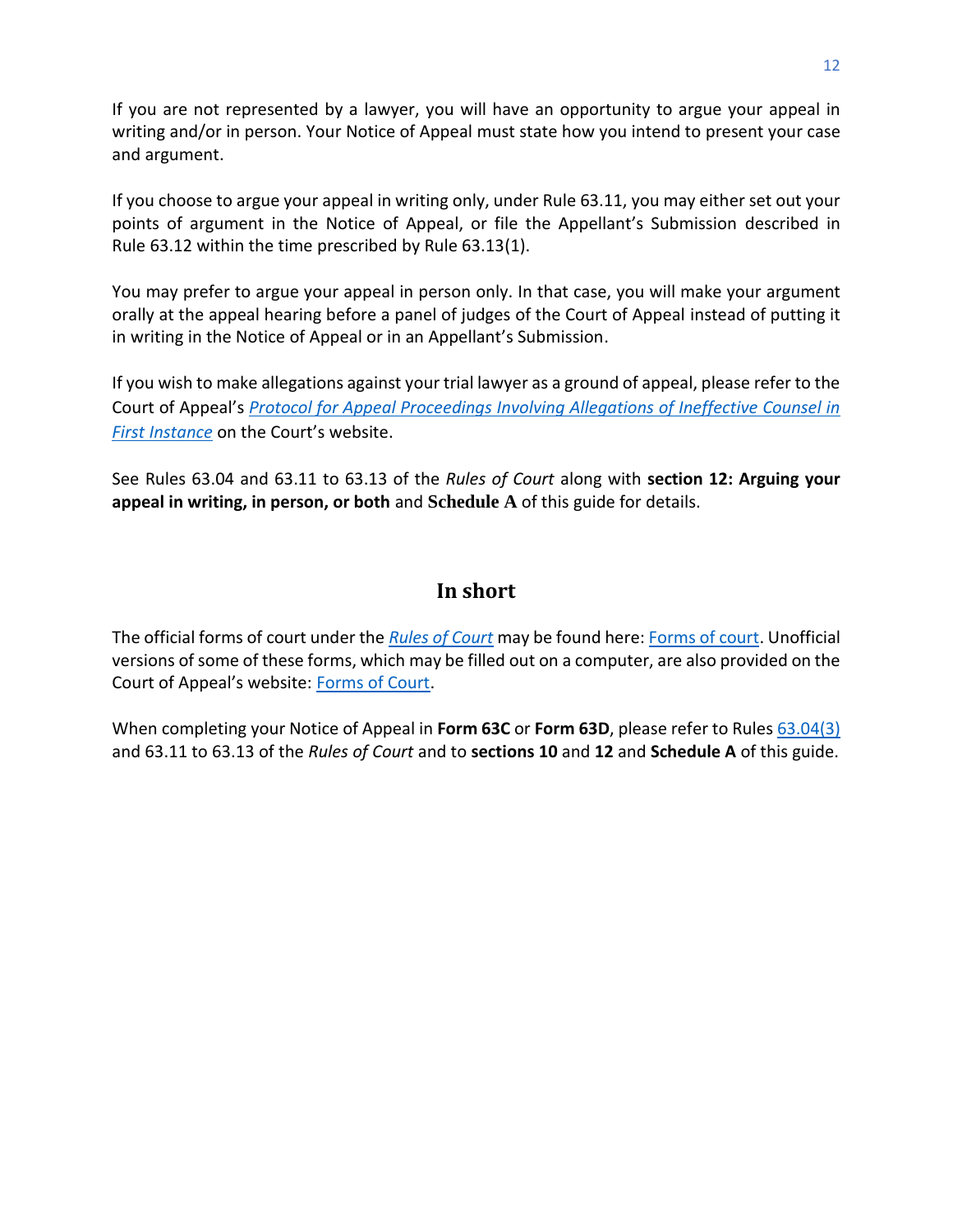# <span id="page-15-0"></span>**6. Applying for leave to appeal**

In criminal cases, not all decisions of the Provincial Court or the Court of Queen's Bench may be appealed as of right to the Court of Appeal. A criminal appeal to the Court of Appeal must rest on a "right of appeal" found in the *[Criminal Code](https://www.laws-lois.justice.gc.ca/PDF/C-46.pdf)*, the *[Youth Criminal Justice Act](https://laws-lois.justice.gc.ca/PDF/Y-1.5.pdf)*, S.C. 2002, c. 1, the *[Controlled Drugs and Substances Act](https://laws-lois.justice.gc.ca/PDF/C-38.8.pdf)*, S.C. 1996, c. 19, another federal law, or provincial legislation such as the *[Provincial Offences Procedure Act](http://laws.gnb.ca/en/ShowPdf/cs/P-22.1.pdf)*, S.N.B. 1987, c. P-22.1. A right of appeal may be limited to a specific ground (such as a question of law alone), and/or subject to "leave."

When you have the right to appeal "with leave" only, you must apply to the Court of Appeal for leave to appeal. Before you appeal, you should determine whether you have the right, and whether you need leave, to do so.

## <span id="page-15-1"></span>**A. When leave is needed**

#### <span id="page-15-2"></span>1) Indictable offences: s. 675(1) of the *Criminal Code*

If you were convicted of **an indictable offence**, you may appeal to the Court of Appeal against your conviction on a question of law alone under subsection 675(1) of the *Criminal Code*. This right of appeal is limited to questions of law.

Under subparagraph 675(1)(a)(ii), you may appeal with leave of the Court of Appeal or a judge of that court against your conviction on a ground that involves a question of fact or a question of mixed law and fact. These questions include:

- (a) a trial judge's assessment of the credibility of trial witnesses;
- (b) an attempt to withdraw a guilty plea; and
- (c) an allegation that the trial lawyer was ineffective (see, for this type of allegation, the Court of Appeal's *[Protocol for appeal proceedings involving allegations of ineffective counsel in](https://www.courtsnb-coursnb.ca/content/dam/courts/pdf/appeal-appel/protocols-protocole/001-Protocol.pdf)  [first instance](https://www.courtsnb-coursnb.ca/content/dam/courts/pdf/appeal-appel/protocols-protocole/001-Protocol.pdf)*).

Under subparagraph 675(1)(a)(iii), you may appeal with leave of the Court of Appeal against your conviction on a ground that appears to the Court of Appeal to be sufficient, other than a question of law alone, a question of fact, or a question of mixed law and fact.

You need leave of the Court of Appeal or a judge of that court to appeal against a sentence. You may also need leave to appeal certain less common decisions or orders. However, you cannot appeal a sentence that is "fixed by law" (imposed by legislation). In summary, under subsection 675(1), you need leave to appeal

- (a) against your conviction on a ground that does not involve a question of law alone, or
- (b) against your sentence if it is not fixed by law.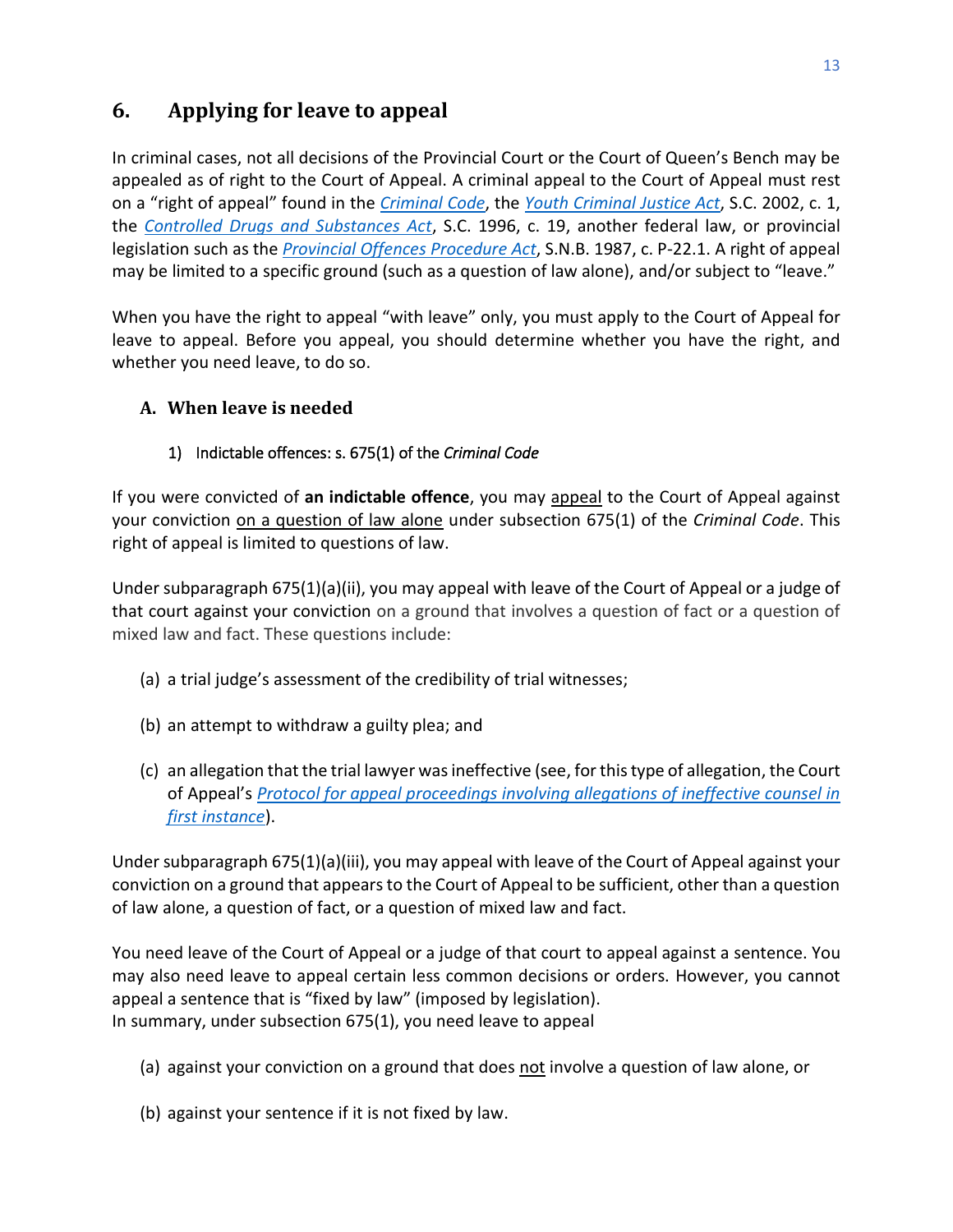#### 2) Summary conviction offences: s. 839(1) of the *Criminal Code*

<span id="page-16-0"></span>If you were convicted of **a summary conviction offence**, you may first appeal to the Court of Queen's Bench from a trial decision of the Provincial Court. The decision of the judge of the Court of Queen's Bench on the summary conviction appeal may then be appealed to the Court of Appeal, with leave of that court or one of its judges, on a question of law alone under subsection 839(1) of the *Criminal Code*.

#### <span id="page-16-1"></span>3) Indictable offence and summary conviction offence combined: s. 675(1.1) of the *Criminal Code*

If you are convicted or sentenced in respect of **a summary conviction offence together with an indictable offence**, you may appeal to the Court of Appeal, with leave of that court or a judge of that court, in respect of both offences if the three conditions set out in subsection 675(1.1) of the *Criminal Code* are met: (a) the matter has not been appealed to the summary conviction appeal court (the Court of Queen's Bench); (b) the summary conviction offence was tried together with an indictable offence; and (c) there is an appeal in respect of the indictable offence.

#### <span id="page-16-2"></span>**B. How to apply for leave**

When you need leave to appeal, you must apply for it in your Notice of Appeal to comply with Rule [63.03](http://laws.gnb.ca/en/ShowPdf/cr/Rule-63.pdf) of the *[Rules of Court](https://www2.gnb.ca/content/dam/gnb/Departments/ag-pg/PDF/en/rule/RULES.pdf)*. **Form 63C** includes an application for leave to appeal in case it is needed, but **Form 63D** does not. Since all appeals using **Form 63D** require leave to appeal, an application for leave is implied.

#### <span id="page-16-3"></span>**C. When the application for leave to appeal is heard**

Applications for leave to appeal are generally heard by a panel of three judges of the Court of Appeal, who will hear the appeal at the same, as if leave were granted. Under Rule 63.19, when the merits (the substance) of an appeal are fully argued on the hearing of an application for leave to appeal, the appeal itself may be decided without further argument. One obvious benefit of this approach is that the parties do not need to attend another hearing if leave to appeal is granted.

This approach also applies to applications for leave to appeal against sentence only unless the appellant also applies to be released from custody pending appeal. Under paragraph 675(1)(b) of the *Criminal Code*, leave to appeal against sentence may be granted by either the Court of Appeal or a judge of that court. In the case of an intended appeal against sentence only, paragraph 679(1)(b) of the *Criminal Code* provides that a judge of the Court of Appeal may release the appellant from custody pending the determination of the appeal only if leave to appeal has been granted. Applications for release from custody are heard by a single judge of the Court of Appeal. When the intended appeal is against sentence only, the judge must first decide whether, or not, to grant leave to appeal.

If you intend to apply to the Court of Appeal both for leave to appeal and for your release from custody until your appeal is decided, you must make both applications at the same time and file: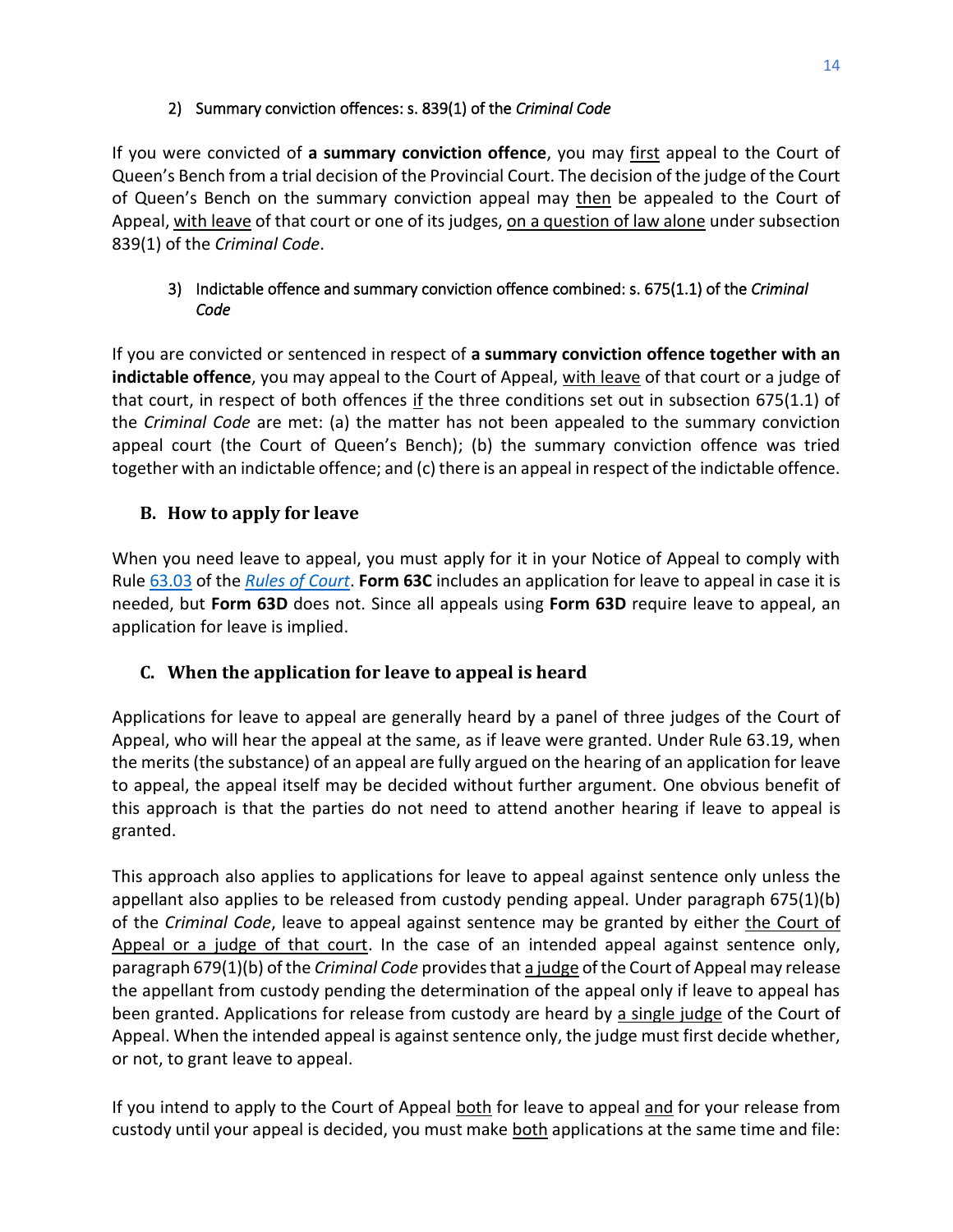- (a) the documents in support of your application for release (including the affidavit referred to in Rule 63.25(2), or the agreed Statement of Facts referred to in Rule 63.25(5)); and
- (b) the documents in support of your application for leave to appeal.

<span id="page-17-0"></span>See also **[section 7: Applying for release from custody pending appeal](#page-17-1)** of this guide for details.

# **In short**

In some criminal cases, an appeal to the Court of Appeal may only be taken from a trial decision with leave of the Court of Appeal or a judge of that court. Leave to appeal must be requested in the Notice of Appeal. This is called "applying for leave to appeal."

In general, you may appeal to the Court of Appeal under subsection 675(1) of the *[Criminal](https://laws-lois.justice.gc.ca/PDF/C-46.pdf) Code*:

- − in respect of an **indictable offence**,
	- − without leave, against your conviction on a question of law alone,
	- − with leave,
		- − against your conviction on any question other than a question of law alone, or
		- − against your sentence if it is not one that is "fixed by law" (imposed by legislation);
- − in respect of a **summary conviction offence**, with leave, against a decision of the Court of Queen's Bench sitting as the summary conviction appeal court; and
- − when **a summary conviction offence and an indictable offence were tried together**, with leave, against a conviction for the summary conviction offence, or against the sentence imposed for the summary conviction, if the conditions in subsection 675(1.1) of the *Criminal Code* are met.

If you need leave to appeal, you must apply for it in your Notice of Appeal to comply with Rule [63.03](http://laws.gnb.ca/en/ShowPdf/cr/Rule-63.pdf) of the *[Rules of Court](https://www2.gnb.ca/content/dam/gnb/Departments/ag-pg/PDF/en/rule/RULES.pdf)*. **Form 63C** already includes an application for leave to appeal. With **Form 63D**, leave is always needed, so the application for leave to appeal is implied.

<span id="page-17-1"></span>When you apply both for leave to appeal against sentence only and for release from custody pending appeal under subsection 679(1) of the *Criminal Code* and Rule 63.25(1), a single judge of the Court of Appeal hears both applications at the same time. If you did not apply for release, a panel of judges of the Court of Appeal will hear your application for leave to appeal the day of your appeal hearing and may decide your appeal without hearing further argument under Rule 63.19.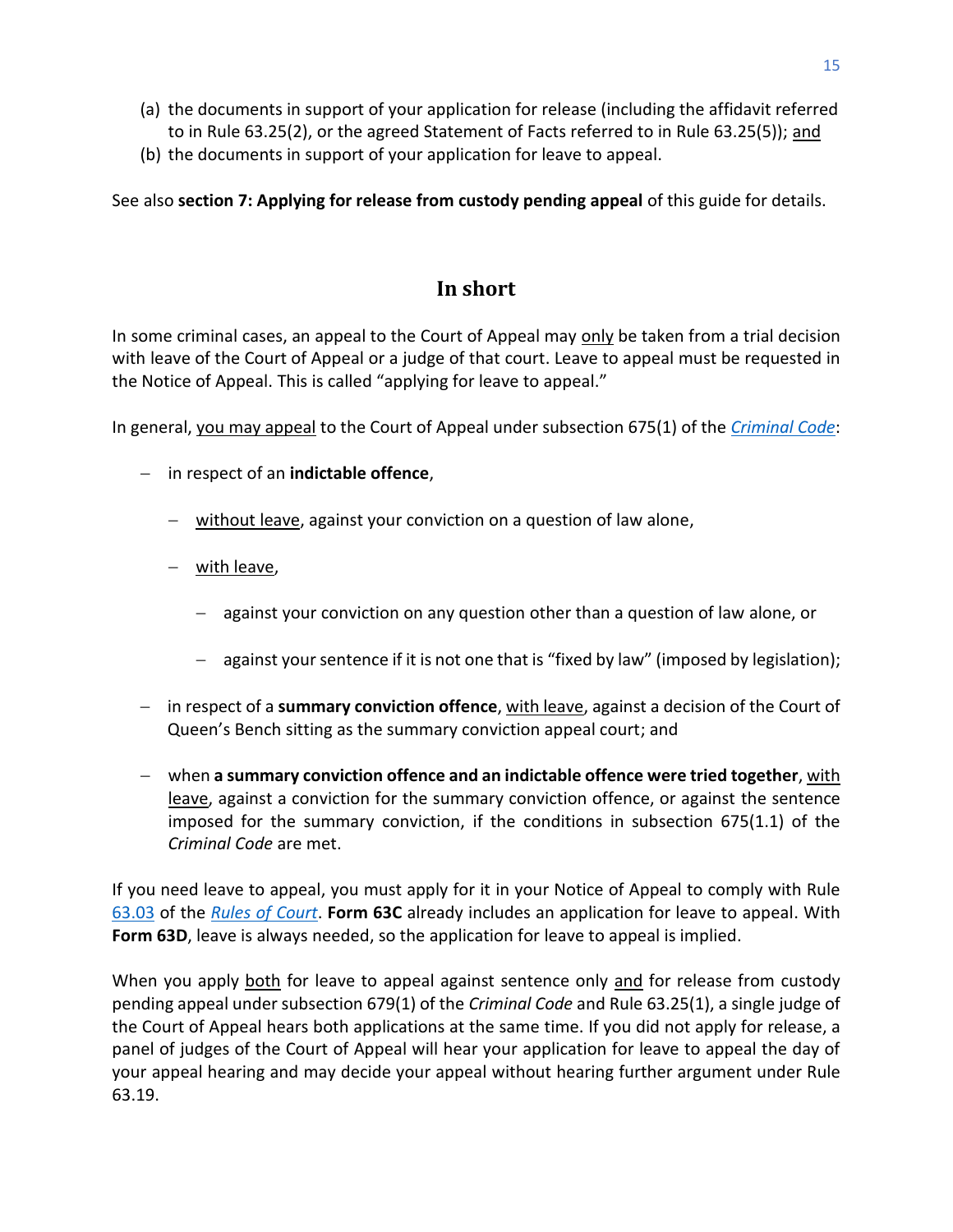# <span id="page-18-0"></span>**7. Applying for release from custody pending appeal**

Under section 679 of the *[Criminal Code](https://laws-lois.justice.gc.ca/PDF/C-46.pdf)*, an appellant who is in custody may apply to a judge of the Court of Appeal to be released pending the determination of his or her appeal. This is done by Notice of Motion (**Form 37A**) and is commonly referred to as "applying for bail."

The criteria for release are set out in subsection 679(3). To be successful on an application for release, you must show that:

- (a) your appeal or application for leave to appeal is not frivolous;
- (b) you will surrender yourself into custody under the terms of the order issued by the Court of Appeal; and
- (c) you do not need to be detained in the public interest.

When applying for release pending appeal, you must file, with your Notice of Motion, an affidavit that contains all the information required by Rule [63.25\(2\)](http://laws.gnb.ca/en/ShowPdf/cr/Rule-63.pdf) of the *[Rules of Court](https://www2.gnb.ca/content/dam/gnb/Departments/ag-pg/PDF/en/rule/RULES.pdf)* in support of your application for release. This information is the following:

- (a) the offence of which you were convicted;
- (b) any grounds of appeal not specified in your Notice of Appeal;
- (c) your age and marital status;
- (d) your places of residence in the three years before your conviction and where you propose to reside if released;
- (e) your employment before your conviction, and whether you expect to be employed, if released, and where you would be employed;
- (f) the details of your criminal record before your conviction;
- (g) if the appeal is against sentence only, what unnecessary hardship would be caused if you were detained pending your appeal; and
- (h) the particulars (details) of any undertaking or recognizance you propose as a condition of your release.

A draft affidavit is provided in **Schedule D** as an example. You may use it and adapt it to your particular case, or you may draft your own affidavit. Either way, your affidavit must address the items listed above. An affidavit is not needed if you agree with the prosecutor on a Statement of Facts, and a judge of the Court of Appeal relies on that statement under Rule 63.25(5). Under Rule 63.25(3), if the prosecutor opposes your release in the public interest, he or she must file an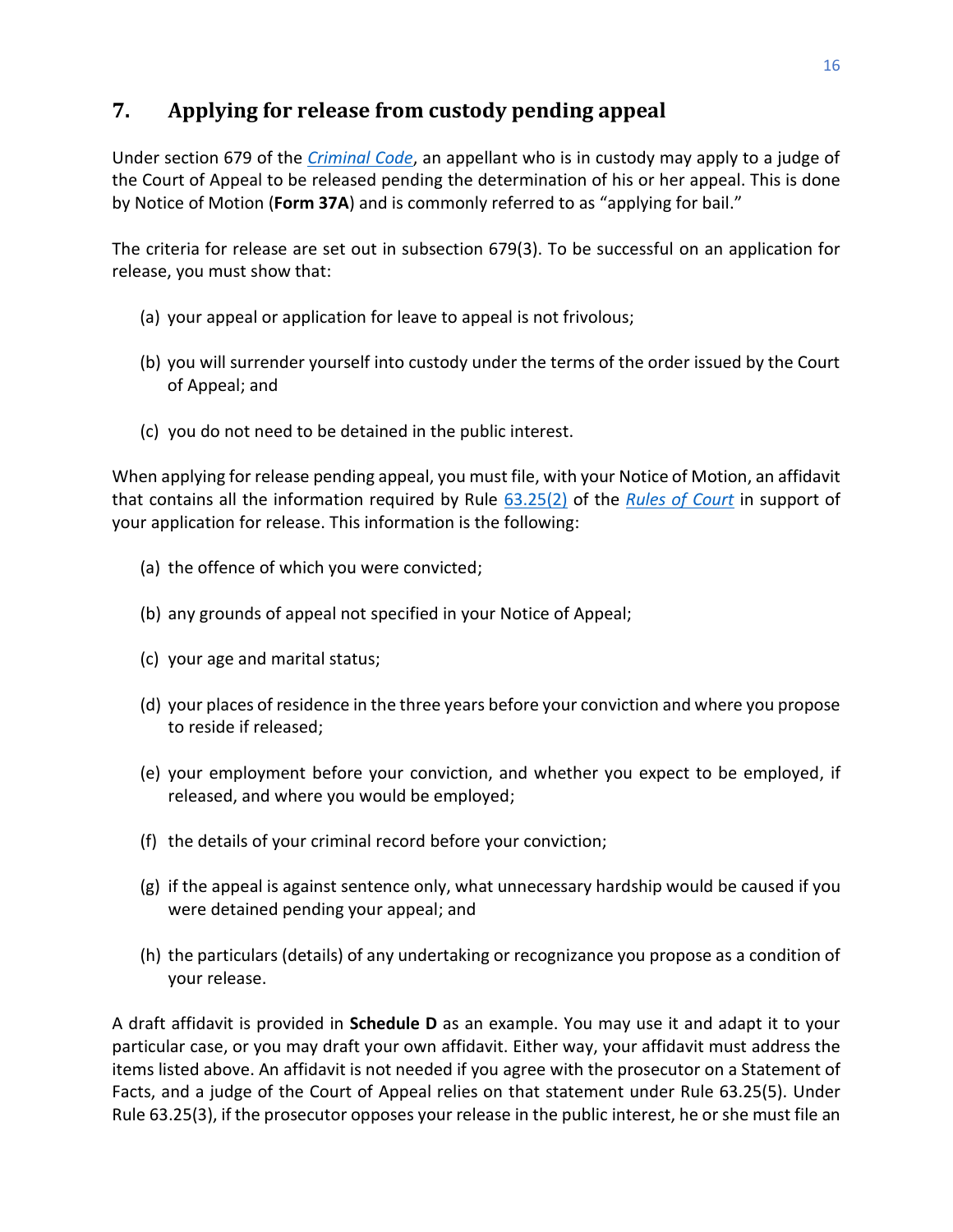affidavit setting out the facts relied on. You may cross-examine on your respective affidavits under Rule 63.25(4).

When you apply for leave to appeal against sentence only and for release from custody pending appeal, you must file your documents in support of both applications at the same time. To decide your application for release, a judge of the Court of Appeal must first decide your application for leave to appeal. See also **[section 6: Applying for leave to appeal](#page-15-0)** of this guide for details.

## **In short**

<span id="page-19-0"></span>Applications for release from custody pending the determination of the appeal are governed by section 679 of the *[Criminal Code](https://laws-lois.justice.gc.ca/PDF/C-46.pdf)* and are made by Notice of Motion (**Form 37A**). An appellant who applies for release must comply with Rule [63.25](https://laws.gnb.ca/en/ShowPdf/cr/Rule-63.pdf) of the *[Rules of Court](https://www2.gnb.ca/content/dam/gnb/Departments/ag-pg/PDF/en/rule/RULES.pdf)*. Where the appeal is against sentence only, the appellant may be released only if leave to appeal is granted, so all documents in support of both the application for leave to appeal and the motion for release (known as a "bail application") must be filed at the same time.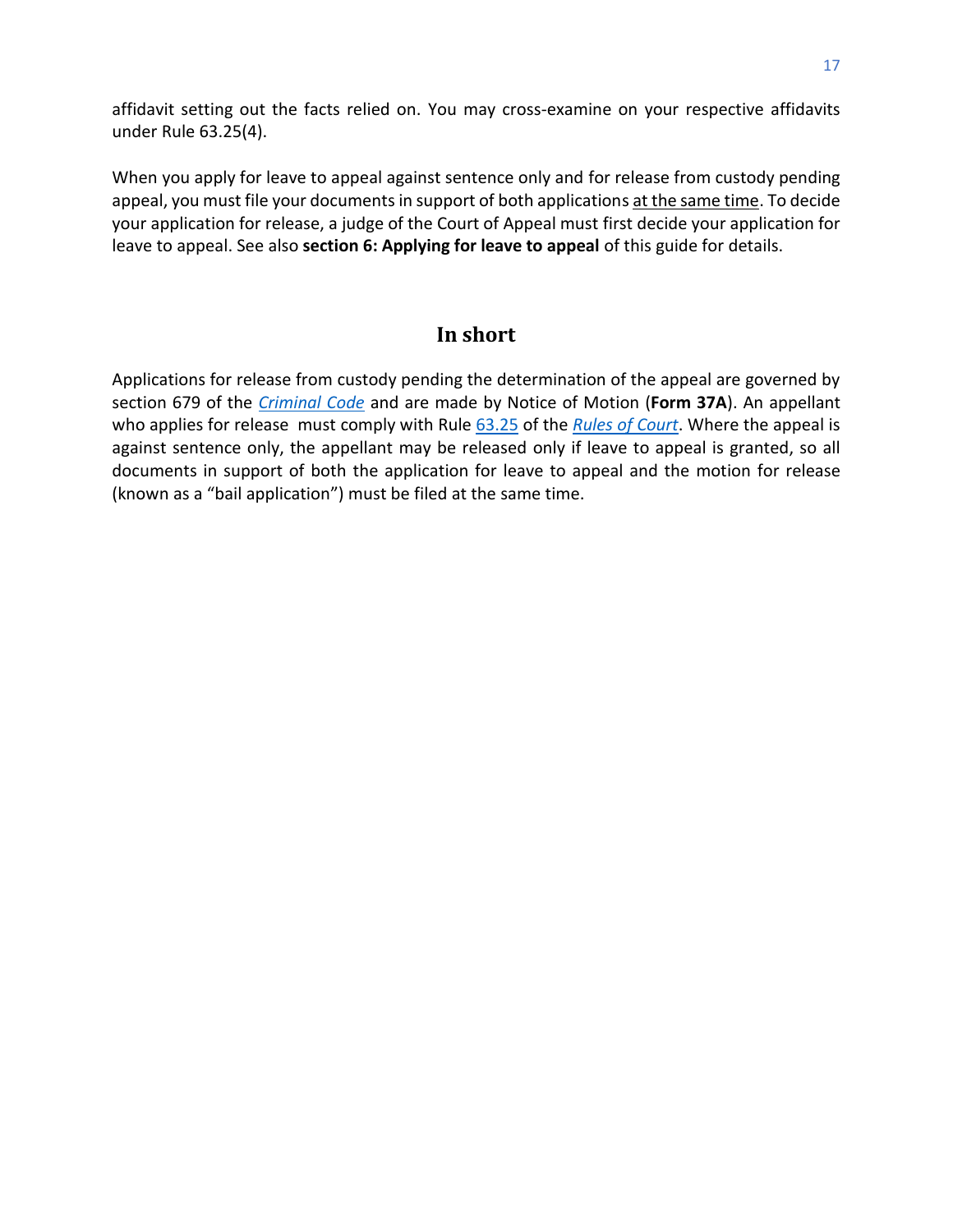# <span id="page-20-0"></span>**8. Issuing your Notice of Appeal**

The Notice of Appeal must be issued in compliance with Rule [63.05](http://laws.gnb.ca/en/ShowPdf/cr/Rule-63.pdf) of the *[Rules of Court](https://www2.gnb.ca/content/dam/gnb/Departments/ag-pg/PDF/en/rule/RULES.pdf)*.

If you are not represented by a lawyer while you are in custody, the Notice of Appeal is issued when you provide the original and four copies to the senior officer of the penitentiary or correctional institution in which you are confined. The officer will send the Notice of Appeal to the Registrar.

However, if you are not represented by a lawyer but you are not in custody, the Notice of Appeal is issued when the original and three copies are filed in the office of the Registrar or sent to the Registrar by prepaid registered mail or prepaid courier. Before attempting to file your documents in person in the Registrar's office, please check the Court of Appeal's website for any [Updated](https://www.courtsnb-coursnb.ca/content/dam/courts/pdf/nbca-updated-directive-1.pdf)  [COVID-19 Directive.](https://www.courtsnb-coursnb.ca/content/dam/courts/pdf/nbca-updated-directive-1.pdf)

The Notice of Appeal must be issued within **30 days** from the date of the trial decision or from the date of sentencing unless the Court of Appeal or a judge of that court orders otherwise.

Under Rule 63.05(5), your Notice of Appeal is served on the Attorney General when the Registrar sends a copy to the Attorney General.

Within **15 days** of being served with a Notice of Appeal, a respondent may issue and serve on the appellant a Notice of Cross-Appeal under Rule 63.06.

## <span id="page-20-2"></span>**In short**

<span id="page-20-1"></span>To appeal against your conviction and/or sentence if you are not represented by a lawyer, you must file your Notice of Appeal in compliance with Rule [63.05](http://laws.gnb.ca/en/ShowPdf/cr/Rule-63.pdf) of the *[Rules of Court](https://www2.gnb.ca/content/dam/gnb/Departments/ag-pg/PDF/en/rule/RULES.pdf)*:

– if you are in custody, by providing the original and 4 copies to the senior officer of your penal institution;

- or -

- $-$  if you are not in custody,
	- − by taking the original and 3 copies to the office of the Registrar (check the Court of Appeal's [Updated COVID-19 Directive](https://www.courtsnb-coursnb.ca/content/dam/courts/pdf/nbca-updated-directive-1.pdf) first),

- or -

− by sending the original and 3 copies to the Registrar.

Under Rule 63.05(5), the Registrar will serve your Notice of Appeal on the Attorney General.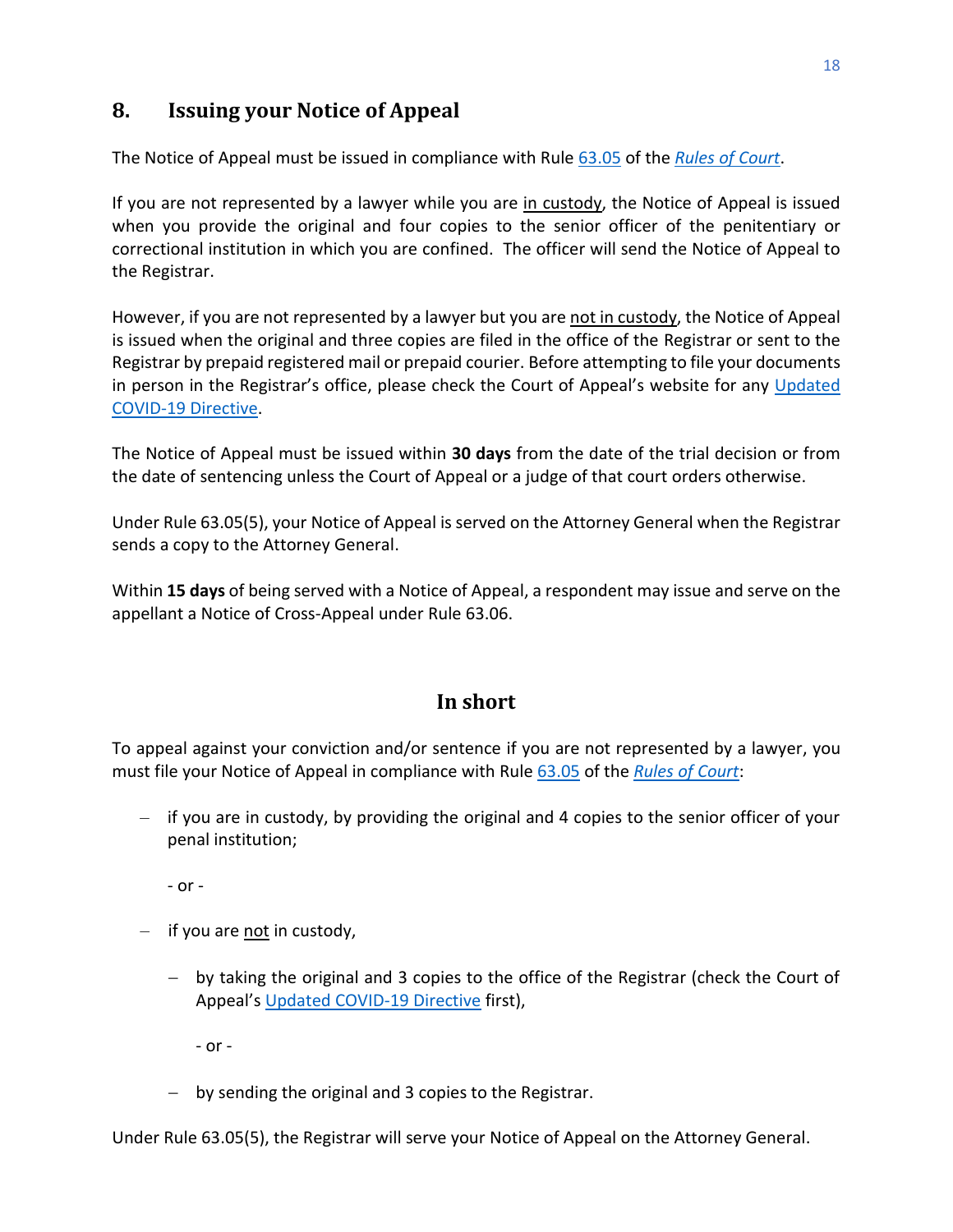# **9. Ordering a transcript of evidence**

Under the *[Recording of Evidence Act](http://laws.gnb.ca/en/ShowPdf/cs/R-4.5.pdf)*, S.N.B. 2009, c. R-4.5, proceedings before the Provincial Court and the Court of Queen's Bench may be recorded. In criminal cases, the Department of Justice and Public Safety of New Brunswick records proceedings and, on request, prepares transcripts. A transcript is a written record of what was said at trial. The transcript is certified as accurate by the professional stenographer who prepared it. The Department of Justice and Public Safety (not the Court of Appeal) manages the preparation and release of these transcripts.

Rule [63.07](http://laws.gnb.ca/en/ShowPdf/cr/Rule-63.pdf) of the *[Rules of Court](https://www2.gnb.ca/content/dam/gnb/Departments/ag-pg/PDF/en/rule/RULES.pdf)* governs transcripts of evidence in criminal appeals. Under Rule 63.07(1), except in a prisoner appeal, the appellant must order a transcript of the trial and/or sentencing hearing once the Notice of Appeal has been issued. In prisoner appeals, the Attorney General is responsible for ordering a transcript and providing a free copy to the appellant.

In an appeal against sentence only, the transcript is limited to the evidence and arguments heard about sentence, and the trial judge's reasons for sentence, unless the Court of Appeal or a judge of that court orders differently.

#### <span id="page-21-0"></span>**A. Making a request when you are not in custody**

To order a transcript for your appeal when you are not in custody, you must make a request in writing to the Provincial Court or the Court of Queen's Bench, whichever the case may be, in the judicial district where the trial or hearing was held (for example, the Judicial District of Moncton). To make this request, you must use the form linked here: [Transcript Order Form.](https://www.pxw1.snb.ca/snb7001/b/1000/CSS-FOL-SNB-45-0100B.pdf) The completed form must be sent immediately after the Notice of Appeal is issued.

Under Rule 63.07(9), the transcribing fees prescribed by the *[General Regulation](http://laws.gnb.ca/en/ShowPdf/cr/2009-143.pdf) – Recording of [Evidence](http://laws.gnb.ca/en/ShowPdf/cr/2009-143.pdf) Act*, N.B. Reg. 2009-143, are payable unless a person is exempt from paying them. You are exempt if you receive legal aid services, or your legal services are paid for by the Minister of Justice and Public Safety or the Attorney General of New Brunswick, in relation to your appeal.

Where transcribing fees apply, there is a fee of \$3.00 per page. Therefore, the total cost of the transcript depends on the length of the transcript, which itself depends on the length of the trial or hearing. After sending the Transcript Order Form, you will be asked for a deposit on the transcript. The Department of Justice and Public Safety asks for a 90% deposit to start transcribing. The transcript will not be released until it is paid for in full. If your deposit is higher than the cost of the transcript, the Department says it will refund the overpayment to you. See the Department's website for details by clicking here: [Court Fees](https://www2.gnb.ca/content/gnb/en/services/services_renderer.627.Court_Fees_-_Transcripts.html) - Transcripts. Questions about the preparation of transcripts must be addressed to the Department.

Once the transcript is completed and paid for in full, the court stenographer forwards the original to the Registrar and notifies the parties to the appeal and the trial court. Within **15 days** of receiving this notice, the trial court sends the original record to the Registrar unless a different order is made. A judge of the Court of Appeal or the Registrar may ask the trial court to send trial exhibits to the Court of Appeal. In that case, four months after the appeal has been decided, the Registrar returns these exhibits to the trial court or to the party that produced them at trial.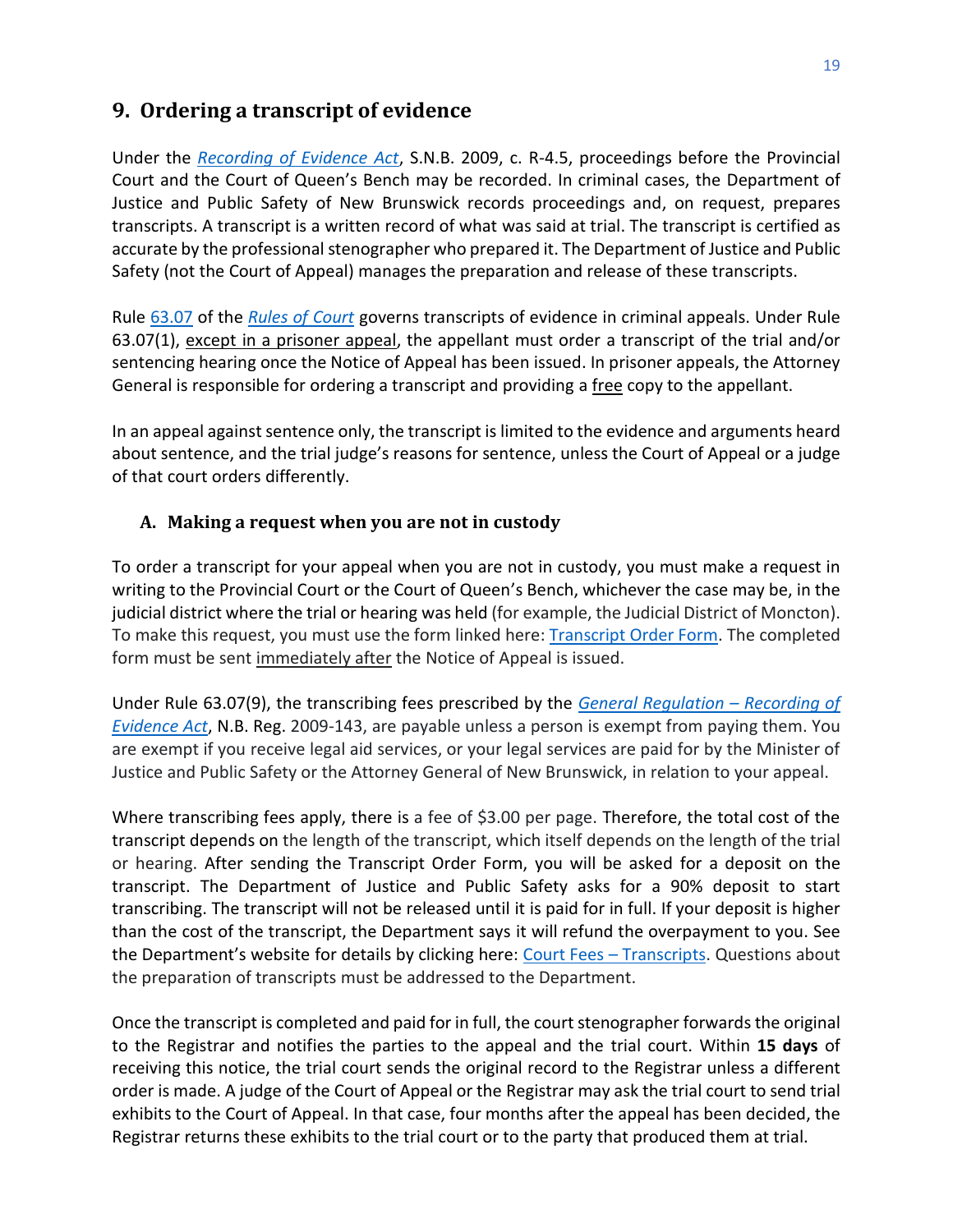#### <span id="page-22-0"></span>**B. Changing or cancelling your request**

Under Rule 63.07(6), you must change or cancel your request to the Department of Justice and Public Safety for preparation of a transcript if:

- (a) if the appeal is against sentence only, the Court of Appeal or a judge of that court orders that the transcript will not be limited to the evidence given and the arguments made on the issue of sentence, and the judge's reasons for sentence;
- (b) the parties to the appeal agree to a Statement of Facts instead of a transcript and the exhibits;
- (c) the parties to the appeal agree in writing that part of the transcript is not needed; or
- (d) on motion made by Notice of Motion (**Form 37A**), a judge of the Court of Appeal orders that part of the transcript is not needed.

## **In short**

<span id="page-22-1"></span>In criminal appeals, a transcript of the trial proceeding is needed under Rule [63.07](http://laws.gnb.ca/en/ShowPdf/cr/Rule-63.pdf) of the *[Rules](https://www2.gnb.ca/content/dam/gnb/Departments/ag-pg/PDF/en/rule/RULES.pdf)  [of Court](https://www2.gnb.ca/content/dam/gnb/Departments/ag-pg/PDF/en/rule/RULES.pdf)*. Except in a prisoner appeal, an appellant must order a transcript of the trial and/or sentencing hearing immediately after issuing a Notice of Appeal. The appellant sends a request for preparation of a transcript to the Department of Justice and Public Safety of New Brunswick using a specific form and pays the transcribing fees that apply. See the Department's website for details: [Court Fees](https://www2.gnb.ca/content/gnb/en/services/services_renderer.627.Court_Fees_-_Transcripts.html) – Transcripts. If any of the situations described in Rules 63.07(3), (4) and (5) occurs after a request for preparation of a transcript has been made, the request must be changed or cancelled as required by Rule 63.07(6).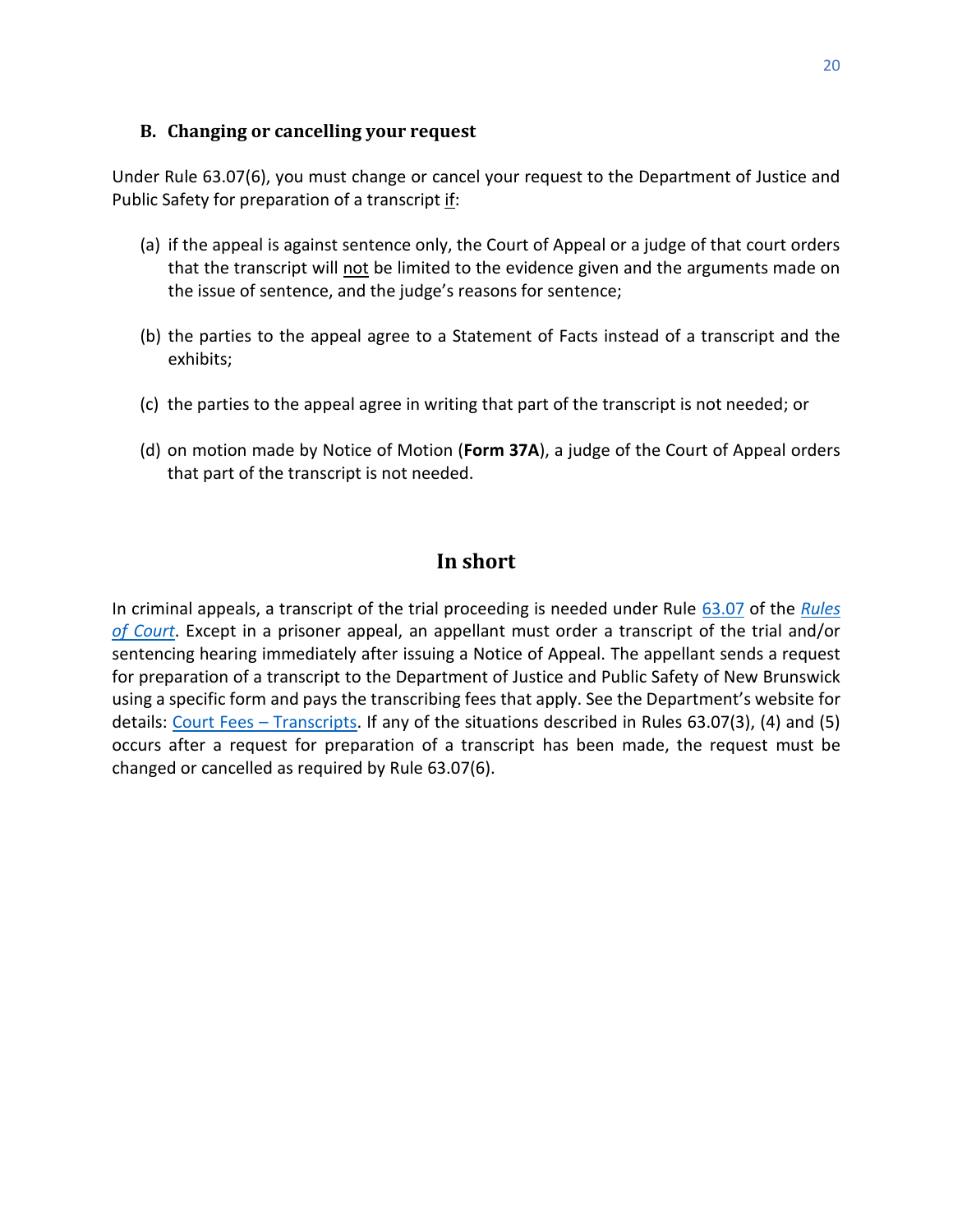# <span id="page-23-0"></span>**10. Receiving an Appeal Book and preparing an Appellant's Submission**

Under Rules [63.10](http://laws.gnb.ca/en/ShowPdf/cr/Rule-63.pdf) and [63.12](http://laws.gnb.ca/en/ShowPdf/cr/Rule-63.pdf) of the *[Rules of Court](https://www2.gnb.ca/content/dam/gnb/Departments/ag-pg/PDF/en/rule/RULES.pdf)*, an appellant is generally responsible for preparing an Appeal Book and an Appellant's Submission. Under Rule [63.13,](http://laws.gnb.ca/en/ShowPdf/cr/Rule-63.pdf) the Appeal Book and the Appellant's Submission, if there is one, must be served and filed:

- (a) if a transcript is needed, within **30 days** of the transcript being prepared; or
- (b) if not, within **30 days** of the Notice of Appeal being issued.

See also **[section 11: Perfecting the](#page-25-0) appeal** of this guide for details.

#### <span id="page-23-1"></span>**A. Appeal Book**

If you are appealing as a self-represented convicted person, the Attorney General will prepare an Appeal Book for the Court of Appeal and provide you with a free copy.

#### <span id="page-23-2"></span>**B. Appellant's Submission**

If you are a self-represented appellant, you must prepare an Appellant's Submission under Rule 63.12 if:

- (a) your Notice of Appeal states that you intend to argue your appeal in writing only, or both in writing and in person; and
- (b) your Notice of Appeal does not include your points of argument.

Rules [63.12](http://laws.gnb.ca/en/ShowPdf/cr/Rule-63.pdf) and [63.18](http://laws.gnb.ca/en/ShowPdf/cr/Rule-63.pdf) prescribe the content, outline and format needed for the Appellant's Submission. The Registrar has the authority to reject an Appellant's Submission if it does not comply with Rules [63.12](http://laws.gnb.ca/en/ShowPdf/cr/Rule-63.pdf) and [63.18,](http://laws.gnb.ca/en/ShowPdf/cr/Rule-63.pdf) or it is hard to read.

Under Rule [78.02,](http://laws.gnb.ca/en/ShowPdf/cr/Rule-78.pdf) you must pay the following fees to the Registrar if you are not in custody:

- (a) \$50.00 on filing the Appellant's Submission; and
- (b) \$10.00 if the Appellant's Submission is refiled after being rejected by the Registrar.

Payment of the applicable fee should be provided to the Registrar with the Appellant's Submission. Some exceptions apply: [Fees.](https://www2.gnb.ca/content/cour/en/appeal/content/fees.html)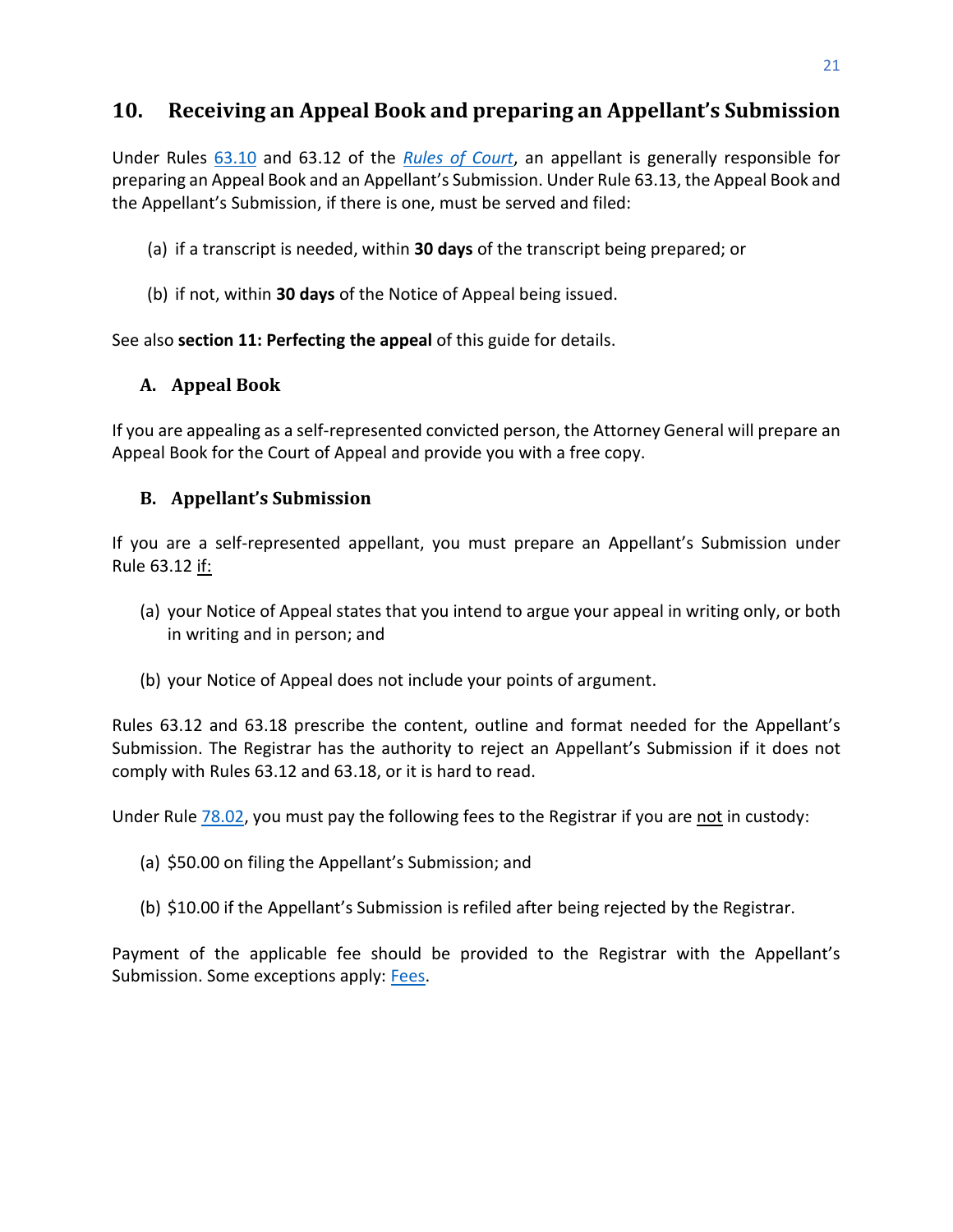## **In short**

<span id="page-24-0"></span>A self-represented appellant does not have to file an Appeal Book but may have to file an Appellant's Submission.

Rule [63.12](https://laws.gnb.ca/en/ShowPdf/cr/Rule-63.pdf) of the *[Rules of Court](https://www2.gnb.ca/content/dam/gnb/Departments/ag-pg/PDF/en/rule/RULES.pdf)* describes the required content and outline of the Appellant's Submission. Rule 63.18 imposes a format for both the Appellant's Submission. The Registrar may reject an Appellant's Submission if it is non-compliant with the *Rules of Court*, or it is too hard to read.

Rule [63.13](http://laws.gnb.ca/en/ShowPdf/cr/Rule-63.pdf) prescribes the time for filing the Appellant's Submission. Subject to exceptions, under Rule  $78.02$ , a self-represented appellant who is not in custody must pay \$50.00 to file the Appellant's Submission with the Registrar, and \$10.00 to refile it when it has been rejected.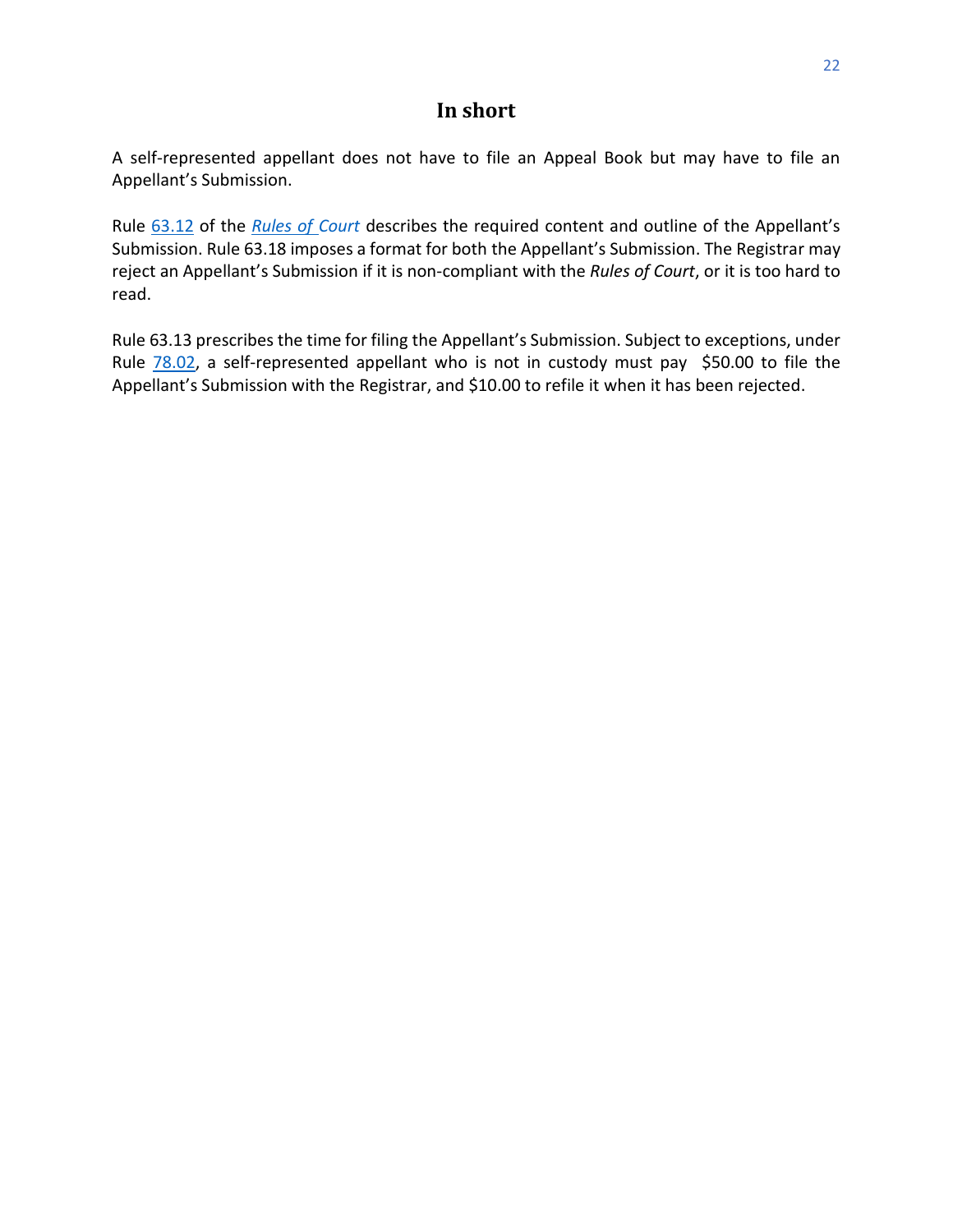## <span id="page-25-0"></span>**11. Perfecting the appeal**

Once a Notice of Appeal has been issued and, if necessary, a transcript has been prepared, the appeal must be "perfected" (completed) as required by Rule [63.13](http://laws.gnb.ca/en/ShowPdf/cr/Rule-63.pdf) of the *[Rules of Court](https://www2.gnb.ca/content/dam/gnb/Departments/ag-pg/PDF/en/rule/RULES.pdf)*.

The appellant is generally responsible for perfecting an appeal. However, if you are a selfrepresented appellant, the Attorney General is responsible for perfecting your appeal:

- (a) if a transcript is needed, within **30 days** of being notified by the court stenographer that the transcript has been prepared; or
- (b) if not, within **30 days** of your Notice of Appeal being issued.

You must file 6 copies of the Appellant's Submission, if any, with the Registrar in compliance with Rule 63.13(2)(b) either within the **30-day limit** prescribed by Rule 63.13(1), or within any extended time allowed by court order. The Attorney General is then required by Rule 63.13(2) to complete the steps to perfect your appeal. See Rules 63.12 and 63.18 of the *Rules of Court* and **section 10: Receiving [an Appeal Book and preparing](#page-23-0) an Appellant's Submission** of this guide for details.

The Registrar may direct you to resubmit documents if they do not comply with the *Rules of Court*, or they are hard to read.

Once your appeal is perfected, it may be set down (scheduled) for hearing by the Court of Appeal. An appeal is heard by a panel of three judges or, in exceptional cases, by a larger panel. Judges hear appeals during "sittings" of the Court. Regular sittings begin on the second Tuesday of each month (except July, August and December, when the Court does not hold regular sittings). Unless the Chief Justice orders differently, your perfected appeal will be scheduled for hearing in the second month following the month in which it is perfected (except in July, August or December). For example, if your appeal is perfected in September, it will be scheduled for hearing in November. However, if your appeal is perfected in May, it will be scheduled for hearing in September.

Under Rule 63.14, the Registrar prepares a [List of Cases](https://www.courtsnb-coursnb.ca/content/cour/en/appeal/content/cases.html) under the Chief Justice's instructions. Unless the Chief Justice orders differently, the Registrar will place your perfected appeal on the List of Cases and will give you a copy of the list for the month in which the appeal is scheduled to be heard. This list will show the date and time of the appeal hearing and may also show the members of the panel assigned to hear the appeal, and the number of the courtroom where the hearing will take place.

<span id="page-25-1"></span>You may ask for an early hearing of your appeal by bringing a motion by Notice of Motion (**Form 37A**), with an affidavit in support, under Rules [37](https://laws.gnb.ca/en/ShowPdf/cr/Rule-37.pdf) and [63.15.](http://laws.gnb.ca/en/ShowPdf/cr/Rule-63.pdf) On motion for an early hearing, the Court of Appeal or a judge of that court may, with the Chief Justice's approval, order an early hearing and give directions in special circumstances.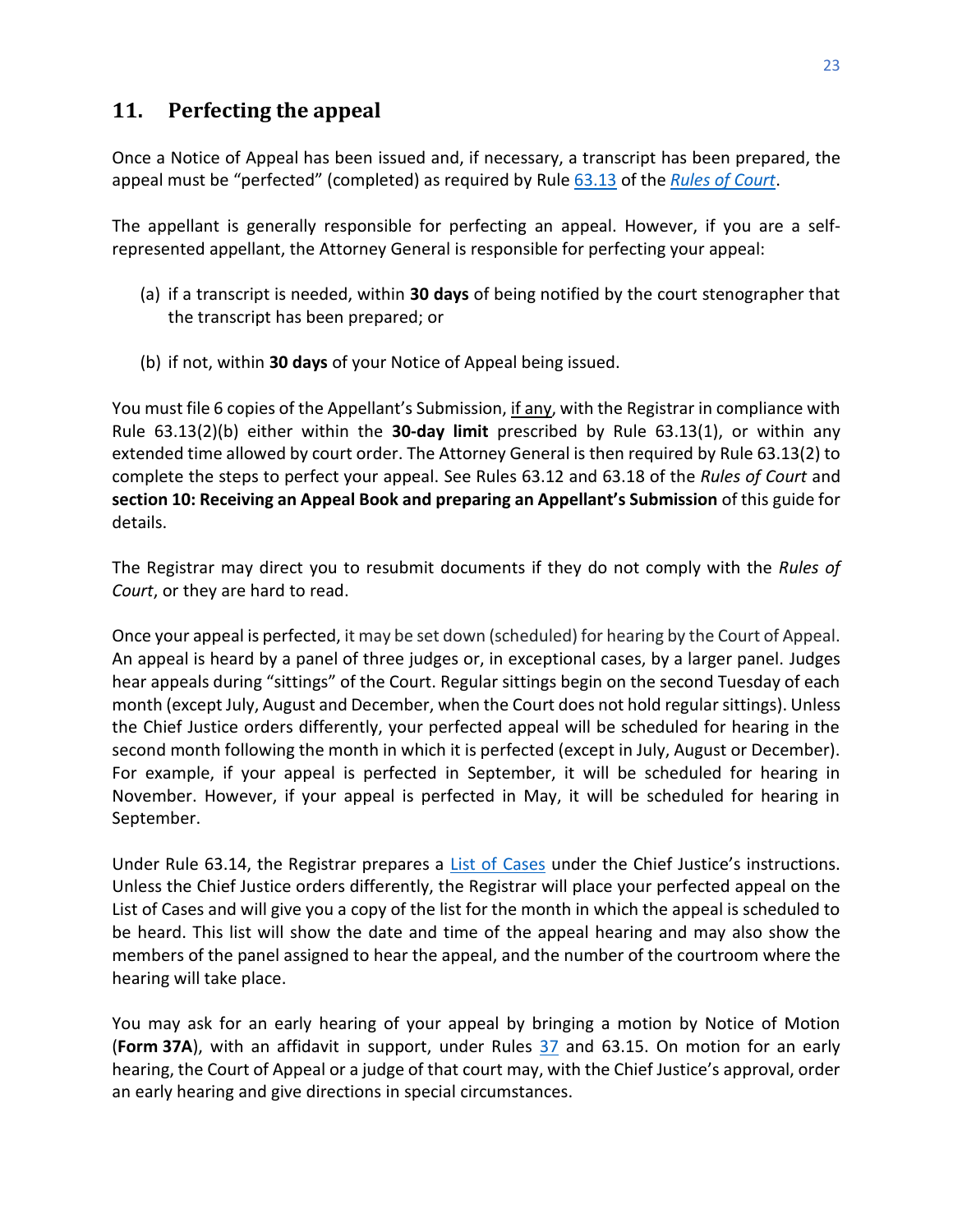## **In short**

As a self-represented appellant,

- − you can rely on the Attorney General to perfect your appeal, but
- − as required by Rule [63.13\(2\)\(b\)](http://laws.gnb.ca/en/ShowPdf/cr/Rule-63.pdf) of the *[Rules of Court](https://www2.gnb.ca/content/dam/gnb/Departments/ag-pg/PDF/en/rule/RULES.pdf)*, you must file the Appellant's Submission described in Rules [63.12](http://laws.gnb.ca/en/ShowPdf/cr/Rule-63.pdf) and 63.18 unless
	- − you have opted to argue your appeal in person only, or
	- − your points of argument are already included in your Notice of Appeal.

Your appeal, once perfected, will be scheduled for hearing and placed on the [List of Cases](https://www.courtsnb-coursnb.ca/content/cour/en/appeal/content/cases.html) according to the timeline set out in Rule 63.14. In exceptional circumstances, you may bring a motion, with or without notice, under Rules [37](https://laws.gnb.ca/en/ShowPdf/cr/Rule-37.pdf) and 63.15 to ask for an early hearing of your appeal.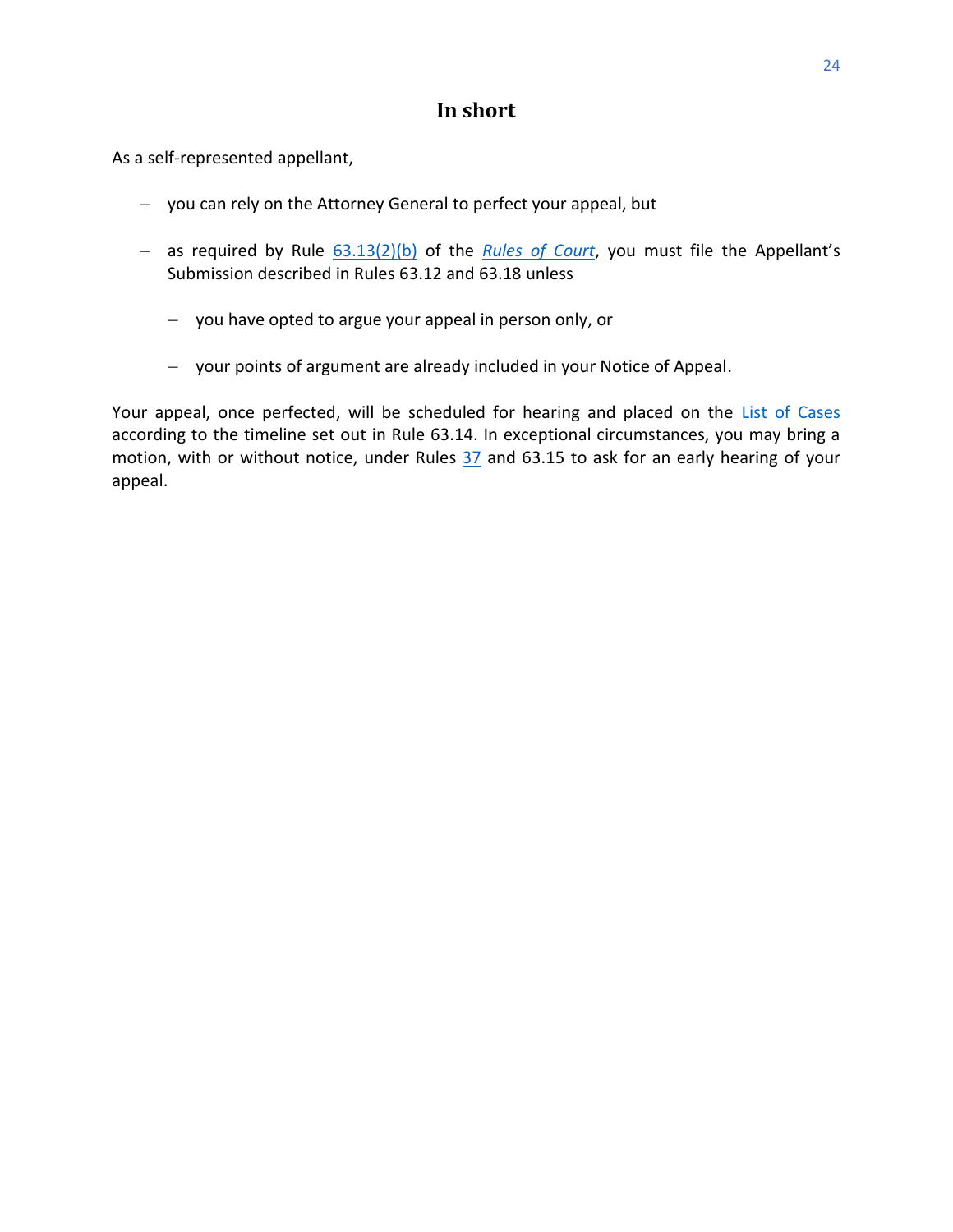# <span id="page-27-0"></span>**12. Arguing your appeal in writing, in person, or both**

As the appellant, you may present your case and argument:

- (a) in writing and in person,
- (b) in writing only, or
- (c) in person only.

You must choose one of these three approaches and state your choice in your Notice of Appeal. Regardless of the choice you make, you must include your grounds of appeal (i.e. the reasons for your appeal) and the relief sought (i.e. what you are asking the Court of Appeal to do as a result) in your Notice of Appeal to comply with Rule [63.04\(3\)](https://laws.gnb.ca/en/ShowPdf/cr/Rule-63.pdf) of the *[Rules of Court](https://www2.gnb.ca/content/dam/gnb/Departments/ag-pg/PDF/en/rule/RULES.pdf)*.

The most common way to argue an appeal is both in writing and in person. If you choose this approach, first you will set out briefly (in point form) in your Notice of Appeal why you think the trial judge made an error, then you will present your argument in writing and in person to try to convince the Court of Appeal of your position. An appearance in person may be by videoconference, as arranged by the Registrar.

However, if you choose to argue your appeal in writing only without appearing in person (or through a lawyer), you must either include your points of argument in the "grounds of appeal" section of your Notice of Appeal form under Rule 63.11, or file 6 copies of an Appellant's Submission under Rules 63.12 and 63.13(2)(b).

It is important for you to do as you said in the Notice of Appeal. Specifically, if you said in your Notice of Appeal you would argue your case in writing and in person, or in person only, but you do not appear at the hearing of your appeal, under Rule 63.23, the Court of Appeal may:

- (a) adjourn the hearing (suspend it to a later date),
- (b) dismiss the appeal without a hearing, or
- (c) hear the appeal in your absence, without the benefit of your oral arguments.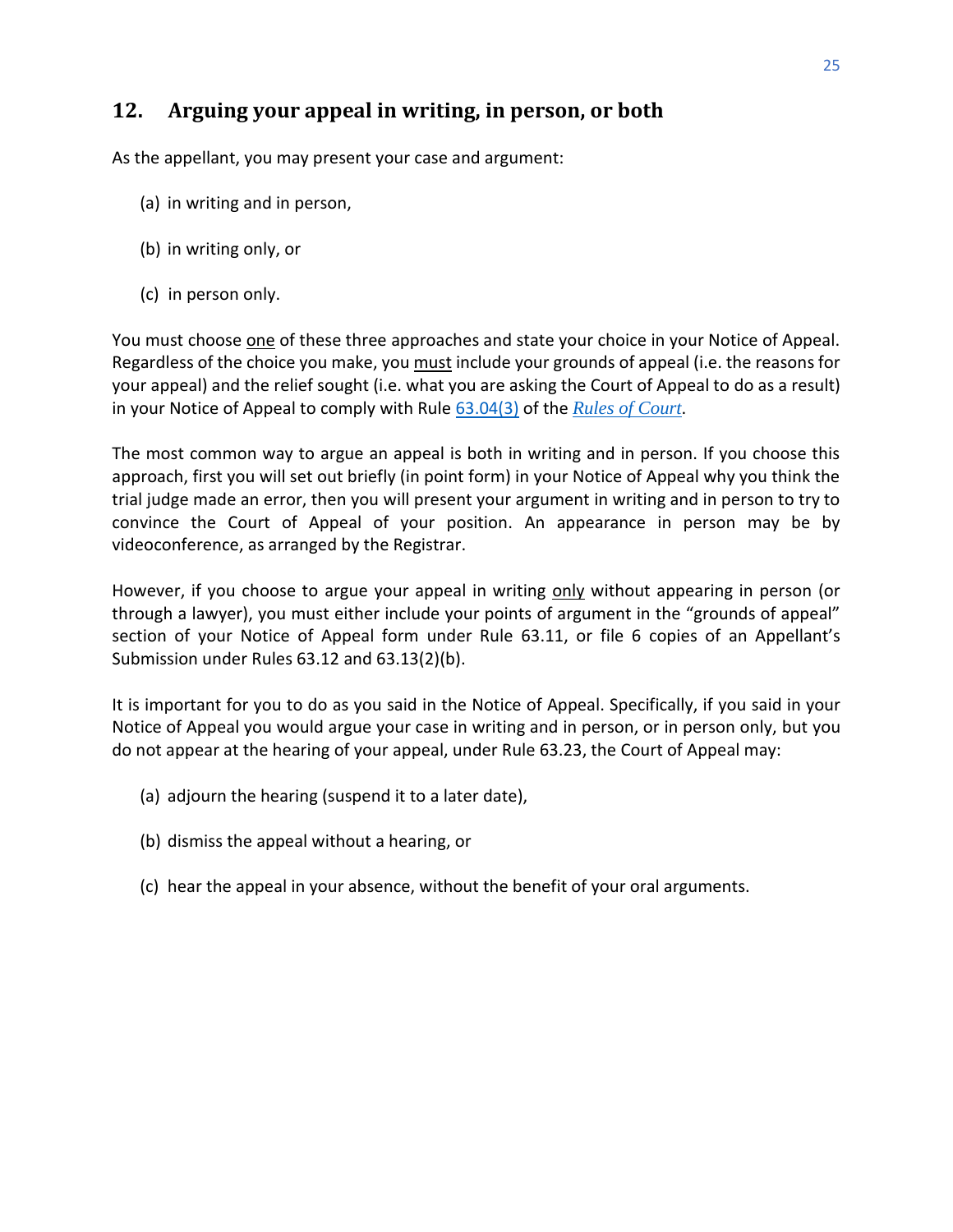## **In short**

<span id="page-28-0"></span>You must state in your Notice of Appeal whether you intend to present your case and argument:

- − in writing and in person;
- − in writing only
	- − in your Notice of Appeal under Rule [63.11](http://laws.gnb.ca/en/ShowPdf/cr/Rule-63.pdf) of the *[Rules of Court](https://www2.gnb.ca/content/dam/gnb/Departments/ag-pg/PDF/en/rule/RULES.pdf)*, or
	- − in an Appellant's Submission under Rules 63.12 and 63.13(2)(b); or
- − in person only.

Your Notice of Appeal must also state your grounds of appeal (i.e. the reasons for your appeal) and the relief sought (i.e. what you are asking the Court of Appeal to do as a result) as required by Rule 63.04(3).

If you state that you will appear in person, and you fail to appear, the Court of Appeal, under Rule 63.23, may decide to hear your appeal in your absence, to hear it another day, or to dismiss it without a hearing.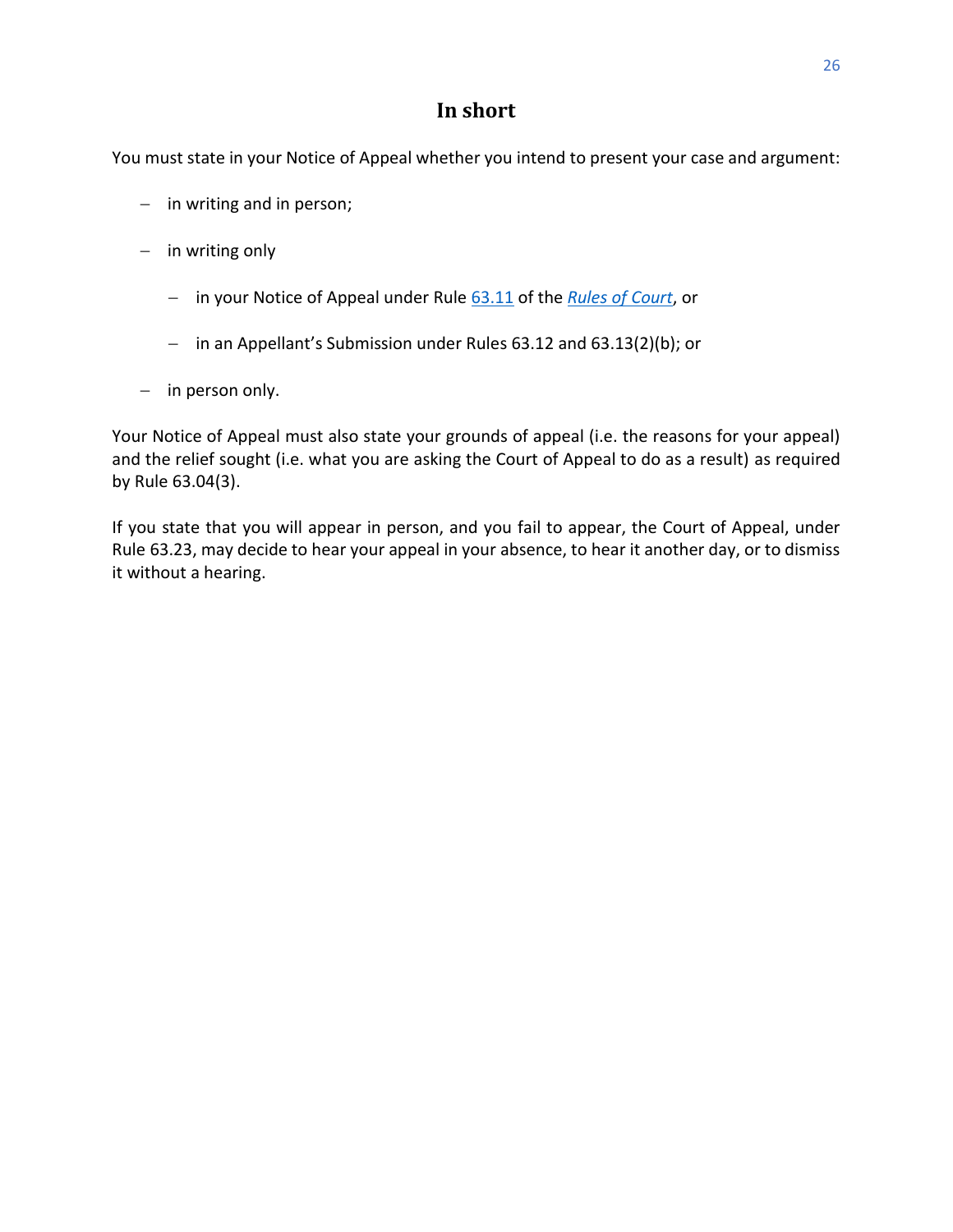# <span id="page-29-0"></span>**13. Abandoning your appeal**

Under Rule [63.21](http://laws.gnb.ca/en/ShowPdf/cr/Rule-63.pdf) of the *[Rules of Court](https://www2.gnb.ca/content/dam/gnb/Departments/ag-pg/PDF/en/rule/RULES.pdf)*, you may abandon your appeal before it is heard. To do so, you must file a Notice of Abandonment (**Form 63E**) with the Registrar. Telling the Registrar you wish to abandon your appeal is not enough. You must file a Notice of Abandonment; otherwise, the Court of Appeal may hear and decide your appeal in your absence.

If you are not represented by a lawyer, you may sign your Notice of Abandonment yourself. Under Rule 63.21(2), your signature must be verified by affidavit, or witnessed either by a lawyer or, if you are in custody, by an officer of the penal institution in which you are confined.

If you are in custody, the Registrar will serve your Notice of Abandonment on the respondent (the Attorney General). If you are not in custody, you must serve it yourself on the respondent and provide the Registrar with proof of service.

Your abandoned appeal will be considered dismissed without the Court of Appeal issuing an order. However, under Rule 63.21(3), you may ask the Registrar for a formal order dismissing the appeal. At **any time** after abandoning your appeal, you may bring a motion by Notice of Motion (**Form 37A**) under Rules [37](http://laws.gnb.ca/en/ShowPdf/cr/Rule-37.pdf) and 63.21(4) for leave to withdraw your Notice of Abandonment. A judge hearing the motion may grant this permission if it is in the interest of justice to do so.

## **In short**

<span id="page-29-1"></span>An appeal may be abandoned − before it is heard − by Notice of Abandonment (**Form 63E**) under Rule [63.21](http://laws.gnb.ca/en/ShowPdf/cr/Rule-63.pdf) of the *[Rules of Court](https://www2.gnb.ca/content/dam/gnb/Departments/ag-pg/PDF/en/rule/RULES.pdf)*. If you are a self-represented appellant, your signature on this form must be

- − verified by affidavit; or
- − witnessed
	- − by an officer of your penal institution if you are in custody, or
	- − by a lawyer if you are not in custody.

Your abandoned appeal will be considered as dismissed whether, or not, you obtain a formal order dismissing the appeal under Rule 63.21(3). At any time, you may ask for permission to withdraw your Notice of Abandonment by Notice of Motion (**Form 37A**) under Rules [37](http://laws.gnb.ca/en/ShowPdf/cr/Rule-37.pdf) and 63.21(4).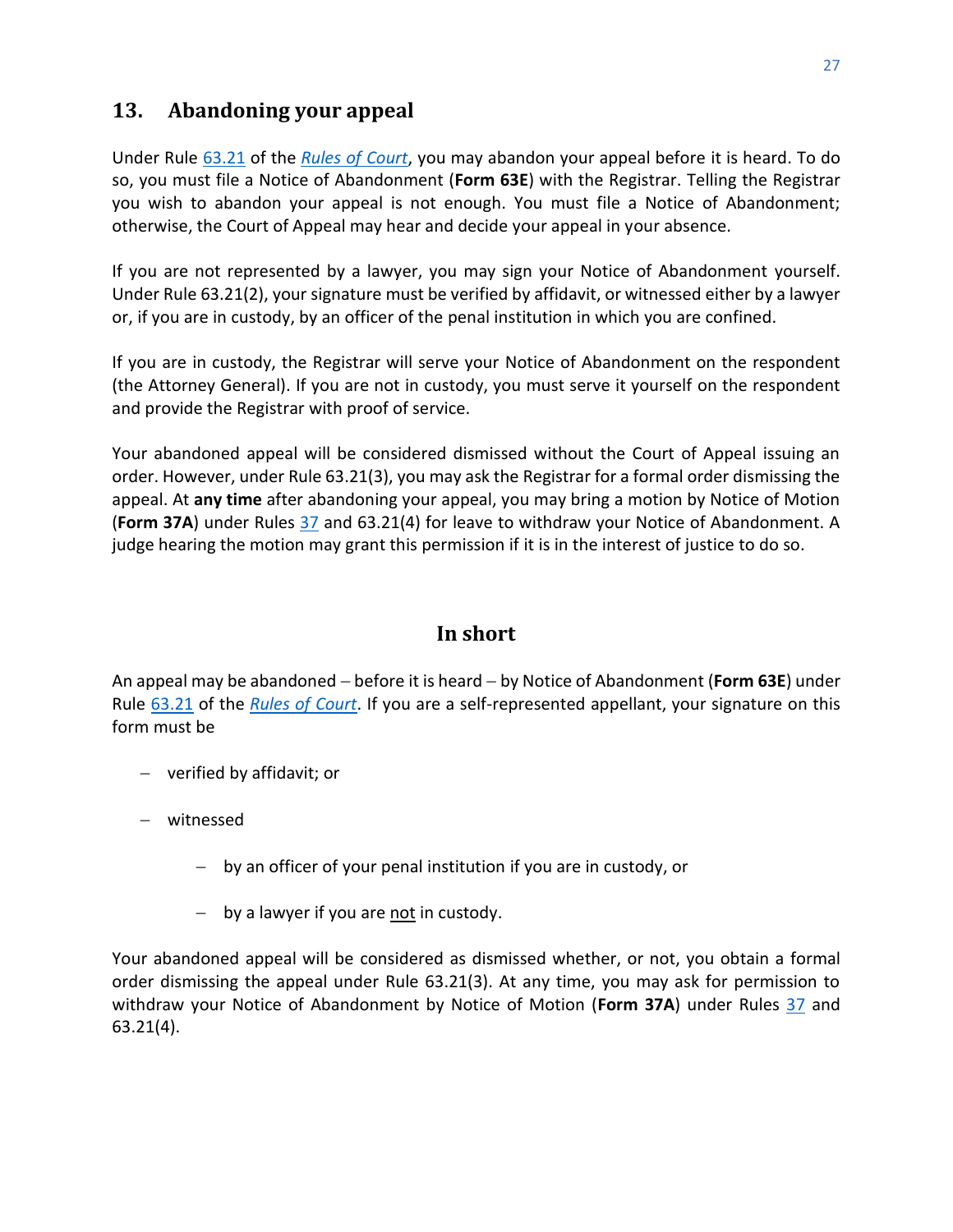## <span id="page-30-0"></span>**14. Getting a decision**

When members of a panel of the Court of Appeal hear an appeal, it may give its decision either orally at the hearing, or later in writing. When a written decision on an appeal is issued, it may be either in the form of a disposition with reasons to follow (the result of the appeal with the detailed justification to follow), or in the form of a full judgment with reasons.

Under Rule [63.24](http://laws.gnb.ca/en/ShowPdf/cr/Rule-63.pdf) of the *[Rules of Court](https://www2.gnb.ca/content/dam/gnb/Departments/ag-pg/PDF/en/rule/RULES.pdf)*, the Registrar either notifies the parties in writing of the result of the appeal when the Court gave its decision orally, or sends copies of the written decision or order of the Court by mail or email to the parties or their lawyers, the trial judge, and any other person as authorized by the Chief Justice. It may take months before a decision under reserve is made and written by the panel, and the written decision is sent by the Registrar. Make sure the Registrar has your correct address even after the hearing, or you may not be informed of the result of your appeal.

Decisions of the Court of Appeal are available to the public in the interest of open justice and to provide guidance to lower courts on legal questions. The Court publishes its judgments and rulings on motions in English and in French on its website: see [decisions](https://www.courtsnb-coursnb.ca/content/cour/en/appeal/content/decisions.html) and [rulings on motions.](https://www.courtsnb-coursnb.ca/content/cour/en/appeal/content/rom.html) In general, the Court's decisions are also published by the Canadian Legal Information Institute (CanLII) on its website: [Court](https://www.canlii.org/en/nb/nbca/) [of Appeal of New Brunswick](https://www.canlii.org/en/nb/nbca/) – CanLII. They may also be found through paid subscriptions to legal research databases.

Hearings before the Court of Appeal are public. Subject to any COVID restrictions, members of the public or the accredited news media may attend these hearings in person or, in consultation with the Registrar, by video or telephone conference. In some cases, the Court of Appeal prioritizes the privacy interests of participants in the justice system over the public interest in open justice, and it protects sensitive personal information from being disclosed in its decisions. This is the case when publication of certain information is restricted by legislation or court order. However, if you are a party to a criminal appeal, your name and your personal information related to the appeal will be made public unless you are a "young person," as defined in the *[Youth](https://www.laws-lois.justice.gc.ca/PDF/Y-1.5.pdf)  [Criminal Justice Act](https://www.laws-lois.justice.gc.ca/PDF/Y-1.5.pdf)*, S.C. 2002, c. 1, or another publication ban applies.

<span id="page-30-1"></span>If you wish to appeal a decision of the Court of Appeal to the Supreme Court of Canada, you must comply with the procedure and time limits set out in the *[Supreme Court Act](https://laws-lois.justice.gc.ca/PDF/S-26.pdf)*, R.S.C., 1985, c. S-26, the *[Rules of the Supreme Court of Canada](https://laws-lois.justice.gc.ca/PDF/SOR-2002-156.pdf)*, SOR/2002-156, or any directive of the Supreme Court that may apply. Please visit the Supreme Court's website for more information: [Supreme Court](https://www.scc-csc.ca/home-accueil/index-eng.aspx)  [of Canada.](https://www.scc-csc.ca/home-accueil/index-eng.aspx)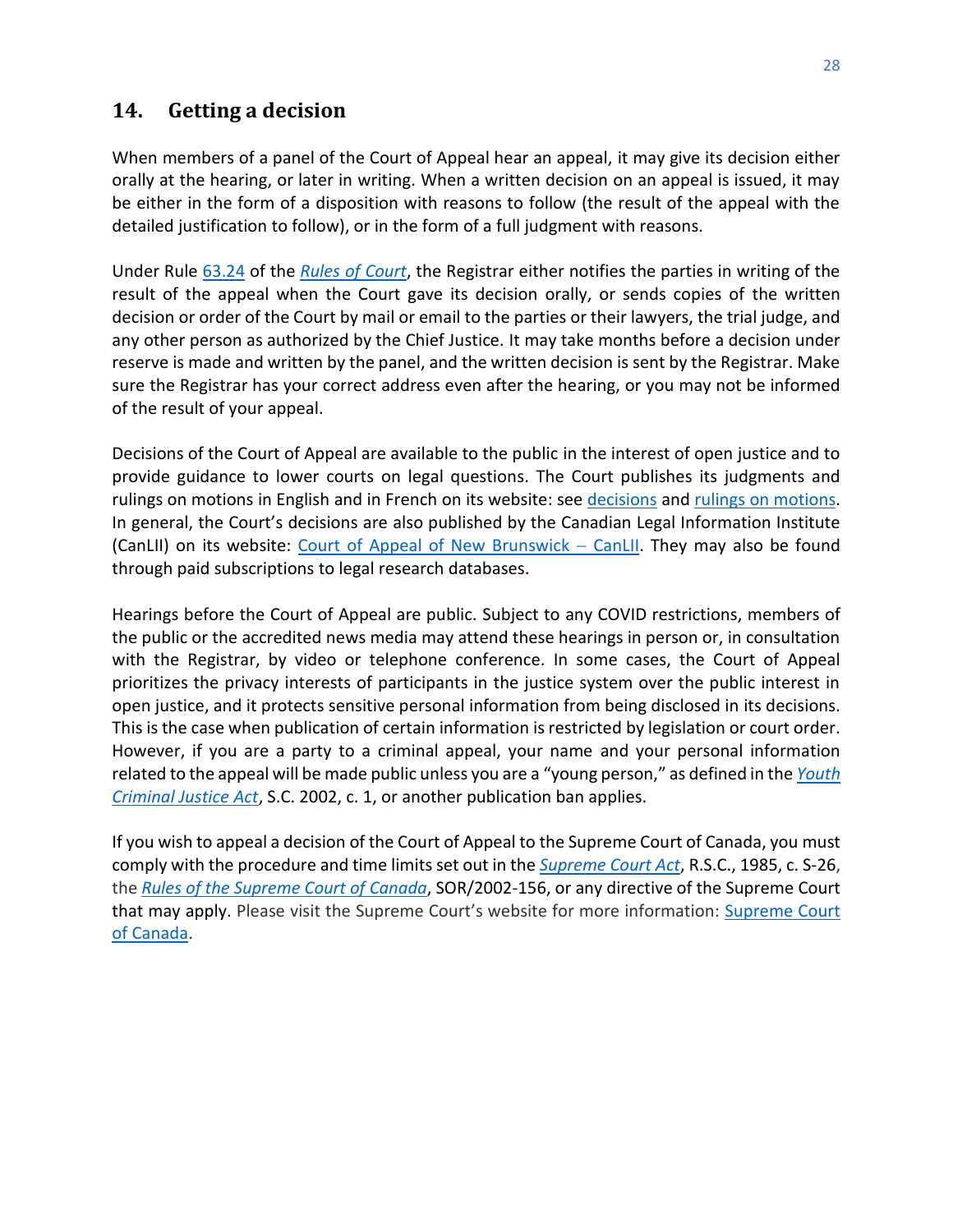## **In short**

Decisions of the Court of Appeal are communicated by the Registrar under Rul[e 63.24](http://laws.gnb.ca/en/ShowPdf/cr/Rule-63.pdf) of the *[Rules](https://www2.gnb.ca/content/dam/gnb/Departments/ag-pg/PDF/en/rule/RULES.pdf)  [of Court](https://www2.gnb.ca/content/dam/gnb/Departments/ag-pg/PDF/en/rule/RULES.pdf)* and published online. This may occur months after the appeal is heard. These decisions may contain personal information about the parties if it not banned from publication.

An appellant who wishes to appeal a decision of the Court of Appeal to the [Supreme Court of](https://www.scc-csc.ca/home-accueil/index-eng.aspx)  [Canada](https://www.scc-csc.ca/home-accueil/index-eng.aspx) is responsible for complying with the procedure, time limits, or directives that apply to appeals to the Supreme Court.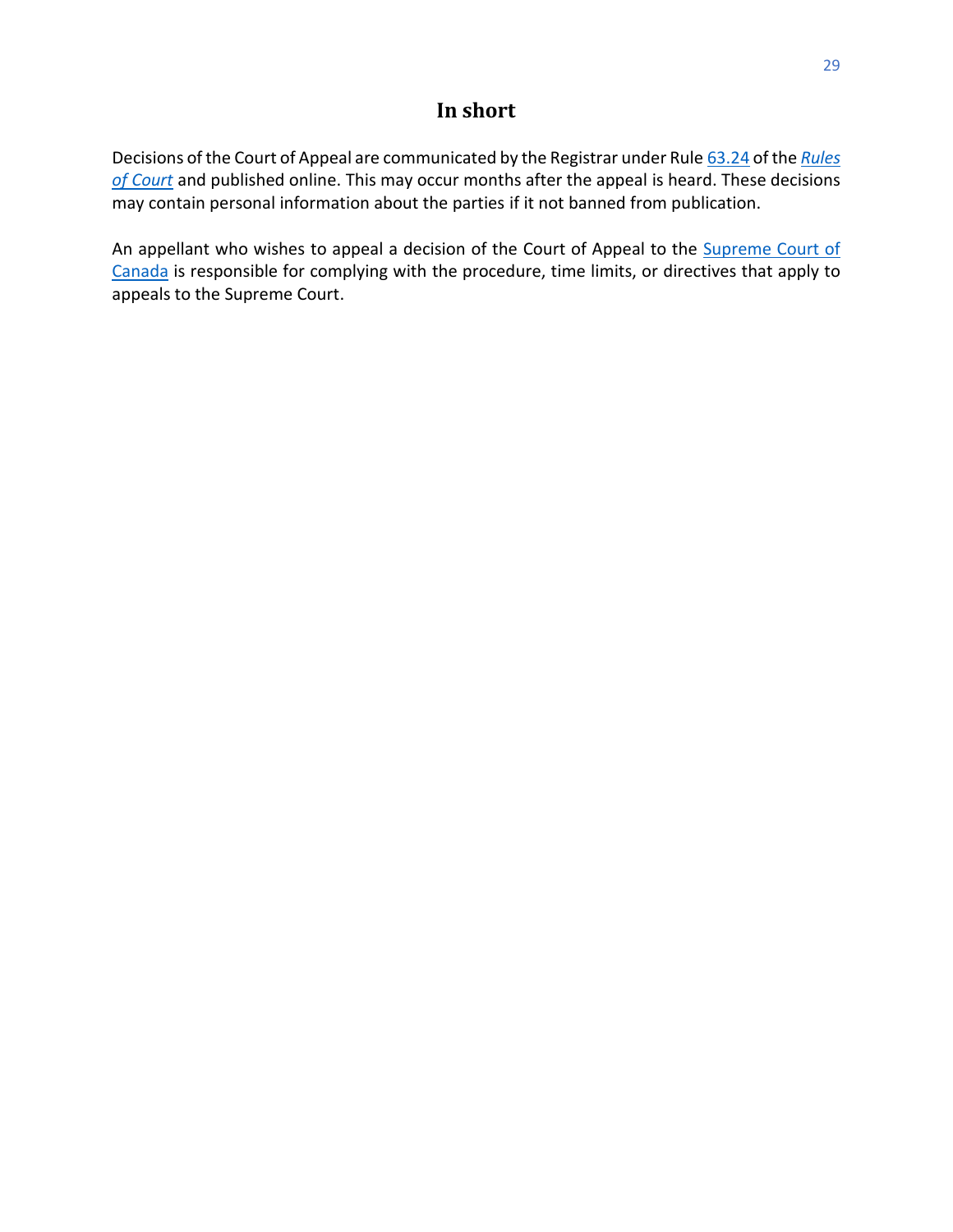# **Schedule A**

<span id="page-32-0"></span>This Schedule contains instruction sheets on how to complete a Notice of Appeal in **Form 63C** or Form 63D. Please refer to these instructions before contacting the office of the Registrar for assistance.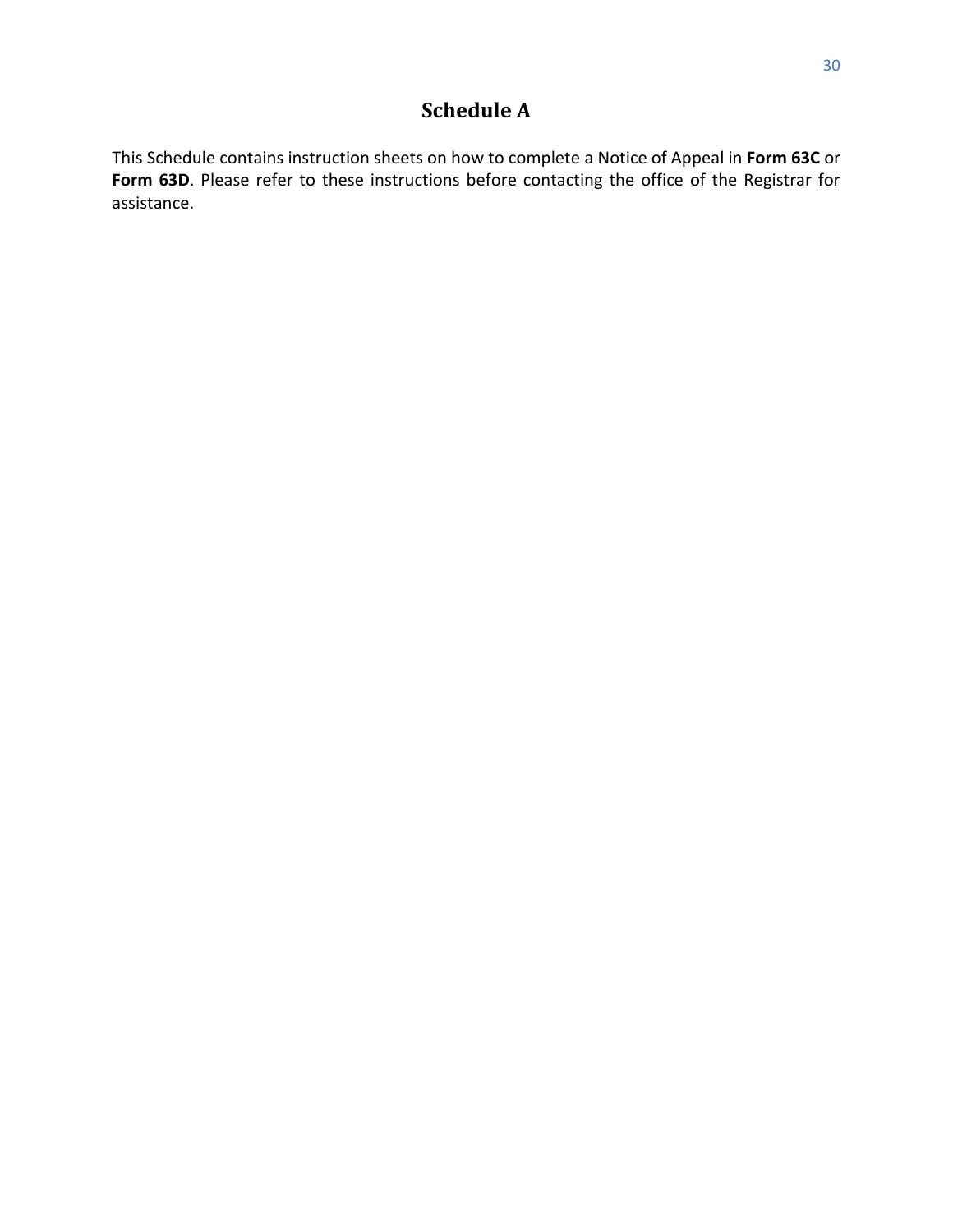## **Instruction sheet: [Form 63C](https://www.gnb.ca/0062/regs/Form/Form-63c-e.pdf?_ga=2.6712949.618679991.1635945296-1940841926.1630326153)**

<span id="page-33-0"></span>The official English version of the Notice of Appeal (by a convicted person not represented by counsel) (**Form 63C**), as prescribed by the *[Rules of Court](https://www2.gnb.ca/content/dam/gnb/Departments/ag-pg/PDF/Forms/Forms.pdf)*, may be found by clicking here: [Form](https://www2.gnb.ca/content/dam/gnb/Departments/ag-pg/PDF/Forms/FORM-63c-e.pdf) 63C. An unofficial "fillable" version of this form is also available on the Court of Appeal's website: [Forms of Court.](https://www.courtsnb-coursnb.ca/content/cour/en/appeal/content/forms-of-court.html)

See also Rule [63.05](https://laws.gnb.ca/en/ShowPdf/cr/Rule-63.pdf) of the *Rules of Court* and **[section 8: Issuing your Notice of Appeal](#page-20-0)** of this guide for information on how to issue your Notice of Appeal in **Form 63C**.

#### *(Court; Court of Appeal File Number; Style of Proceeding)*

The name of the court, court file number and style of proceeding (which sets out the names of the parties) identify a case within the court system. This top part of **Form 63C** should look like this:

*Form 63C*

#### **APPENDIX OF FORMS FORM 63C**

#### **NOTICE OF APPEAL (by a convicted person not represented by counsel)**

Court of Appeal File No.

#### IN THE COURT OF APPEAL OF NEW BRUNSWICK

BETWEEN:

#### (NAME OF APPELLANT),

APPELLANT,

- and -

#### HER MAJESTY THE QUEEN,

RESPONDENT.

#### **NOTICE OF APPEAL (FORM 63C)**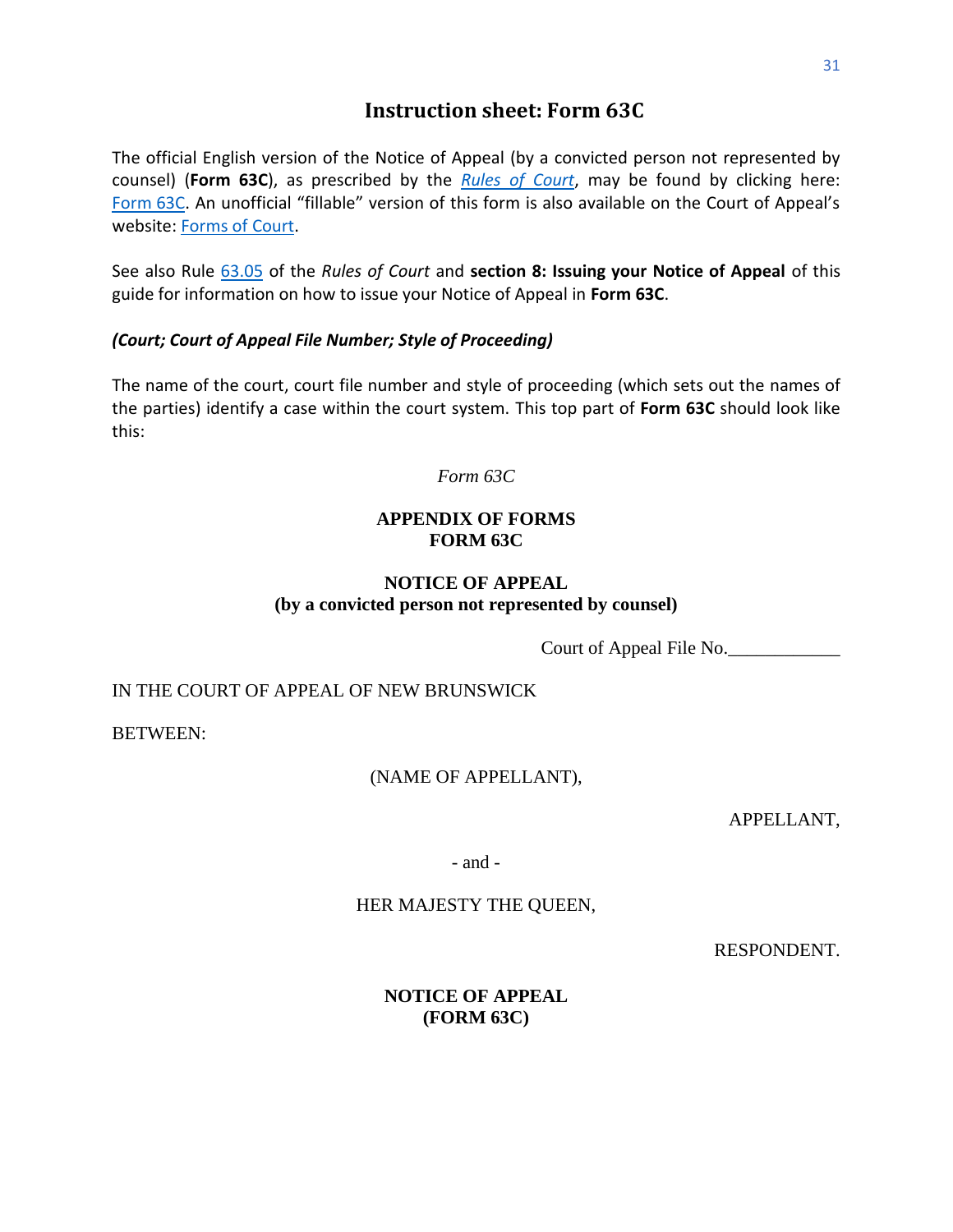#### **Court of Appeal File No.**

Leave this space blank. Do not insert a number. Upon receipt of your Notice of Appeal, the Registrar will insert a file number there. Once a file number has been assigned, include that number on every court form you use in the Court of Appeal.

#### **(NAME OF APPELLANT)**

In an appeal by a convicted person, the appellant is that person. If you are the appellant, give your full name.

#### **1. Name of appellant**

In an appeal by a convicted person, the appellant is that person. If you are the appellant, give your full name.

#### **2. Place of trial**

Give the location of the trial where you were convicted or sentenced (for example, Moncton, New Brunswick).

#### **3. Name of court**

Give the name of the court from which you wish to appeal:

- (a) the Provincial Court of New Brunswick, or
- (b) the Court of Queen's Bench of New Brunswick.

See also note 1 on the form itself.

#### **4. Name of judge**

Give the name of the judge who issued the decision or order from which you wish to appeal. When giving the name of the judge who issued the decision or order, use the title "Honourable Mr. Justice" or "Honourable Madam Justice" before the name for a Justice of the Court of Queen's Bench, or the title "His Honour Judge" or "Her Honour Judge" before the name for a judge of the Provincial Court.

#### **5. Offence(s) of which convicted**

Give the details of the offence(s) of which you were convicted and the section(s) of the *[Criminal](https://laws-lois.justice.gc.ca/eng/acts/C-46/)  [Code](https://laws-lois.justice.gc.ca/eng/acts/C-46/)* or other legislation under which you were convicted (for example, robbery [s. 344(1)(b) of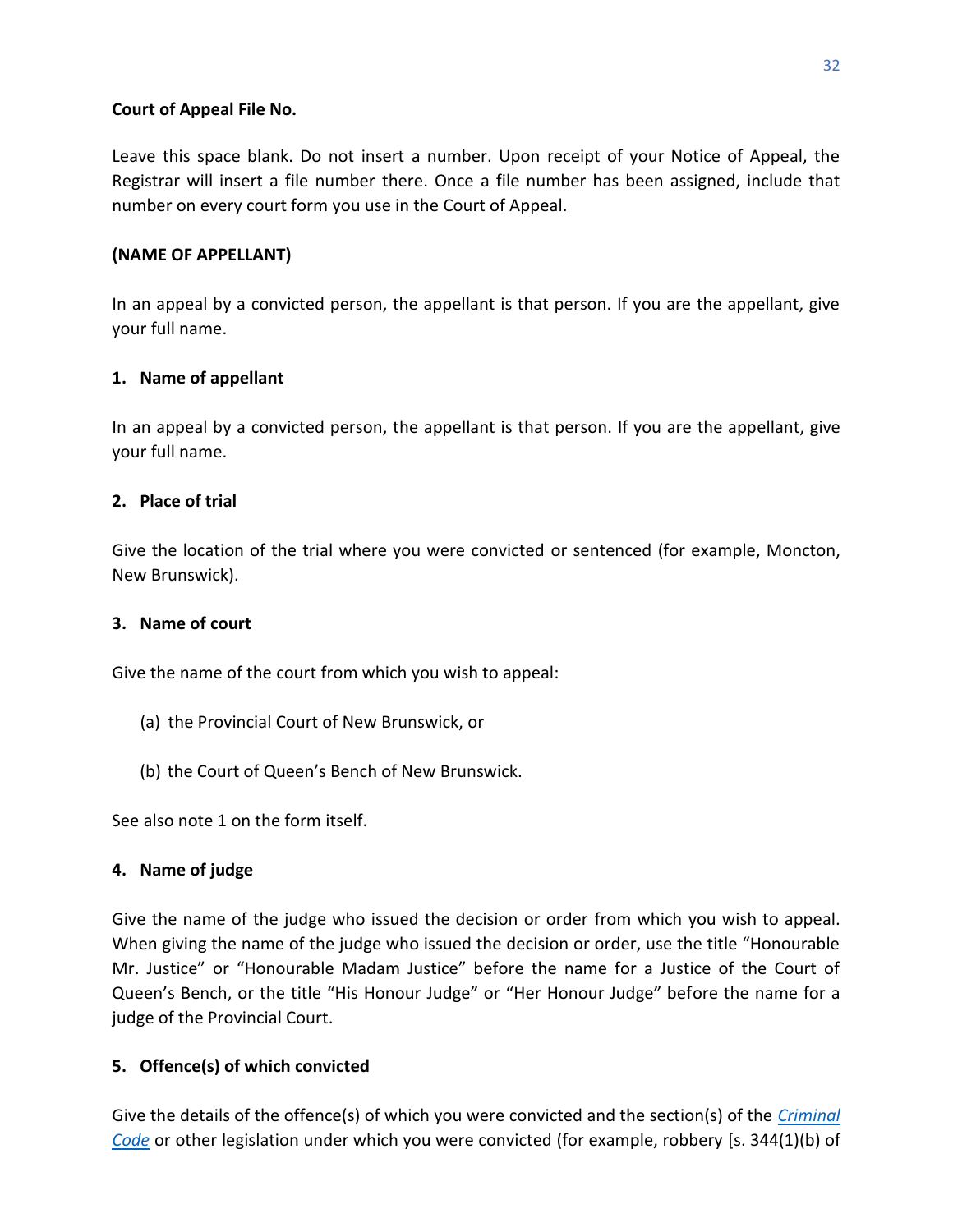the *Criminal Code*]). Write what the judge wrote or said. You can usually reproduce the charges of which you were convicted and include what the judge wrote or said in his or her decision.

See also note 2 on the form itself.

#### **6. Plea at trial**

Specify which of the two following pleas you entered at trial:

- (a) guilty, or
- (b) not guilty.

#### **7. Sentence imposed**

Write in the declaration or order made by the judge. The sentence may be a period of imprisonment or probation, a suspended sentence with or without a fine, a conditional discharge, etc. State specifically what the judge said or wrote.

#### **8. Date of conviction**

Give the date on which you were convicted.

#### **9. Date of imposition of sentence**

Give the date on which the judge imposed the sentence.

**10. Name and address of place where appellant is in custody, or if not in custody, the appellant's address:**

Give:

- (a) if you are in custody, the name and mailing address of the penal institution where you are imprisoned; or
- (b) if you are not in custody, your mailing address (the address at which the opposing party and the Registrar may send documents to you).

This is important. If you do not provide the Registrar with the correct contact information, or if you do not inform the Registrar and the respondent of changes to that information, you will not receive important information about your appeal.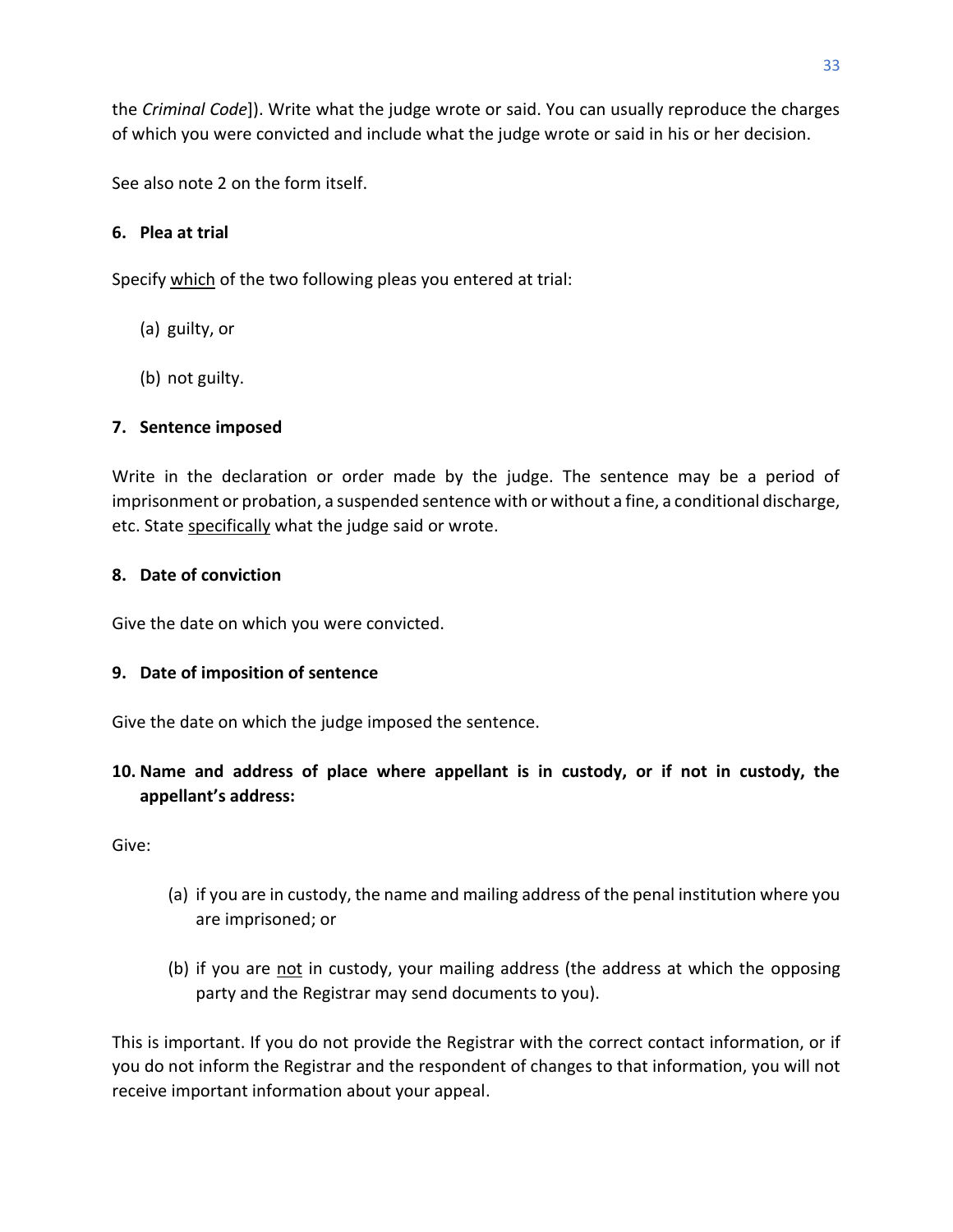#### **11. Name of defence counsel** *(if applicable)* **at the trial**

If you were represented by a lawyer at trial, give the name of that lawyer.

**12.** *(If applicable)* **The appellant is a young person as defined in the** *Young Offenders Act* **(Canada), has applied for legal aid at** *(location of legal aid office)* **and has been refused a legal aid certificate** *(or as may be)***.**

State whether, or not, this statement applies to you as the appellant. This statement applies to you if:

- (a) you are a "young person," within the meaning of that term in the *[Youth Criminal Justice](https://laws-lois.justice.gc.ca/eng/acts/Y-1.5/index.html)  [Act](https://laws-lois.justice.gc.ca/eng/acts/Y-1.5/index.html)*, S.C. 2002, c. 1 (Canada) (the legislation that replaced the *Young Offenders Act*),
- (b) you have applied for legal aid, and
- (c) you have been refused a legal aid certificate. Give the location of the legal aid office that denied your request for legal aid.

#### *Form 63C*

**I, the above named appellant, hereby give you notice that I wish to appeal and if it is necessary for me to do so, apply for leave to appeal against my \_\_\_\_\_\_\_\_\_\_\_\_\_\_\_\_\_\_\_\_\_\_\_\_\_\_\_\_ (see note 3) on the grounds hereinafter set forth.** 

In the space provided on the form, specify which of the following three options you choose:

- (a) conviction,
- (b) sentence, or
- (c) conviction and sentence.

See also note 3 on the form itself.

#### **I wish to present my case and argument (check one)**

Put an X or a checkmark next to which of the following three options you choose:

- (a) in writing and in person,
- (b) in writing only, or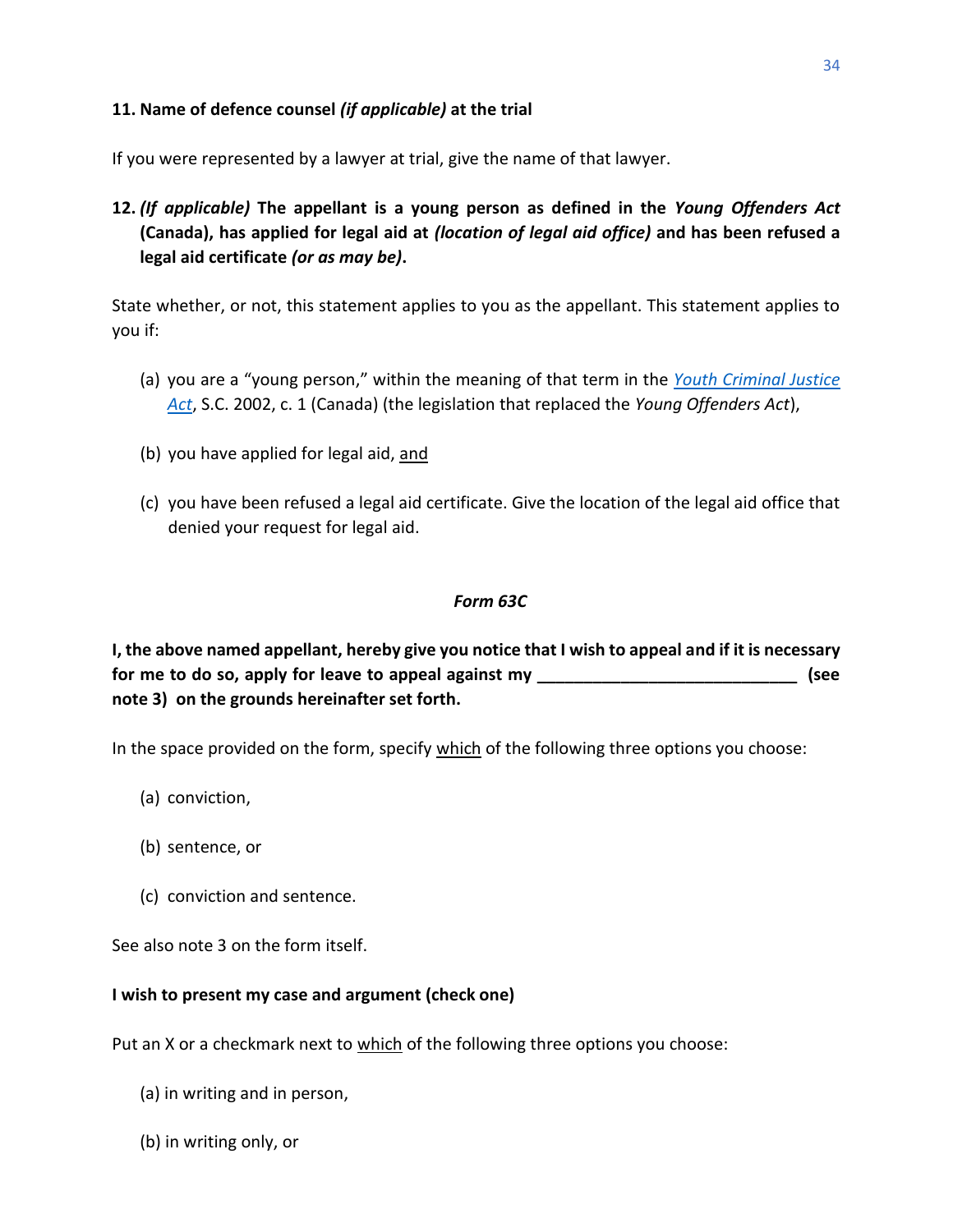(c) in person.

See also note 4 on the form itself.

#### **If entitled, I wish to have (***or* **do not wish to have) trial by judge and jury.**

If a new trial is ordered and you have a right to trial by judge and jury, do you wish to have trial by judge and jury? Answer "Yes" or "No."

#### **Grounds of appeal**

Rule [63.04\(3\)](http://laws.gnb.ca/en/ShowPdf/cr/Rule-63.pdf) of the *Rules of Court* requires that a Notice of Appeal state the grounds of appeal and the relief sought. This means you must state why you are appealing and what you would like the Court of Appeal to do. This includes giving the details of (a) any evidence you argue should not have been admitted or excluded, and (b) any error you claim the judge made.

The grounds of appeal are the reasons for your appeal. Where indicated, or on attached sheets, give the reasons why you want to have your conviction quashed (reversed) or your sentence reduced or otherwise changed. You should state clearly, in point form, why you think the decision or order appealed from is wrong. You will not be allowed to rely on a ground of appeal that is not raised in the Notice of Appeal or a Supplementary Notice of Appeal unless the Court of Appeal or one of its judges allows you to do so.

You will get to present your case and argument in the Appellant's Submission described in Rule 63.12, and/or orally at the hearing of the appeal. If you do not wish to prepare an Appellant's Submission, under Rule 63.12(1), you must include in your Notice of Appeal:

- (a) your points of argument, or
- (b) a statement of your intention to argue your appeal orally.

If you wish to make allegations against your trial lawyer as a ground of appeal, please refer to the Court of Appeal's *[Protocol for Appeal Proceedings Involving Allegations of Ineffective Counsel in](https://www.courtsnb-coursnb.ca/content/dam/courts/pdf/appeal-appel/protocols-protocole/001-Protocol.pdf)  [First Instance](https://www.courtsnb-coursnb.ca/content/dam/courts/pdf/appeal-appel/protocols-protocole/001-Protocol.pdf)* on the Court's website.

#### **Date and signature**

Once the Notice of Appeal has been completed, print it. If you are not represented by a lawyer, you must sign and date the printed form yourself.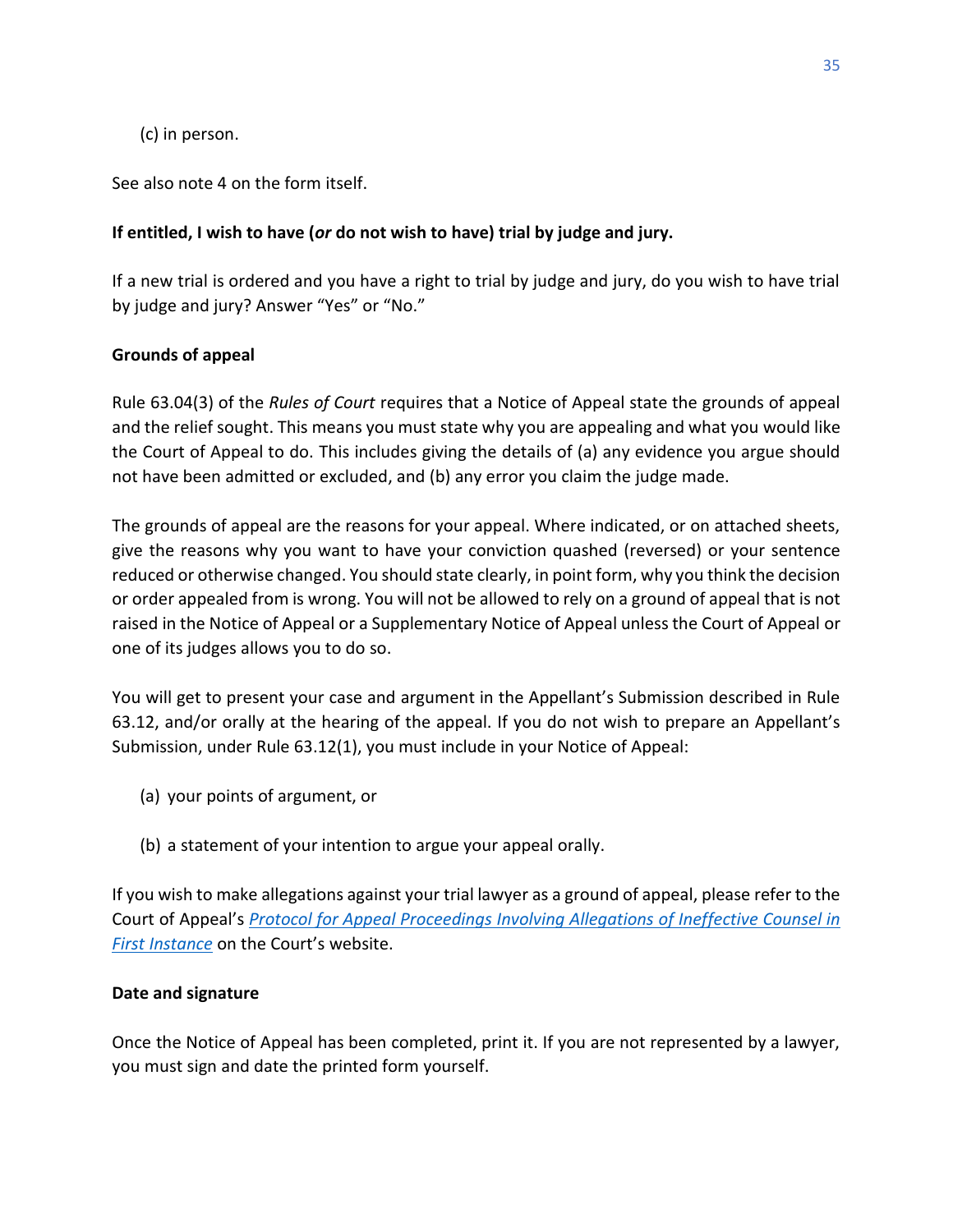#### **To the Registrar**

If you are not in custody, you must issue your Notice of Appeal to the Registrar of the Court of Appeal:

Registrar **Registrar** Registrar Court of Appeal of New Brunswick Court of Appeal of New Brunswick Justice Building Justice Building 427 Queen Street, Room 201 427 Queen Street, Room 201 P.O. Box 6000 P.O. Box 6000 Tel.: (506) 453-2452 Tel.: (506) 453-2452 Fax: (506) 453-7921 Fax: (506) 453-7921 Email[: nbca-canb@gnb.ca](mailto:nbca-canb@gnb.ca) Email: [nbca-canb@gnb.ca](mailto:nbca-canb@gnb.ca)

By mail: By mail: By prepaid registered mail or prepaid courier:

Fredericton, New Brunswick E3B 5H1 Fredericton, New Brunswick E3B 1B6

However, if you are in custody, you must issue your Notice of Appeal to the senior officer of your penal institution.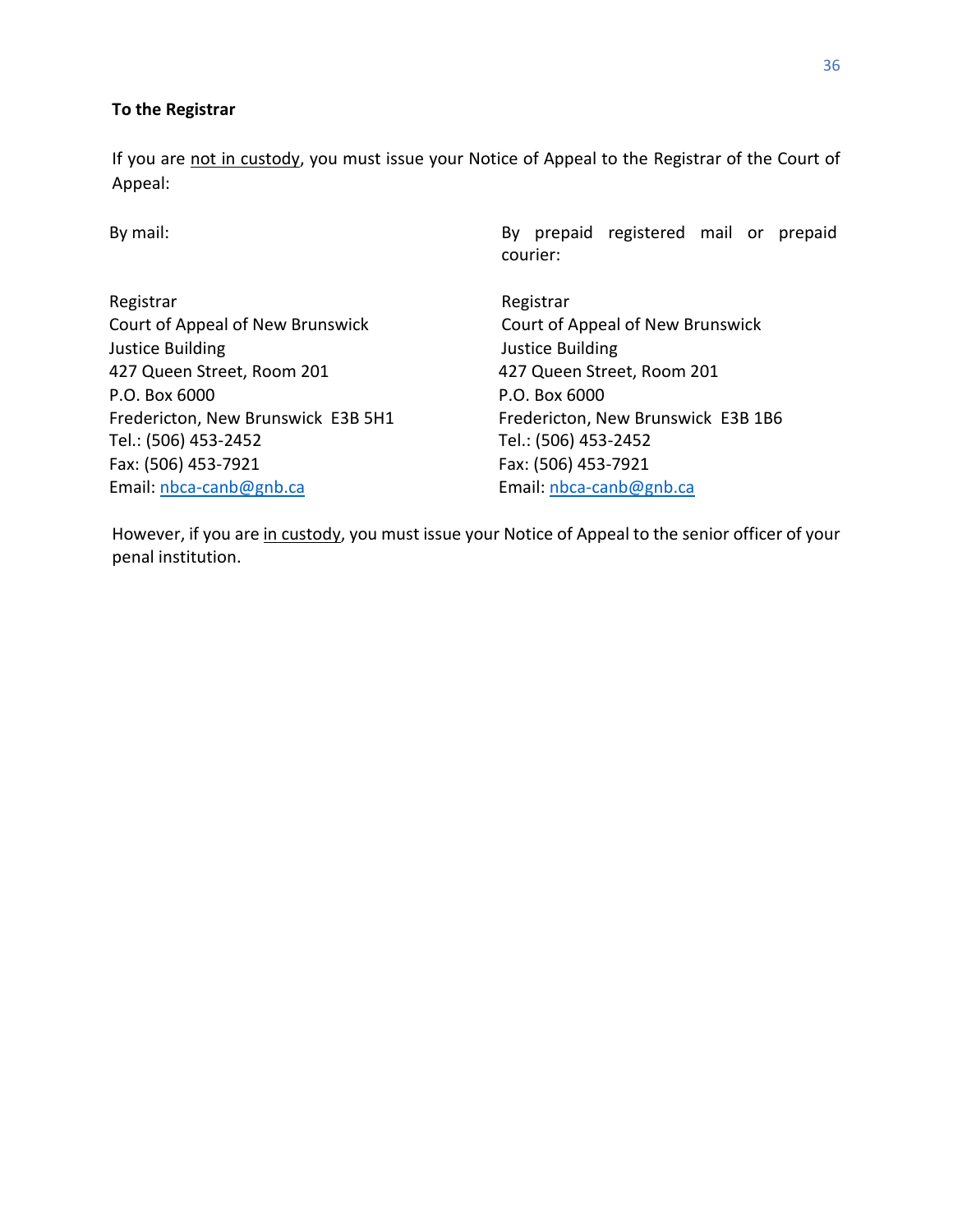## **Instruction sheet: [Form 63D](https://www2.gnb.ca/content/dam/gnb/Departments/ag-pg/PDF/Forms/FORM-63d-e.pdf)**

<span id="page-39-0"></span>The official English version of the Notice of Appeal (general form) (**Form 63D**), as prescribed by the *[Rules of Court](https://www2.gnb.ca/content/dam/gnb/Departments/ag-pg/PDF/Forms/Forms.pdf)*, may be found by clicking here: [Form 63D.](https://www2.gnb.ca/content/dam/gnb/Departments/ag-pg/PDF/Forms/FORM-63d-e.pdf) An unofficial "fillable" version of this form is also available on the Court of Appeal's website: [Forms of Court.](https://www.courtsnb-coursnb.ca/content/cour/en/appeal/content/forms-of-court.html)

See also Rule [63.05](https://laws.gnb.ca/en/ShowPdf/cr/Rule-63.pdf) of the *Rules of Court* and **[section 8: Issuing your Notice of Appeal](#page-20-0)** of this guide for information on how to issue your Notice of Appeal in **Form 63C**.

#### *(Court, Court of Appeal File Number, Style of Proceeding)*

The name of the court, court file number and style of proceeding (which sets out the names of the parties) identify a case within the court system. This top part of **Form 63D** should look like this:

*Form 63D*

#### **APPENDIX OF FORMS FORM 63D NOTICE OF APPEAL (general form)**

Court of Appeal File No.

#### IN THE COURT OF APPEAL OF NEW BRUNSWICK

BETWEEN:

#### (NAME OF APPELLANT),

APPELLANT,

- and -

#### HER MAJESTY THE QUEEN,

RESPONDENT.

#### **NOTICE OF APPEAL (FORM 63D)**

**Court of Appeal File No.** 

Leave this space blank. Do not insert a number. Upon receipt of your Notice of Appeal, the Registrar will insert a file number here. Once a file number has been assigned, include that number on every court form you use in the Court of Appeal.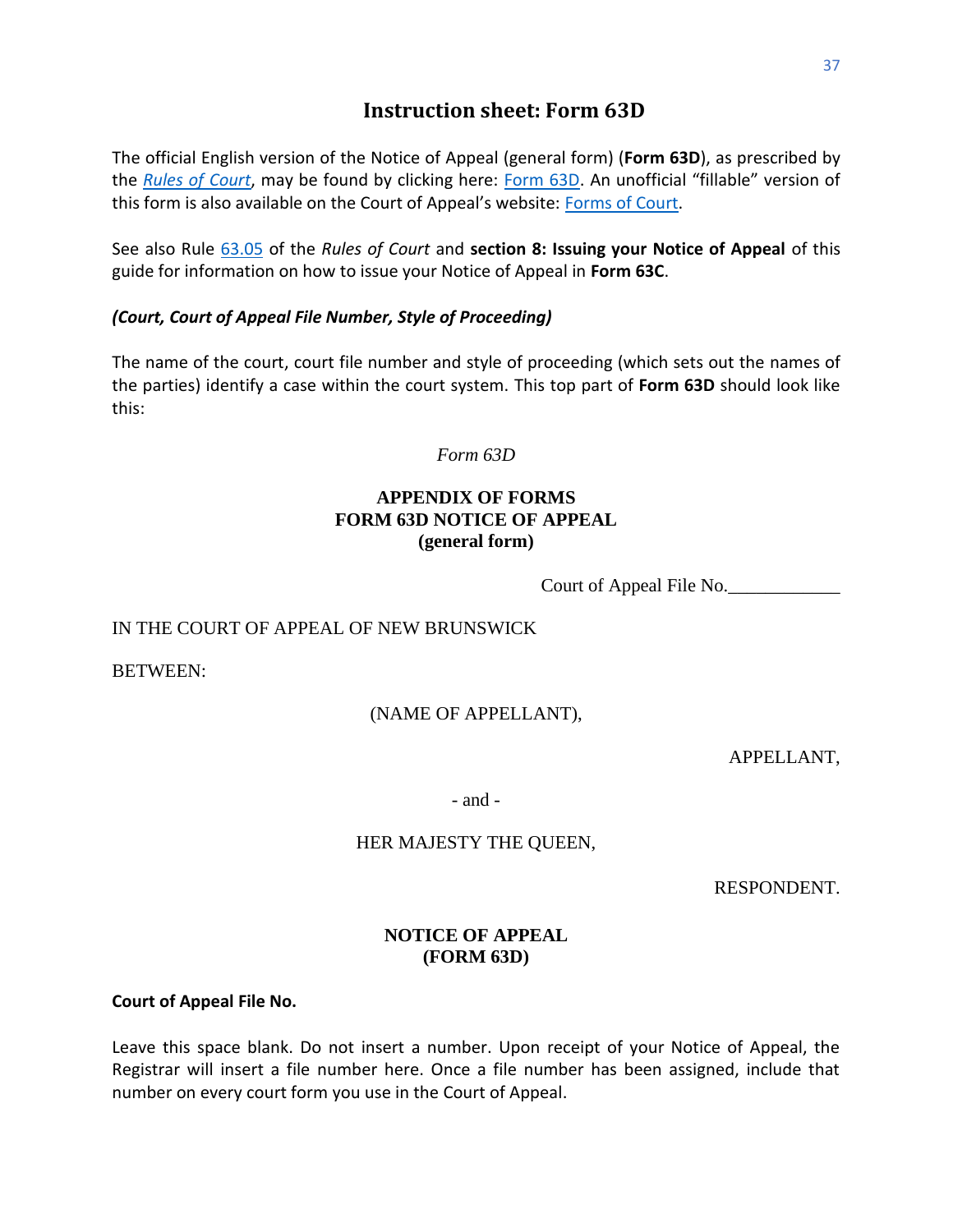#### **(NAME OF APPELLANT)**

In an appeal by a convicted person, the appellant is that person. If you are the appellant, give your full name.

#### **1. The appellant is** *(here set out the identity of the appellant)***.**

If you are the appellant, give your full name.

#### **2. The appellant appeals against (***here set out particulars of the conviction, order, dismissal or decision being appealed***) made by the Honourable Mr. Justice . . . . . . . . . . . . . . . . . . . . . . . . of the Court of Queen's Bench (***or His Honour Judge* **. . . . . . . . . . . . . . . . . . . . . . . .** *of the Provincial Court or as may be***) on . . . . . . . . . . 20 . . .**

Provide the details of the decision or order from which you wish to appeal. When giving the name of the judge who issued it, use the title "Honourable Mr. Justice" or "Honourable Madam Justice" before the name of a Justice of the Court of Queen's Bench, or the title "His Honour Judge" or "Her Honour Judge" before the name of a judge of the Provincial Court. Write out the date.

#### **3. The appellant appeals under (***set out the section of the Criminal Code authorizing the appeal***).**

Give the section of the *[Criminal Code](https://laws-lois.justice.gc.ca/eng/acts/C-46/)* on which you rely to appeal to the Court of Appeal (for example, s. 675(1) of the *Criminal Code*).

#### **4. Counsel at the trial (***or hearing***) were (***set out names of counsel and who they represented***).**

Give the names of the lawyers who represented the parties at the trial or hearing and specify which parties they represented.

#### **5. The grounds of appeal are (***set out grounds in detail and, if necessary, state whether they involve questions of law, fact or mixed law and fact***).**

Rule [63.04\(3\)](http://laws.gnb.ca/en/ShowPdf/cr/Rule-63.pdf) of the *Rules of Court* requires that a Notice of Appeal state the grounds of appeal and the relief sought. This means you must state why you are appealing and what you would like the Court of Appeal to do. This includes giving the details of (a) any evidence you argue should not have been admitted or excluded, and (b) any error you claim the judge made.

For information on questions of law, questions of mixed fact and law and questions of fact, see the Court of Appeal's [decisions](https://www.canlii.org/en/nb/nbca/) online or consult a lawyer.

The grounds of appeal are the reasons for your appeal. Where indicated, or on attached sheets, give the reasons why you wish to have your conviction quashed (reversed) or your sentence reduced or otherwise changed. You should state clearly, in point form, why you think the decision or order appealed from is wrong. You will not be allowed to rely on a ground of appeal that is not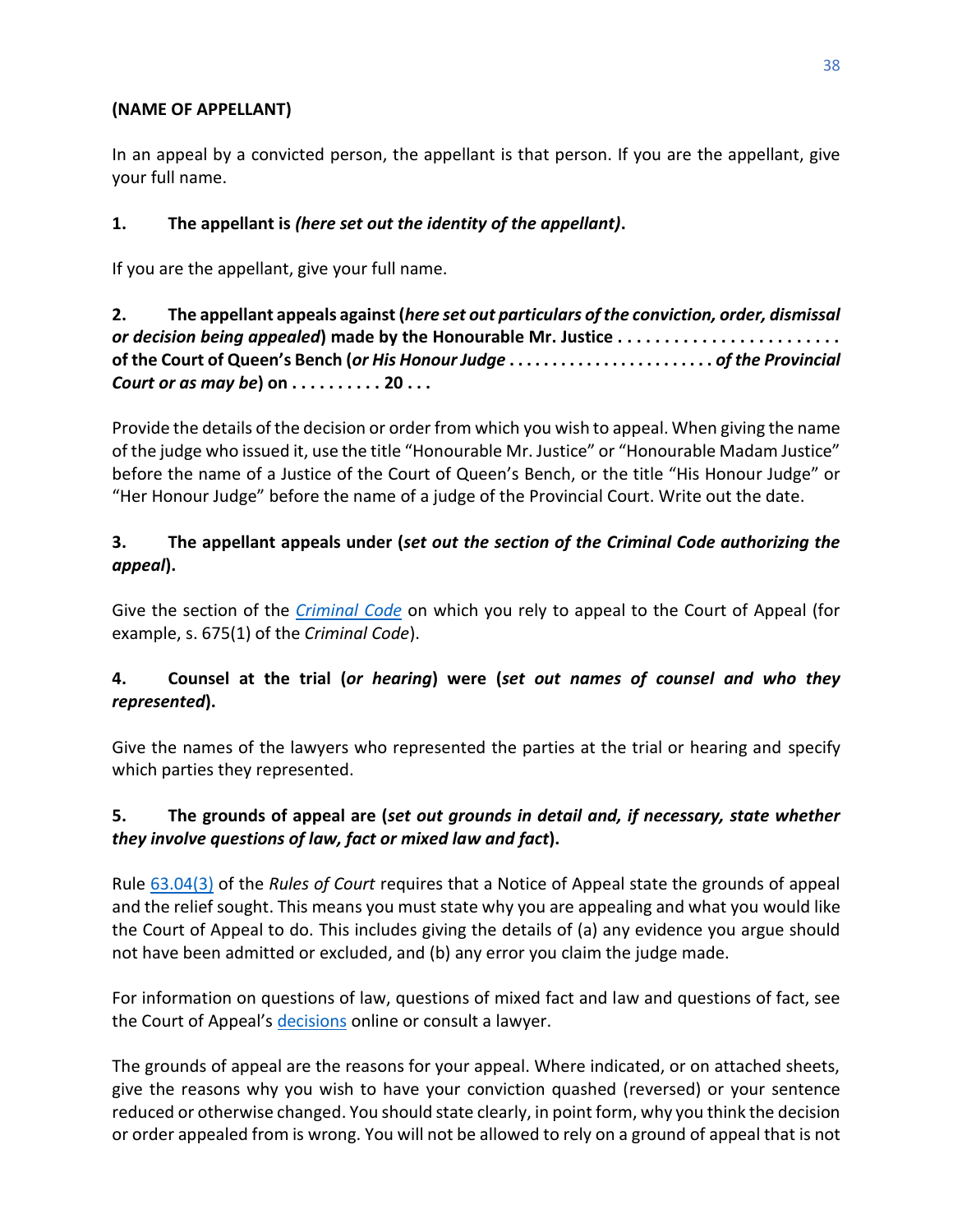raised in the Notice of Appeal or a Supplementary Notice of Appeal unless the Court of Appeal or one of its judges allows you to do so.

You will get to present your case and argument in the Appellant's Submission described in Rule 63.12, and/or orally at the hearing of the appeal. If you do not wish to prepare an Appellant's Submission, under Rule 63.12(1), you must include in your Notice of Appeal:

- (a) your points of argument, or
- (b) a statement of your intention to argue your appeal orally.

If you wish to make allegations against your trial lawyer as a ground of appeal, please refer to the Court of Appeal's *[Protocol for Appeal Proceedings Involving Allegations of Ineffective Counsel in](https://www.courtsnb-coursnb.ca/content/dam/courts/pdf/appeal-appel/protocols-protocole/001-Protocol.pdf)  [First Instance](https://www.courtsnb-coursnb.ca/content/dam/courts/pdf/appeal-appel/protocols-protocole/001-Protocol.pdf)* on the Court's website.

#### **6. The appellant will ask this court to allow the appeal and (***set out particulars of order sought***).**

State what you are asking the Court of Appeal to do.

#### **7. The appellant's address for service is . . . . . . . . . . . . . . . . . . . . . . . .**

Give your mailing address (i.e. the address at which the opposing party and the Registrar may send documents to you) or, if you are in custody, the name and mailing address of the penal institution where you are imprisoned.

This is important. If you do not provide the Registrar with the correct contact information, or if you do not inform the Registrar and the respondent of changes to that information, you will not receive important information about your appeal.

#### **8. (***If applicable***) The appellant is a young person as defined in the** *Young Offenders Act* **(Canada), has applied for legal aid at (***location of legal aid office***) and has been refused a legal aid certificate (***or as may be***).**

State whether, or not, this statement applies to you as the appellant. This statement applies to you if:

- (a) you are a "young person" within the meaning of that term in the *[Youth Criminal Justice](https://laws-lois.justice.gc.ca/eng/acts/Y-1.5/index.html)  [Act](https://laws-lois.justice.gc.ca/eng/acts/Y-1.5/index.html)*, S.C. 2002, c. 1 (Canada) (the legislation that replaced the *Young Offenders Act*);
- (b) you have applied for legal aid; and
- (c) you have been refused a legal aid certificate. Give the location of the legal aid office that denied your request for legal aid.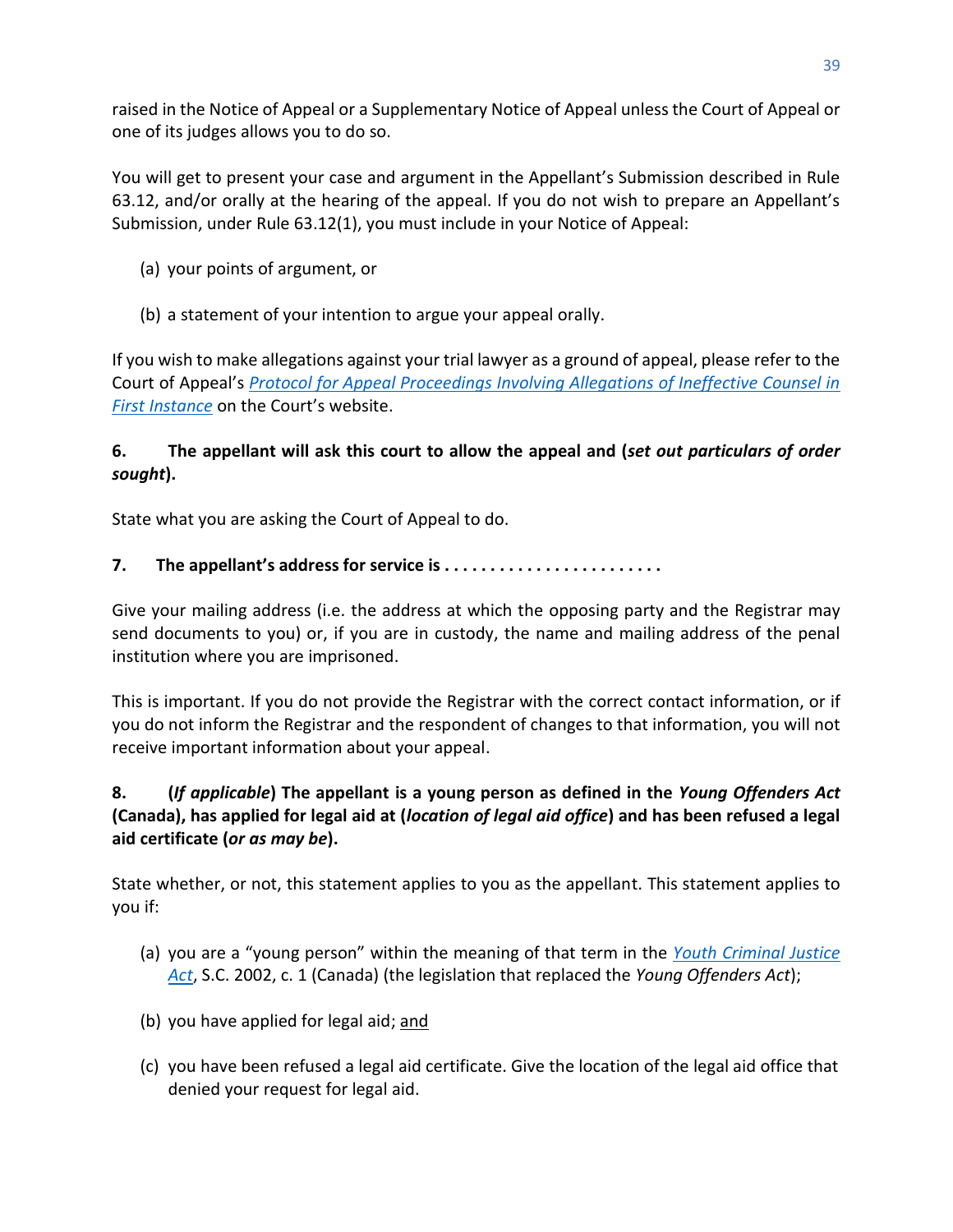#### **Date and signature**

Once the Notice of Appeal has been completed, print it. If you are not represented by a lawyer, you must sign and date the printed form yourself. TO: The Respondent

#### **TO: The Registrar of the Court of Appeal**

Registrar **Registrar** Registrar Court of Appeal of New Brunswick Court of Appeal of New Brunswick Justice Building Justice Building 427 Queen Street, Room 201 427 Queen Street, Room 201 P.O. Box 6000 P.O. Box 6000 Fredericton, New Brunswick E3B 5H1 Fredericton, New Brunswick E3B 1B6 Tel.: (506) 453-2452 Tel.: (506) 453-2452 Fax: (506) 453-7921 Fax: (506) 453-7921 Email[: nbca-canb@gnb.ca](mailto:nbca-canb@gnb.ca) Email: [nbca-canb@gnb.ca](mailto:nbca-canb@gnb.ca)

By mail: By mail: By prepaid registered mail or prepaid courier: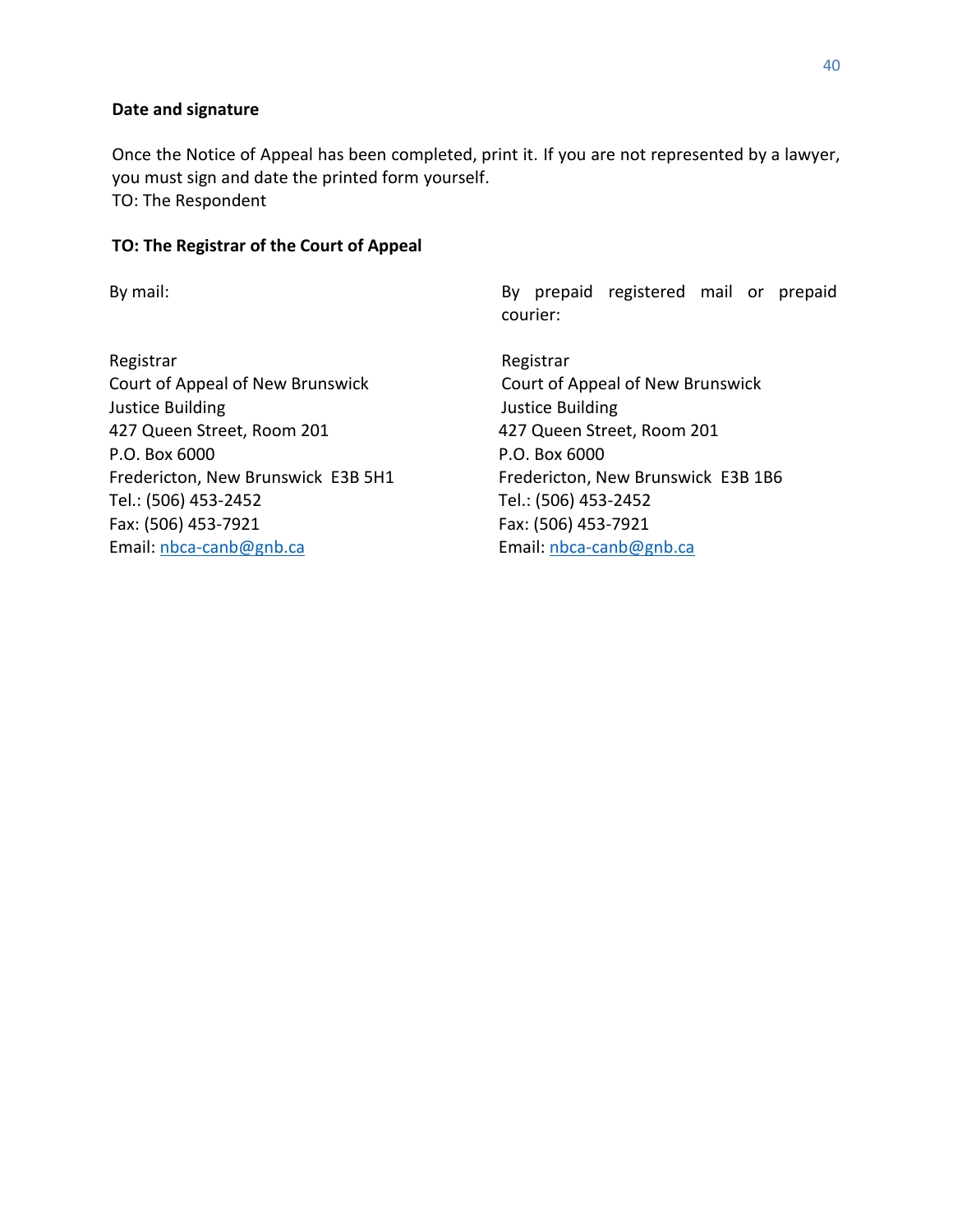# <span id="page-43-0"></span>**Schedule B Criminal Appeal Procedure Flowchart for Self-represented Appelants**

| Choose Notice of Appeal form [Rule 63.04(1)]:                                                                                                                                                                                                                                                      |                                                                                                                        |  |  |  |
|----------------------------------------------------------------------------------------------------------------------------------------------------------------------------------------------------------------------------------------------------------------------------------------------------|------------------------------------------------------------------------------------------------------------------------|--|--|--|
| Indictable offence appeal:<br>use Form 63B if represented by counsel<br>[Rule 63.04(1)(a)(ii)]<br>use Form 63C if unrepresented<br>$\bullet$<br>[Rule 63.04(1)(a)(iii)]                                                                                                                            | <b>Appeal from Court of Queen's Bench</b><br>summary conviction appeal court judge:<br>use Form 63D [Rule 63.04(1)(b)] |  |  |  |
| Within 30 days of conviction or sentence, issue Notice of Appeal [Rule 63.04(2)]:                                                                                                                                                                                                                  |                                                                                                                        |  |  |  |
| When the appellant is in custody:<br>When the appellant is not in custody:<br>file original Notice of Appeal and 3 copies with<br>give original Notice of Appeal and 4 copies to<br>Registrar [Rule 63.05(1)]<br>senior officer of penal institution [Rule 63.05(2)]                               |                                                                                                                        |  |  |  |
| <b>Once Notice of Appel is issued:</b>                                                                                                                                                                                                                                                             |                                                                                                                        |  |  |  |
| When the appellant is in custody:<br>When the appellant is not in custody:<br>respondent (Crown) to request transcript of<br>appellant to request transcript of evidence, if<br>evidence, if necessary [Rule 63.07(2)]<br>necessary [Rule 63.07(1)]                                                |                                                                                                                        |  |  |  |
| Within 30 days after transcript prepared or Notice of Appeal issued [Rules 63.12 and 63.13(2)]:                                                                                                                                                                                                    |                                                                                                                        |  |  |  |
| respondent (Crown) to file Appeal Book and transcript, if any, with Registrar and to provide a<br>٠<br>copy to appellant<br>appellant to file 6 copies of Appellant's Submission, if one is required, with Registrar<br>Registrar to forward Appellant's Submission, if any, to respondent (Crown) |                                                                                                                        |  |  |  |
| Appeal perfected: Registrar to set hearing date and advise parties [Rules 63.13(3) and 63.14]                                                                                                                                                                                                      |                                                                                                                        |  |  |  |
| By day 20 of month before month in which appeal qualifies for hearing,<br>respondent (Crown) to file and serve Respondent's Submission [Rules 63.16 to 63.18]                                                                                                                                      |                                                                                                                        |  |  |  |
| Attend hearing, if required [Rule 63.23, subject to Rule 63.11]                                                                                                                                                                                                                                    |                                                                                                                        |  |  |  |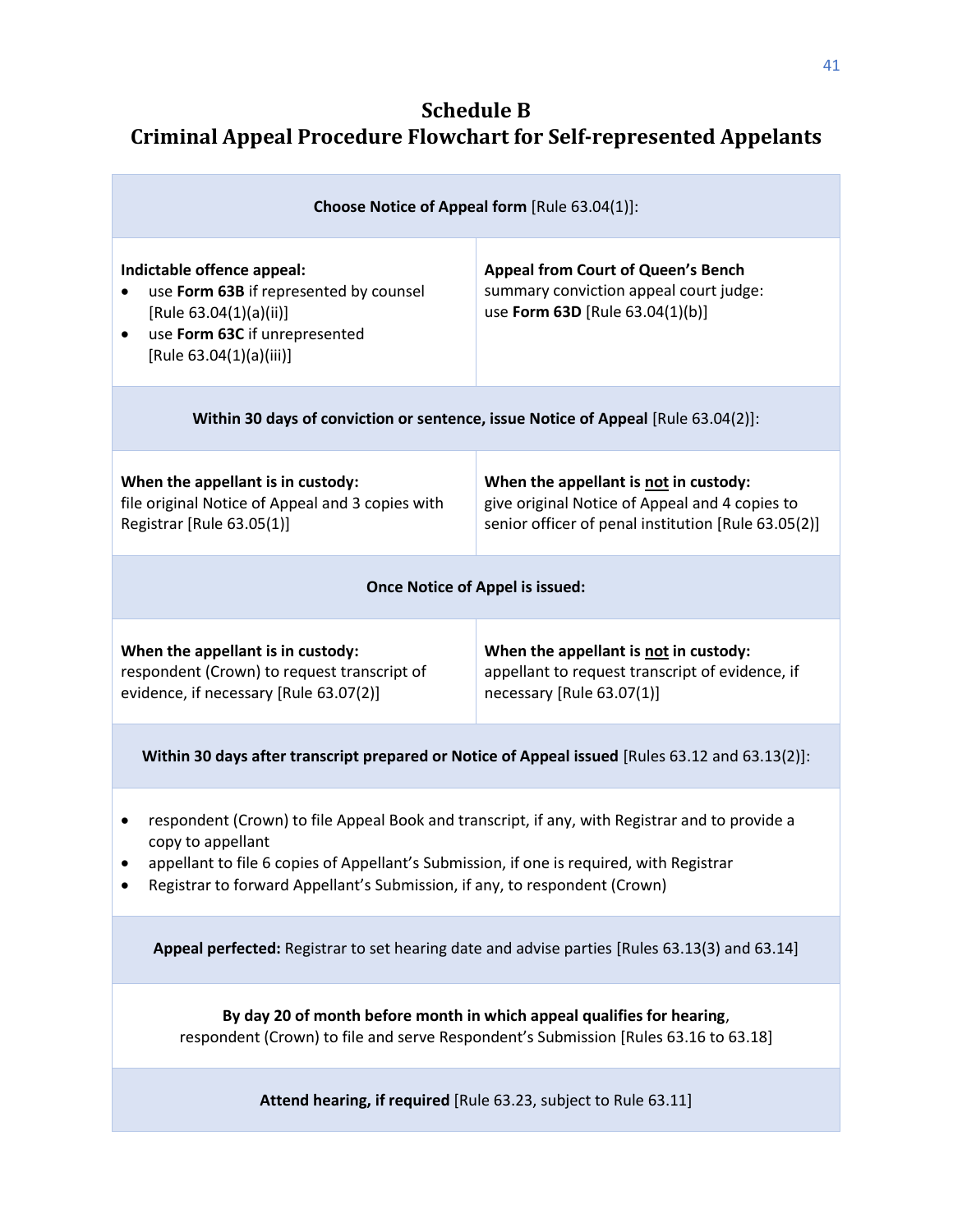# **Schedule C**

# <span id="page-44-0"></span>**Instructions for Appellants in Prisoner Appeals: Getting Started**

- 1. If you wish to appeal to the Court of Appeal of New Brunswick, fill out a Notice of Appeal form with your own information. Use additional sheets of paper if necessary. Use **Form 63C** if your appeal deals with an indictable offence, or **Form 63D** if you are appealing a decision of a judge of the Court of Queen's Bench sitting as a summary conviction appeal court judge.
- 2. You have until **30 days** from the date of sentencing, at the latest, to file your Notice of Appeal by giving the original and 4 copies to the senior officer of the penal institution where you are imprisoned. The 30-day period starts on the day after the date of conviction or sentence and ends on the 30<sup>th</sup> day. The 30<sup>th</sup> day is the deadline to appeal. If that day falls on a day when the office of the Registrar is closed, the deadline is the day when that office reopens. In the case of a written decision of the Court of Queen's Bench in a summary conviction appeal, the 30-day period starts the day after the decision has been filed in the clerk's office.
- 3. Because you are filing a prisoner appeal, the Registrar will give a copy of your Notice of Appeal to the respondent (Crown). The respondent will be responsible for having the transcript of the trial and/or sentencing hearing prepared.
- 4. The Registrar will also send a copy of the Notice of Appeal to the judge whose judgment you wish to appeal.
- 5. Your Notice of Appeal must set out the grounds of appeal and the relief sought. You must state clearly and briefly why your conviction should be quashed, and/or why your sentence should be reduced.
- 6. You may need to apply for "leave to appeal" (i.e. permission of the Court of Appeal or one of its judges to appeal). You need leave to appeal against (a) your conviction on a ground that does not involve a question of law; (b) your sentence; and (c) a decision of a summary conviction appeal court judge. **Form 63C** (indictable offences) already contains an application for leave to appeal. With **Form 63D** (summary conviction offences), an application for leave to appeal is implied.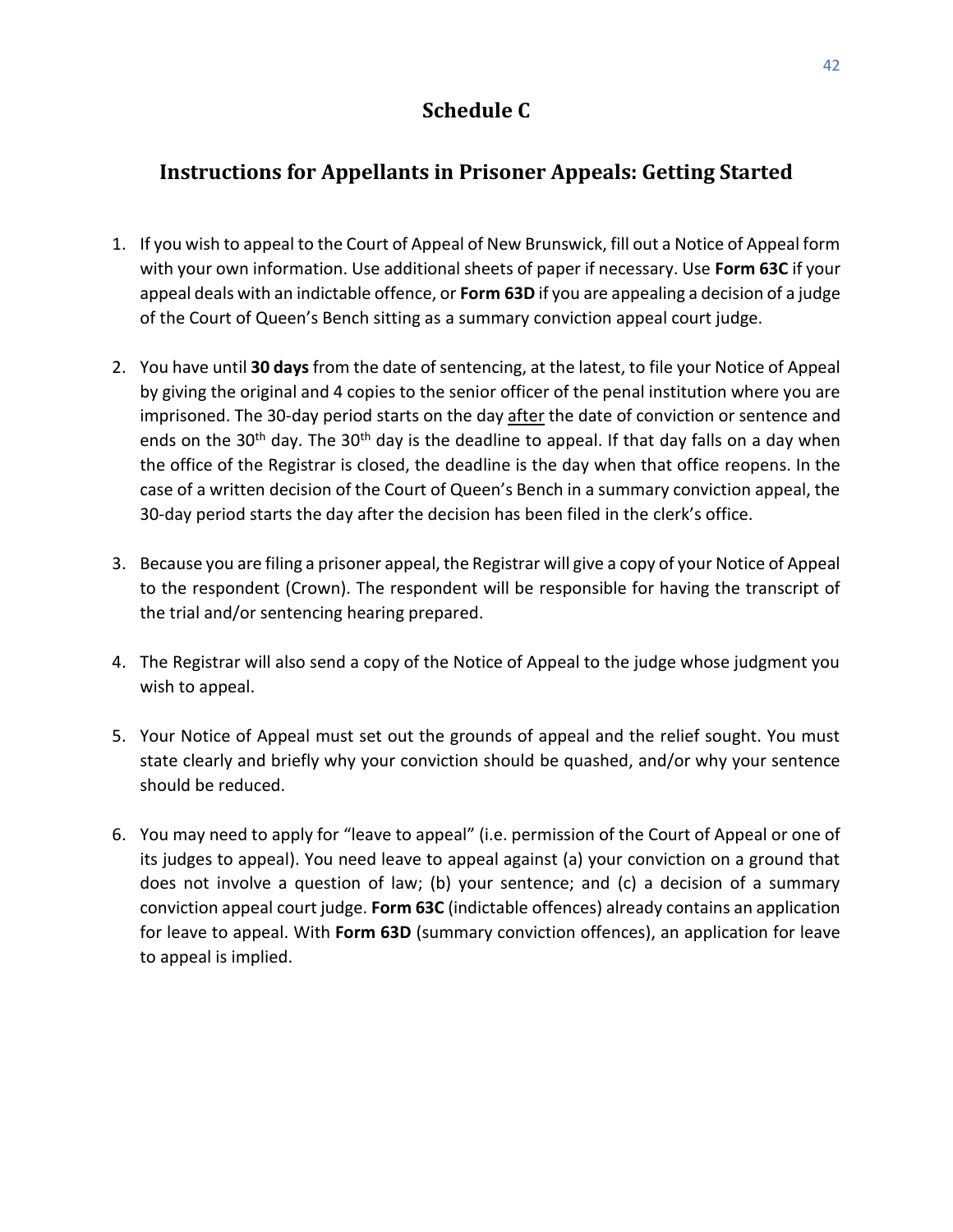- 7. If you are applying to be released from custody pending a decision on your appeal, you must file a Notice of Motion (**Form 37A**) and an affidavit setting out: (a) the offence(s) of which you were convicted; (b) any grounds of appeal not specified in your Notice of Appeal; (c) your age and marital status; (d) your places of residence in the 3 years before your conviction and where you propose to live if released; (e) your employment before your conviction, and whether you expect to be employed, if released, and where you would be employed; (f) the details of your criminal record before your conviction; (g) if your appeal is against sentence only, what unnecessary hardship would be caused if you were detained until your appeal; and (h) the details of any undertaking or recognizance you propose as a condition of your release.
- 8. Once your appeal has been filed, you will receive a letter from the Registrar with more information.
- 9. For more information:

Registrar Registrar Registrar Registrar Court of Appeal of New Brunswick Court of Appeal of New Brunswick Justice Building Justice Building 427 Queen Street, Room 201 427 Queen Street, Room 201 P.O. Box 6000 P.O. Box 6000 Fredericton, New Brunswick E3B 5H1 Fredericton, New Brunswick E3B 1B6 Tel.: (506) 453-2452 Tel.: (506) 453-2452 Fax: (506) 453-7921 Fax: (506) 453-7921 Email: [nbca-canb@gnb.ca](mailto:nbca-canb@gnb.ca) Email: [nbca-canb@gnb.ca](mailto:nbca-canb@gnb.ca)

By mail: By prepaid registered mail or prepaid courier: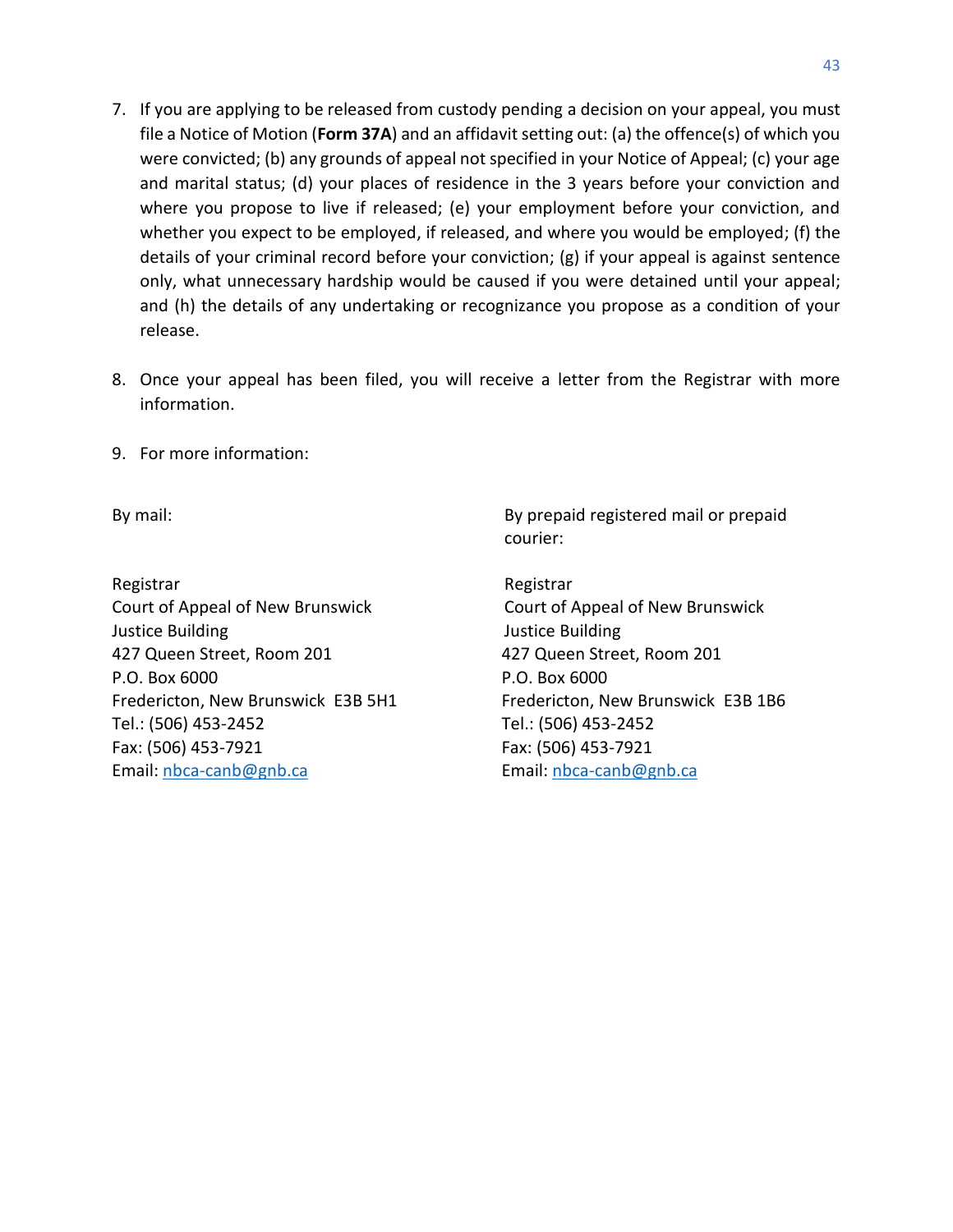# **Schedule D**

<span id="page-46-0"></span>A "fillable" version of the following affidavit is available on the Court of Appeal's website: Forms [of Court.](https://www.courtsnb-coursnb.ca/content/cour/en/appeal/content/forms-of-court.html)

Court of Appeal File No.: XX-XX-CA

#### **IN THE COURT OF APPEAL OF NEW BRUNSWICK**

#### **BETWEEN:**

NAME,

Appellant,

- and -

#### HER MAJESTY THE QUEEN,

Respondent.

#### **AFFIDAVIT IN SUPPORT OF RELEASE PENDING APPEAL**

|                        |                                            | $\sim$ , of $\sim$ . The contract of $\sim$ , or $\sim$ , $\sim$ , $\sim$ , $\sim$ , $\sim$ , $\sim$ , $\sim$ , $\sim$ , $\sim$ , $\sim$ , $\sim$ , $\sim$ , $\sim$ , $\sim$ , $\sim$ , $\sim$ , $\sim$ , $\sim$ , $\sim$ , $\sim$ , $\sim$ , $\sim$ , $\sim$ , $\sim$ , $\sim$ , $\sim$ |  |  |
|------------------------|--------------------------------------------|------------------------------------------------------------------------------------------------------------------------------------------------------------------------------------------------------------------------------------------------------------------------------------------|--|--|
| [name]                 | [village, town or city as the case may be] |                                                                                                                                                                                                                                                                                          |  |  |
| <b>SAY AS FOLLOWS:</b> |                                            |                                                                                                                                                                                                                                                                                          |  |  |
|                        |                                            | (1) On the $\_\_\_\_$ day of $\_\_\_\_$ 2013, I was convicted of $\_\_\_\_\_\_\_$ and                                                                                                                                                                                                    |  |  |
|                        |                                            |                                                                                                                                                                                                                                                                                          |  |  |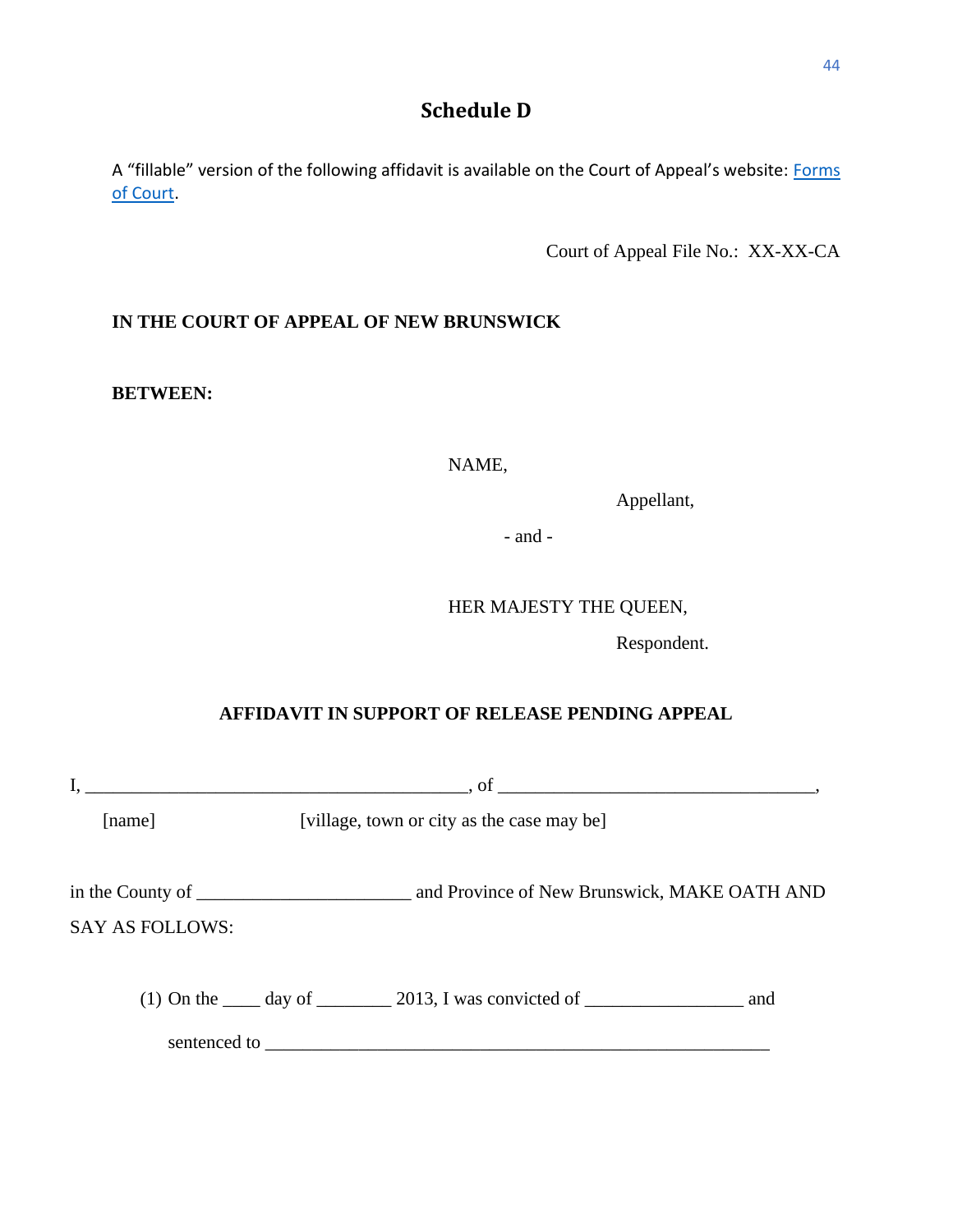On the  $\frac{1}{\sqrt{2}}$  day of  $\frac{2013}{\sqrt{2}}$ . I was convicted of  $\frac{1}{\sqrt{2}}$  and

sentenced to \_\_\_\_\_\_\_\_\_\_\_\_\_\_\_\_\_\_\_\_\_\_\_\_\_\_\_\_\_\_\_\_\_.

(2) The grounds of appeal specified in my **Notice of Appeal (File # XX-XX-CA)** are as follows:

\_\_\_\_\_\_\_\_\_\_\_\_\_\_\_\_\_\_\_\_\_\_\_\_\_\_\_\_\_\_\_\_\_\_\_\_\_\_\_\_\_\_\_\_\_\_\_\_\_\_\_\_\_\_\_\_\_\_

\_\_\_\_\_\_\_\_\_\_\_\_\_\_\_\_\_\_\_\_\_\_\_\_\_\_\_\_\_\_\_\_\_\_\_\_\_\_\_\_\_\_\_\_\_\_\_\_\_\_\_\_\_\_\_\_\_

\_\_\_\_\_\_\_\_\_\_\_\_\_\_\_\_\_\_\_\_\_\_\_\_\_\_\_\_\_\_\_\_\_\_\_\_\_\_\_\_\_\_\_\_\_\_\_\_\_\_\_\_\_\_\_\_\_\_

\_\_\_\_\_\_\_\_\_\_\_\_\_\_\_\_\_\_\_\_\_\_\_\_\_\_\_\_\_\_\_\_\_\_\_\_\_\_\_\_\_\_\_\_\_\_\_\_\_\_\_\_\_\_\_\_\_\_

\_\_\_\_\_\_\_\_\_\_\_\_\_\_\_\_\_\_\_\_\_\_\_\_\_\_\_\_\_\_\_\_\_\_\_\_\_\_\_\_\_\_\_\_\_\_\_\_\_\_\_\_\_\_\_\_\_\_

\_\_\_\_\_\_\_\_\_\_\_\_\_\_\_\_\_\_\_\_\_\_\_\_\_\_\_\_\_\_\_\_\_\_\_\_\_\_\_\_\_\_\_\_\_\_\_\_\_\_\_\_\_\_\_\_\_\_

\_\_\_\_\_\_\_\_\_\_\_\_\_\_\_\_\_\_\_\_\_\_\_\_\_\_\_\_\_\_\_\_\_\_\_\_\_\_\_\_\_\_\_\_\_\_\_\_\_\_\_\_\_\_\_\_\_\_

(Use additional space as required.)

(2a) The grounds of appeal specified in my **Notice of Appeal (File # XX-XX-CA)** are as follows:

(Use additional space as required.)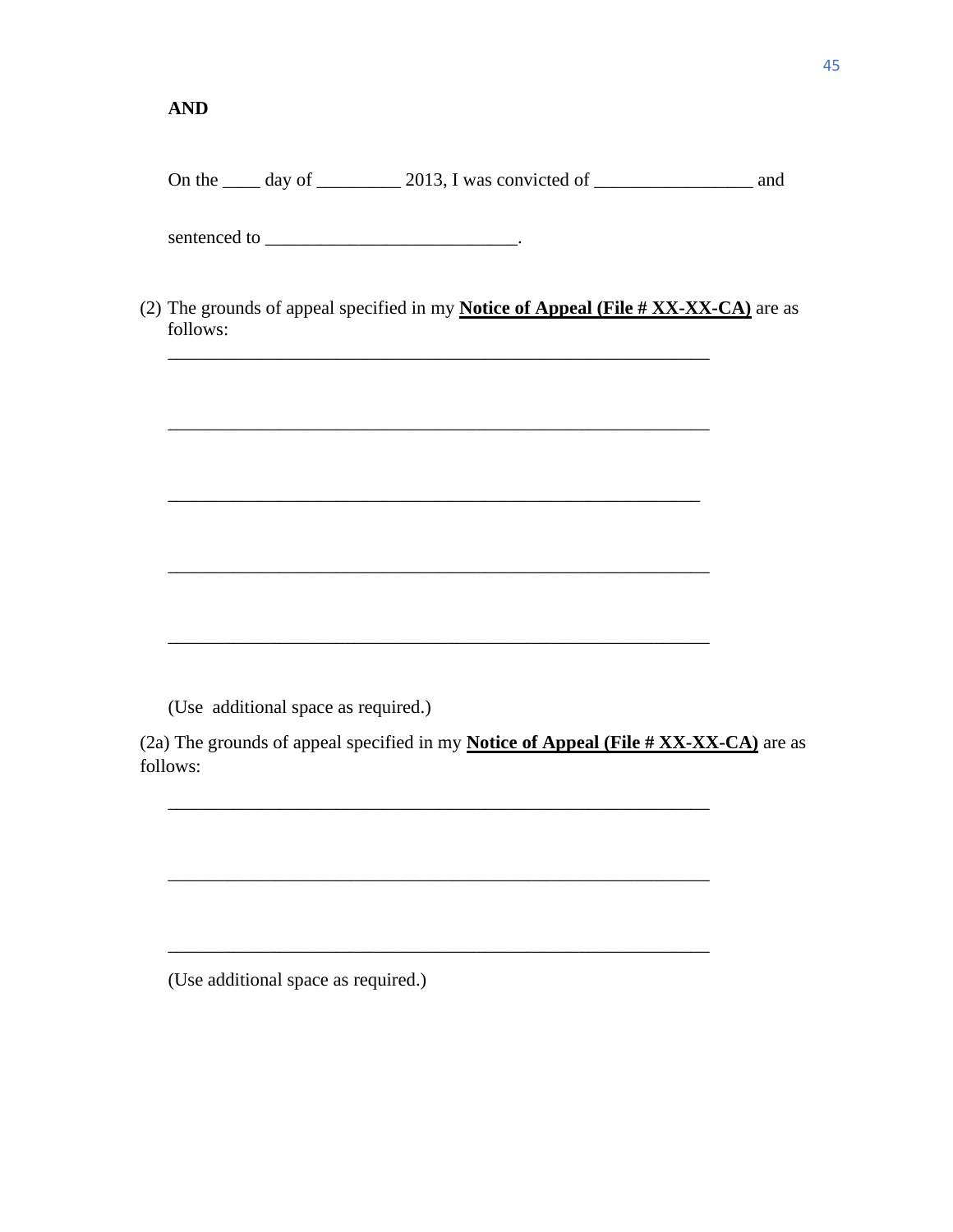(3) Grounds not specified in my notice of appeal are as follows:

(Use additional space as required.)

(4) In my view, those grounds of appeal are serious for the following reasons:

\_\_\_\_\_\_\_\_\_\_\_\_\_\_\_\_\_\_\_\_\_\_\_\_\_\_\_\_\_\_\_\_\_\_\_\_\_\_\_\_\_\_\_\_\_\_\_\_\_\_\_\_\_\_\_\_\_\_

\_\_\_\_\_\_\_\_\_\_\_\_\_\_\_\_\_\_\_\_\_\_\_\_\_\_\_\_\_\_\_\_\_\_\_\_\_\_\_\_\_\_\_\_\_\_\_\_\_\_\_\_\_\_\_\_\_\_

\_\_\_\_\_\_\_\_\_\_\_\_\_\_\_\_\_\_\_\_\_\_\_\_\_\_\_\_\_\_\_\_\_\_\_\_\_\_\_\_\_\_\_\_\_\_\_\_\_\_\_\_\_\_\_\_\_\_

\_\_\_\_\_\_\_\_\_\_\_\_\_\_\_\_\_\_\_\_\_\_\_\_\_\_\_\_\_\_\_\_\_\_\_\_\_\_\_\_\_\_\_\_\_\_\_\_\_\_\_\_\_\_\_\_\_\_

\_\_\_\_\_\_\_\_\_\_\_\_\_\_\_\_\_\_\_\_\_\_\_\_\_\_\_\_\_\_\_\_\_\_\_\_\_\_\_\_\_\_\_\_\_\_\_\_\_\_\_\_\_\_\_\_\_\_

(Use additional space as required.)

(5) I am \_\_\_\_\_ years of age and I am

 $\Box$  single

**narrived** 

 $\Box$  in a common law relationship

(6) During the last three years, I have lived at these addresses:

a)  $\Box$ 

\_\_\_\_\_\_\_\_\_\_\_\_\_\_\_\_\_\_\_\_\_\_\_\_\_\_\_\_\_\_\_\_\_\_\_\_\_\_\_\_\_\_\_\_\_\_\_\_\_\_\_\_\_\_\_\_\_\_\_

\_\_\_\_\_\_\_\_\_\_\_\_\_\_\_\_\_\_\_\_\_\_\_\_\_\_\_\_\_\_\_\_\_\_\_\_\_\_\_\_\_\_\_\_\_\_\_\_\_\_\_\_\_\_\_\_\_\_\_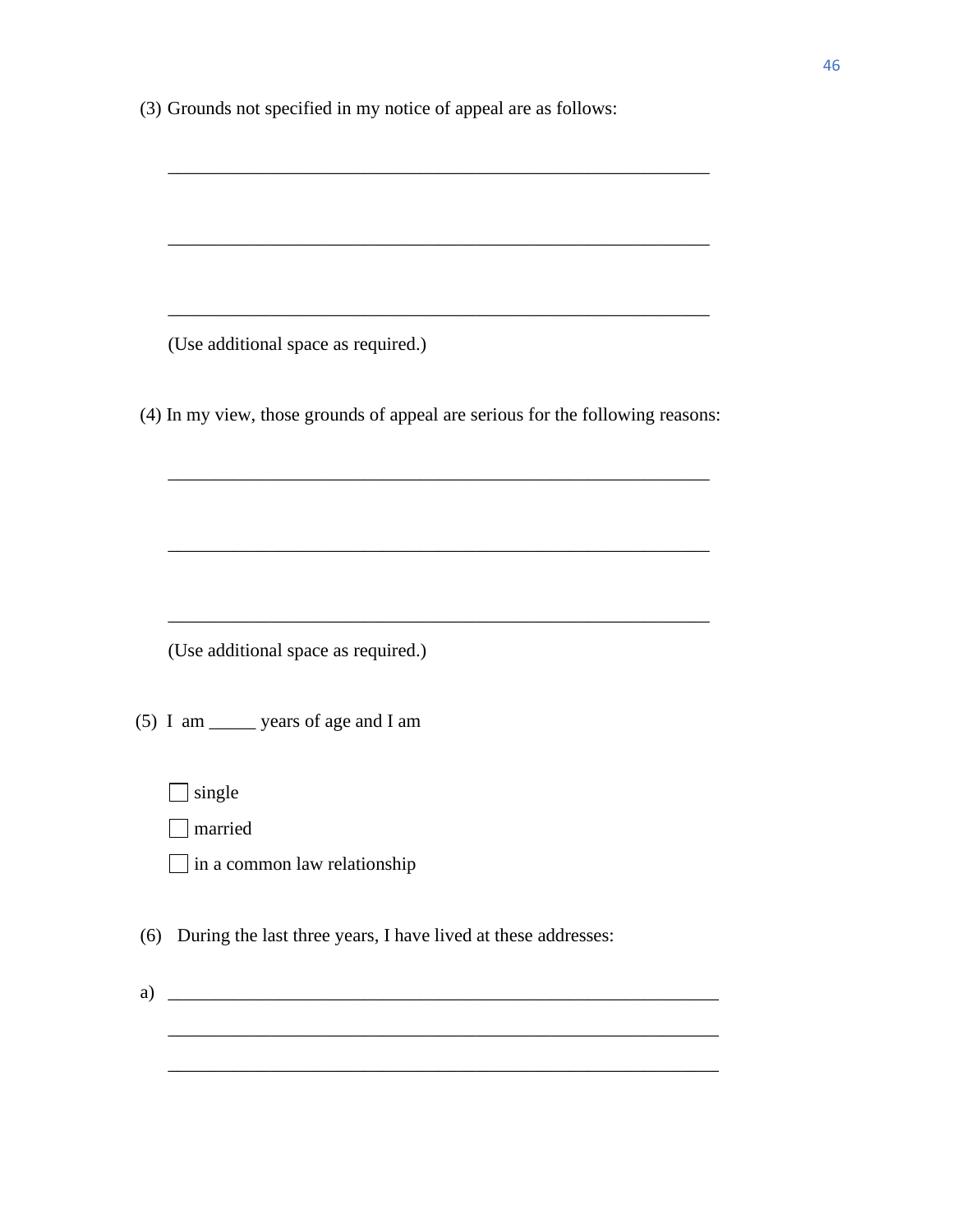| b)            | <u> 2000 - Jan James James Barnett, amerikan bisa dalam personal dan bisa dan bisa dan bisa dalam bisa dalam bisa</u> |  |
|---------------|-----------------------------------------------------------------------------------------------------------------------|--|
|               |                                                                                                                       |  |
|               |                                                                                                                       |  |
|               |                                                                                                                       |  |
|               |                                                                                                                       |  |
|               |                                                                                                                       |  |
| $\mathbf{c})$ | <u> 1988 - Johann John Stone, mars an deus Amerikaansk kommunister (</u>                                              |  |
|               |                                                                                                                       |  |
|               |                                                                                                                       |  |
|               |                                                                                                                       |  |
|               |                                                                                                                       |  |
|               |                                                                                                                       |  |
|               | If released, I will reside at                                                                                         |  |
|               |                                                                                                                       |  |
|               |                                                                                                                       |  |
|               |                                                                                                                       |  |
|               |                                                                                                                       |  |
|               |                                                                                                                       |  |
|               |                                                                                                                       |  |
|               |                                                                                                                       |  |
|               | (7) Before being convicted of this offence,                                                                           |  |
|               |                                                                                                                       |  |
|               |                                                                                                                       |  |
|               |                                                                                                                       |  |
|               | I was unemployed                                                                                                      |  |
|               |                                                                                                                       |  |
|               |                                                                                                                       |  |
|               | (8) If released                                                                                                       |  |
|               |                                                                                                                       |  |
|               |                                                                                                                       |  |
|               |                                                                                                                       |  |
|               | I do not expect to be employed.                                                                                       |  |
|               |                                                                                                                       |  |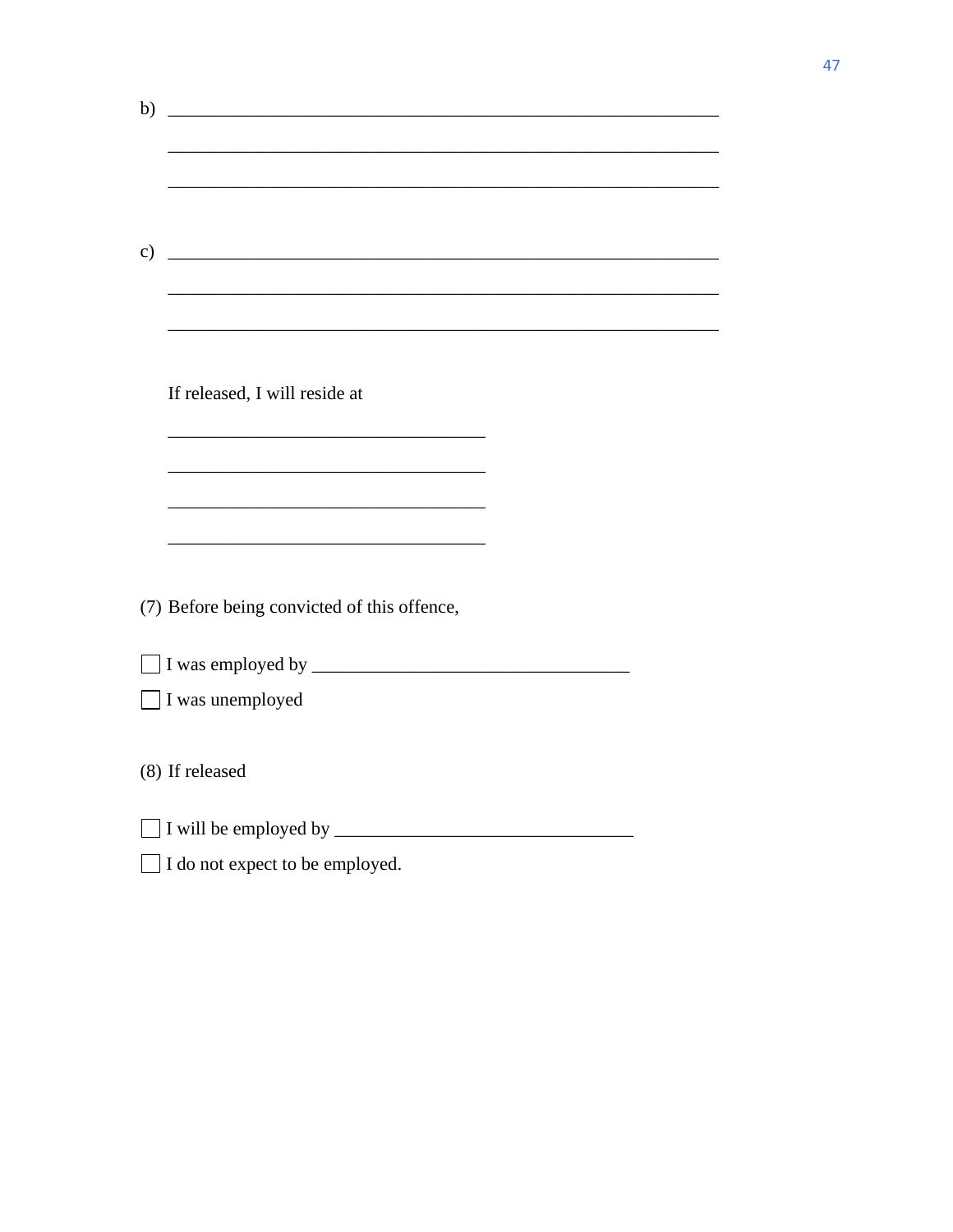|  |  |  | (9) Prior to being convicted for this offence |  |  |  |
|--|--|--|-----------------------------------------------|--|--|--|
|--|--|--|-----------------------------------------------|--|--|--|

 $\Box$  I have previously been convicted of the following offences:

\_\_\_\_\_\_\_\_\_\_\_\_\_\_\_\_\_\_\_\_\_\_\_\_\_\_\_\_\_\_\_\_\_\_\_\_\_\_\_\_\_\_\_\_\_\_\_\_\_\_\_\_\_\_\_\_\_\_

\_\_\_\_\_\_\_\_\_\_\_\_\_\_\_\_\_\_\_\_\_\_\_\_\_\_\_\_\_\_\_\_\_\_\_\_\_\_\_\_\_\_\_\_\_\_\_\_\_\_\_\_\_\_\_\_\_\_

\_\_\_\_\_\_\_\_\_\_\_\_\_\_\_\_\_\_\_\_\_\_\_\_\_\_\_\_\_\_\_\_\_\_\_\_\_\_\_\_\_\_\_\_\_\_\_\_\_\_\_\_\_\_\_\_\_\_

 $\Box$  This is my first conviction.

(10) Remaining in custody will cause me hardship because:

(Complete only if the appeal is from sentence only.)

(11) I have attached to this affidavit any undertakings previously given to the trial court.

\_\_\_\_\_\_\_\_\_\_\_\_\_\_\_\_\_\_\_\_\_\_\_\_\_\_\_\_\_\_\_\_\_\_\_\_\_\_\_\_\_\_\_\_\_\_\_\_\_\_\_\_\_\_\_\_\_\_

\_\_\_\_\_\_\_\_\_\_\_\_\_\_\_\_\_\_\_\_\_\_\_\_\_\_\_\_\_\_\_\_\_\_\_\_\_\_\_\_\_\_\_\_\_\_\_\_\_\_\_\_\_\_\_\_\_\_

\_\_\_\_\_\_\_\_\_\_\_\_\_\_\_\_\_\_\_\_\_\_\_\_\_\_\_\_\_\_\_\_\_\_\_\_\_\_\_\_\_\_\_\_\_\_\_\_\_\_\_\_\_\_\_\_\_\_